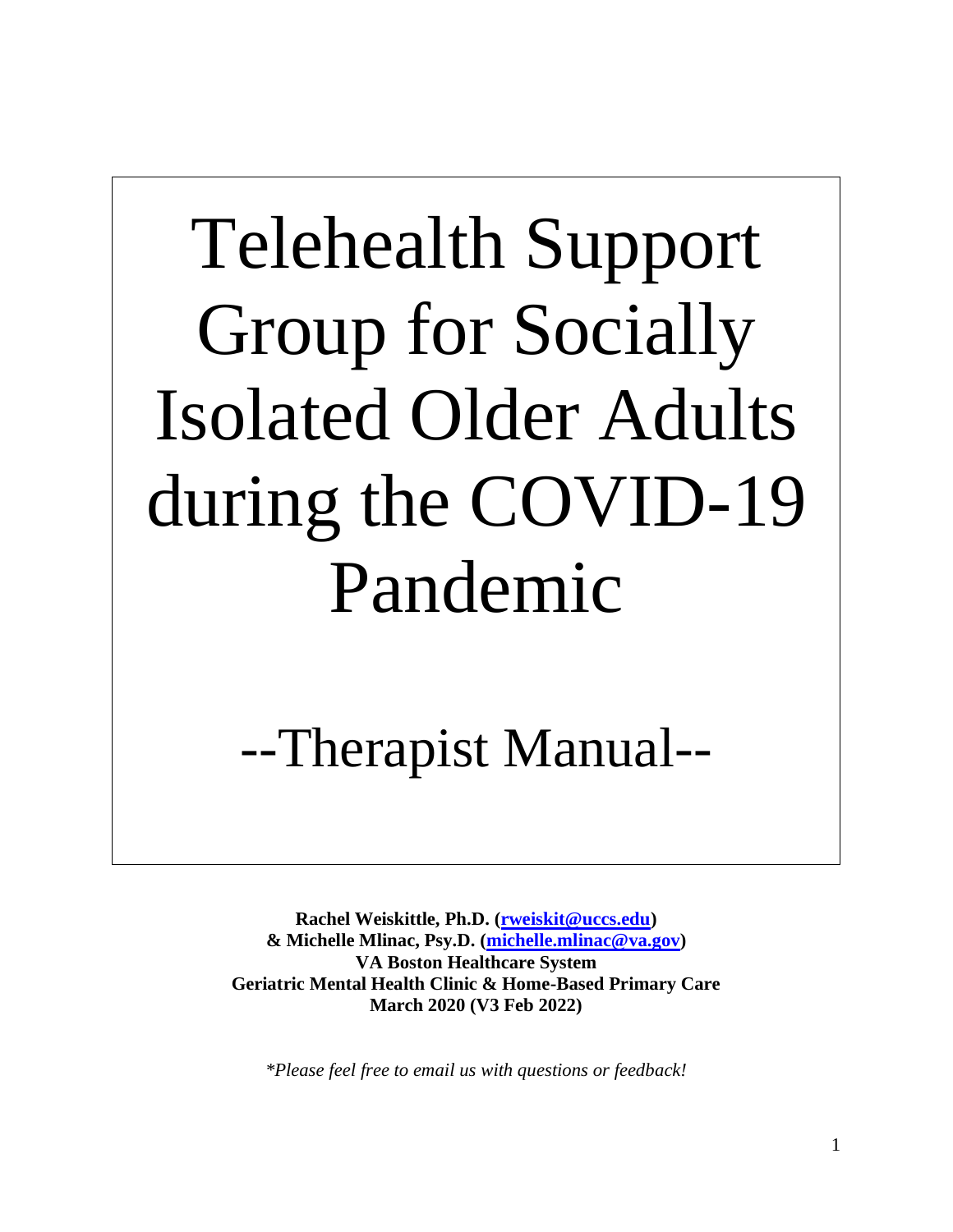### **TABLE OF CONTENTS**

### **Part I: Introduction and Background**

### **Part II: Facilitation Guidelines**

### **Part III: Intervention**

### **Part IV: Resources & References**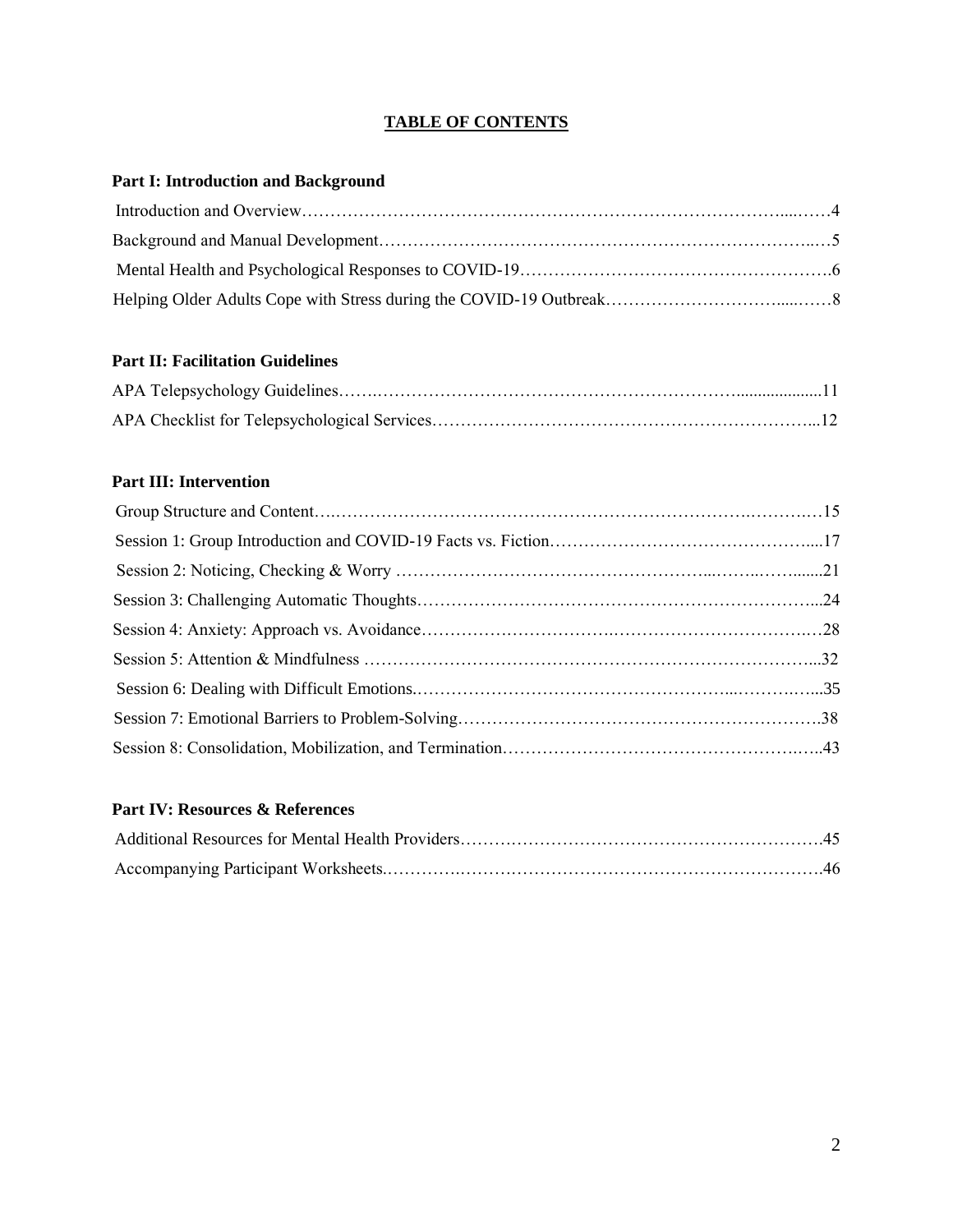# **PART I: INTRODUCTION AND BACKGROUND**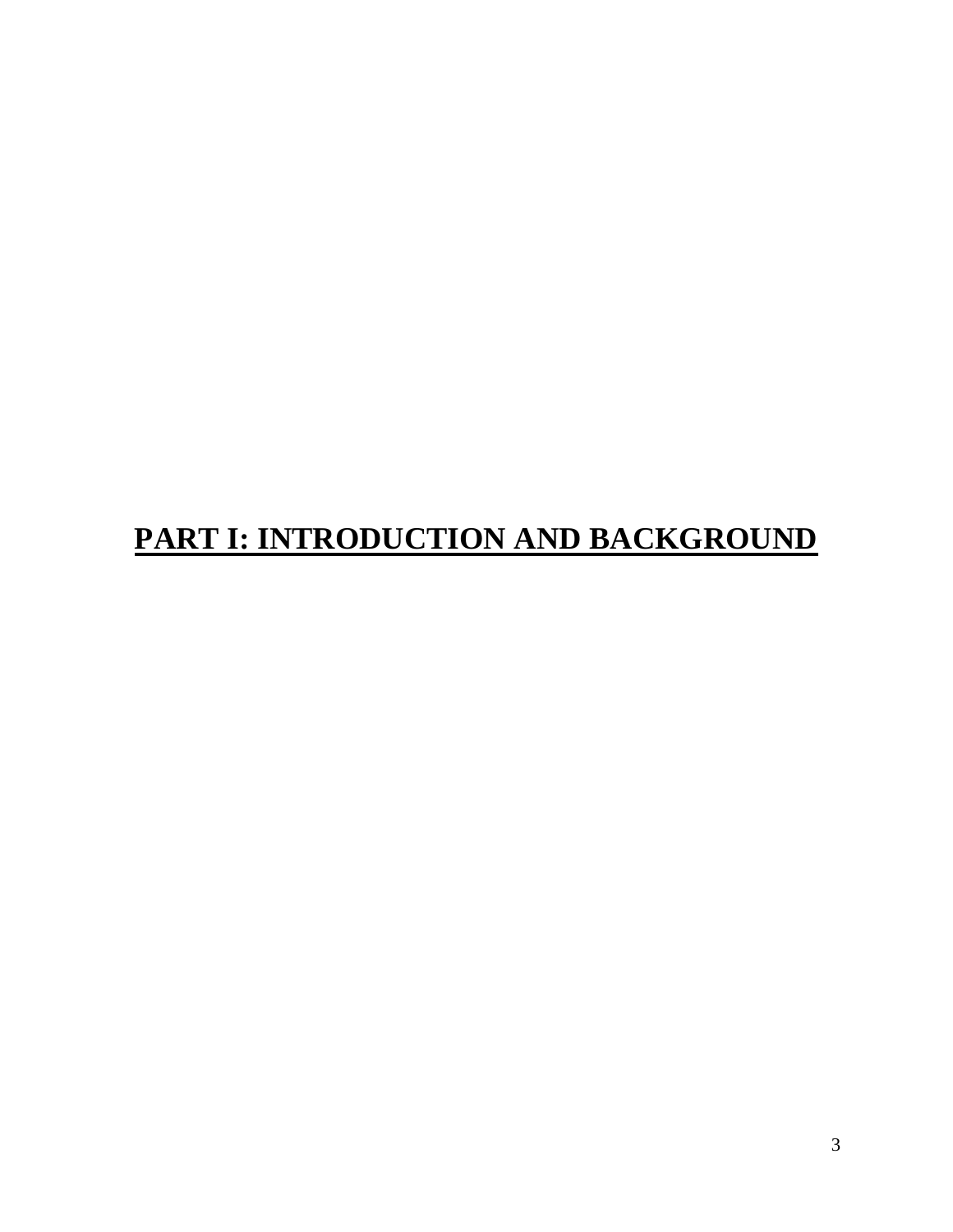### **INTRODUCTION AND OVERVIEW**

### **Description:**

An 8-week, open virtual/online or telephone support group for isolated older adults during the COVID-19 crisis.

### **Aims:**

- 1. Increase social support for isolated older adults during COVID-19 outbreak
- 2. Teach group members anxiety and depression management techniques
- 3. Provide verified COVID-19 information and preventative strategies

Two facilitators are suggested for this group, particularly if facilitating a video call:

- 1. Group facilitator who leads sessions and has sound/camera on at all times during group
- 2. A technology facilitator who participants should direct message for troubleshooting technical challenges. This person is on the group call, but their sound and video are off.

This manual includes all the materials you will need to run this support group. Each week, you will need to have this manual with you for the group session. In here, you will find:

- An overview for each session, including background information, the learning objectives, and the materials you will need for the session
- Presentation materials for the Teaching section
- Questions to facilitate group discussion
- Skill Building Exercise scripts

In addition to providing instruction for group facilitation, it is also our hope that this manual serves as an accessible consolidation of resources for providing geriatric clinical care during COVID-19.

For many of us, the COVID-19 outbreak may be the first time we are providing telehealth services to older adults, or perhaps it is our first foray into using telehealth with any population. To help familiarize this modality, we have included information on the ethical and practical considerations of geriatric telehealth. These include the APA Telepsychology Guidelines for Psychologists, the APA Checklist for Telepsychological Services, and recommendations for using telehealth with older adults. Links to additional telehealth resources are also listed.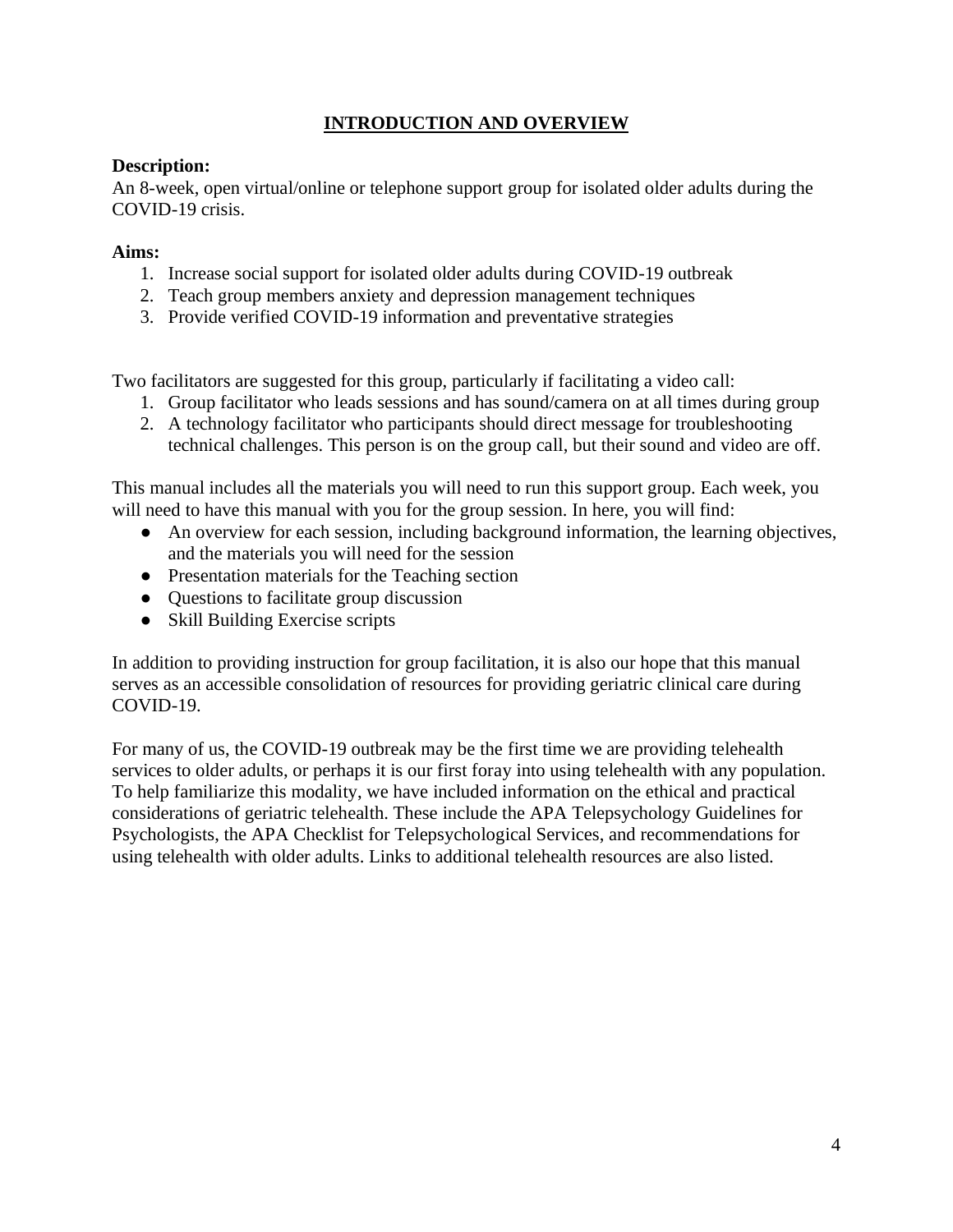### **BACKGROUND AND MANUAL DEVELOPMENT**

For this manual, we adapted evidence-based geriatric mental health treatments (e.g., ACT, PST, CBT) for administration by televideo or telephone in an effort to overcome barriers to care secondary to COVID-19 while still providing an evidence-based treatment. On the next several pages we share some resources to use to guide your use of this manual.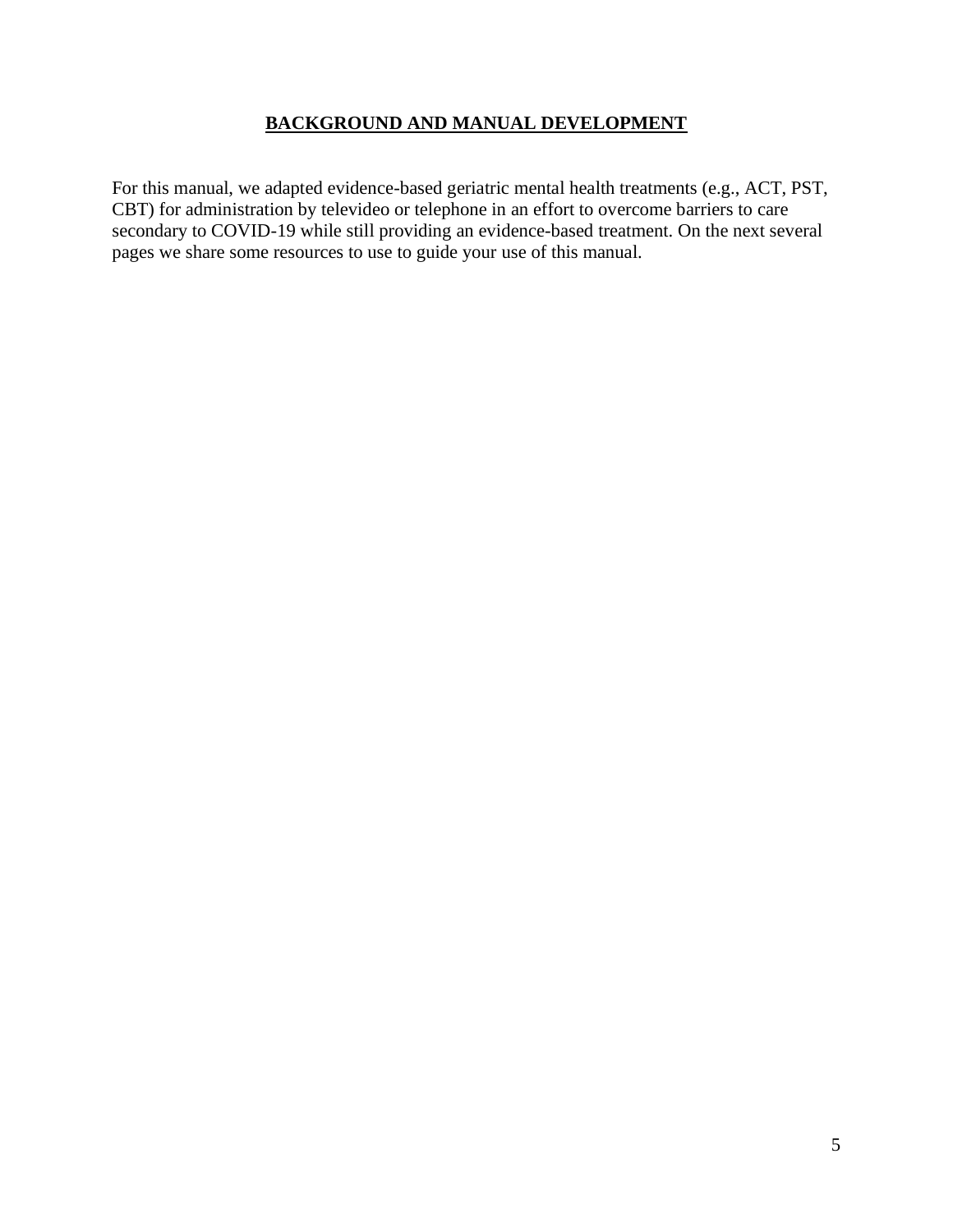### **MENTAL HEALTH AND PSYCHOSOCIAL RESPONSES TO COVID-19**

*(Adapted from [IASC Interim Briefing Note on Mental Health and COVID-19\)](https://interagencystandingcommittee.org/system/files/2020-03/IASC%20Interim%20Briefing%20Note%20on%20COVID-19%20Outbreak%20Readiness%20and%20Response%20Operations%20-%20MHPSS_0.pdf)* 

In any epidemic, it is common for individuals to feel stressed and worried. Common responses of people affected (both directly and indirectly) might include:

- Fear of falling ill and dying
- Avoiding approaching health facilities due to fear of becoming infected while in care
- Fear of not being able to work during isolation and of being dismissed from work
- Fear of being socially excluded/placed in quarantine because of being associated with the disease (e.g. racism against persons who are perceived to be from, affected areas)
- Feeling powerless in protecting loved ones and fear of losing loved ones
- Fear of being separated from loved ones and caregivers due to quarantine regime
- Refusal to care for unaccompanied or separated minors, people with disabilities or the elderly due to fear of infection, because parents or caregivers have been taken into quarantine
- Feelings of helplessness, boredom, loneliness and depression due to being isolated
- Fear of reliving the experience of a previous epidemic

Emergencies are always stressful, but specific stressors particular to COVID-19 outbreak affect the population. Stressors include:

- Risk of being infected and infecting others
- Common symptoms of other health problems (e.g. a fever) can be mistaken for COVID-19 and lead to fear of being infected
- Caregivers may feel increasingly worried for their children being at home alone (due to school closures) without appropriate care and support. School closures may have a differential effect on women, who provide most of the informal care within families, with the consequences of limiting their work and economic opportunities.
- Risk deterioration of physical and mental health of vulnerable individuals, for example older adults and people with disabilities, if caregivers are placed in quarantine if other care and support is not in place.

The constant fear, worry, uncertainties and stressors in the population during the COVID-19 outbreak can lead to long-term consequences within communities, families and vulnerable individuals:

- Deterioration of social networks, local dynamics and economies
- Stigma towards surviving patients resulting in rejection by communities
- Possible higher emotional state, anger and aggression against government and frontline workers
- Possible anger and aggression against children, spouses, partners and family members (increase of family and intimate partner violence)
- Possible mistrust of information provided by government and other authorities
- People with developing or existing mental health and substance use disorders experiencing relapses and other negative outcomes because they are avoiding health facilities or unable to access their care providers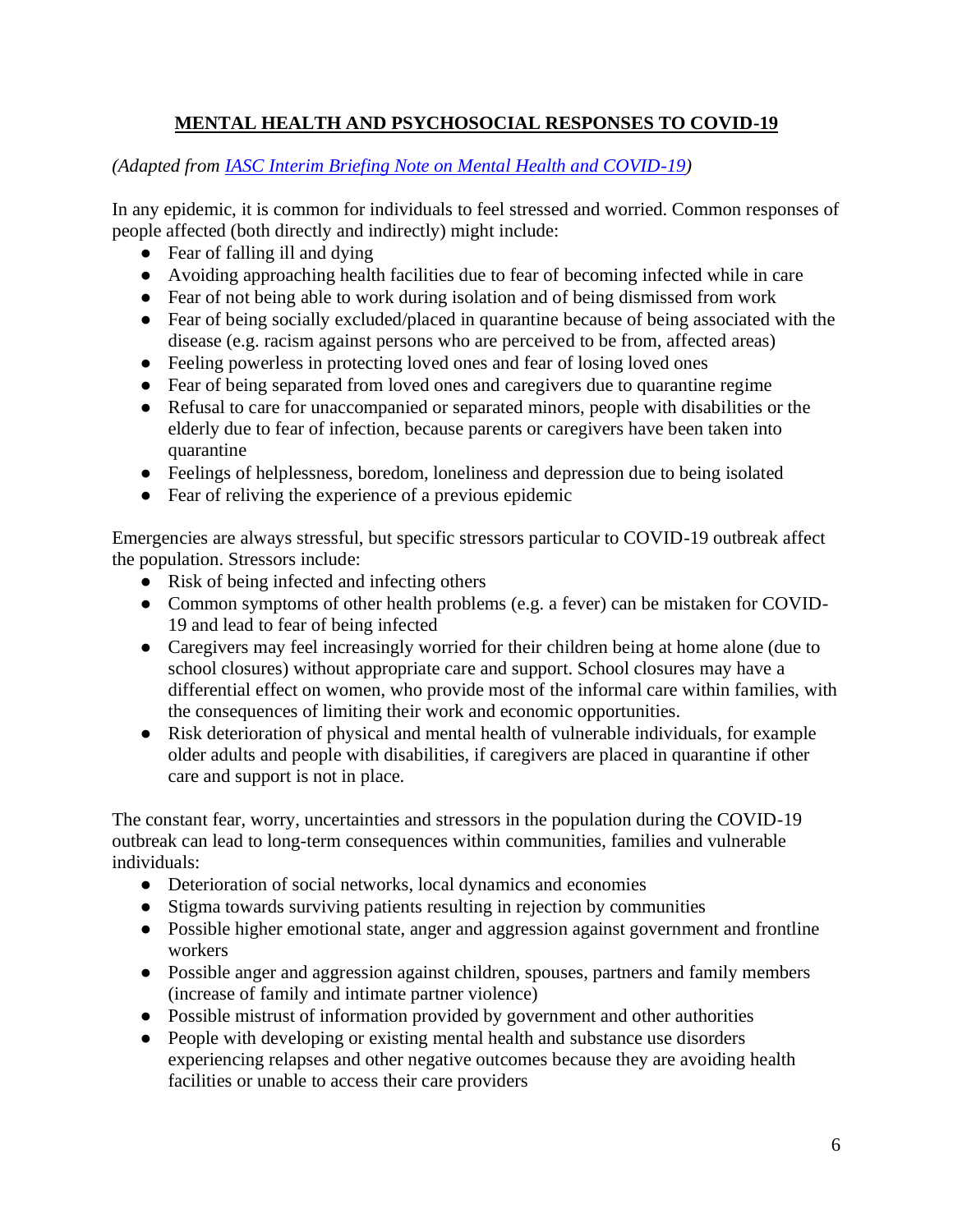Some of these fears and reactions spring from realistic dangers, but many reactions and behaviors are also borne out of lack of knowledge, rumors and misinformation.

Social stigma and discrimination can be associated with COVID-19, including towards persons who have been infected, their family members and health care and other frontline workers. Steps must be taken to address stigma and discrimination at all phases of the COVID-19 emergency response. Care should be taken to promote the integration of people who have been affected by COVID-19 without over-targeting.

On a more positive note, some people may have positive experiences, such as pride about finding ways of coping and resilience. Faced with disaster, community members often show great altruism and cooperation, and people may experience great satisfaction from helping others. Examples of MHPSS community activities during a COVID-19 outbreak might include:

- Maintaining social contact with people who might be isolated using phone calls, text messages and the radio
- Sharing key factual messages within the community, especially with individuals who don't use social media
- Providing care and support to people who have been separated from their families and caregivers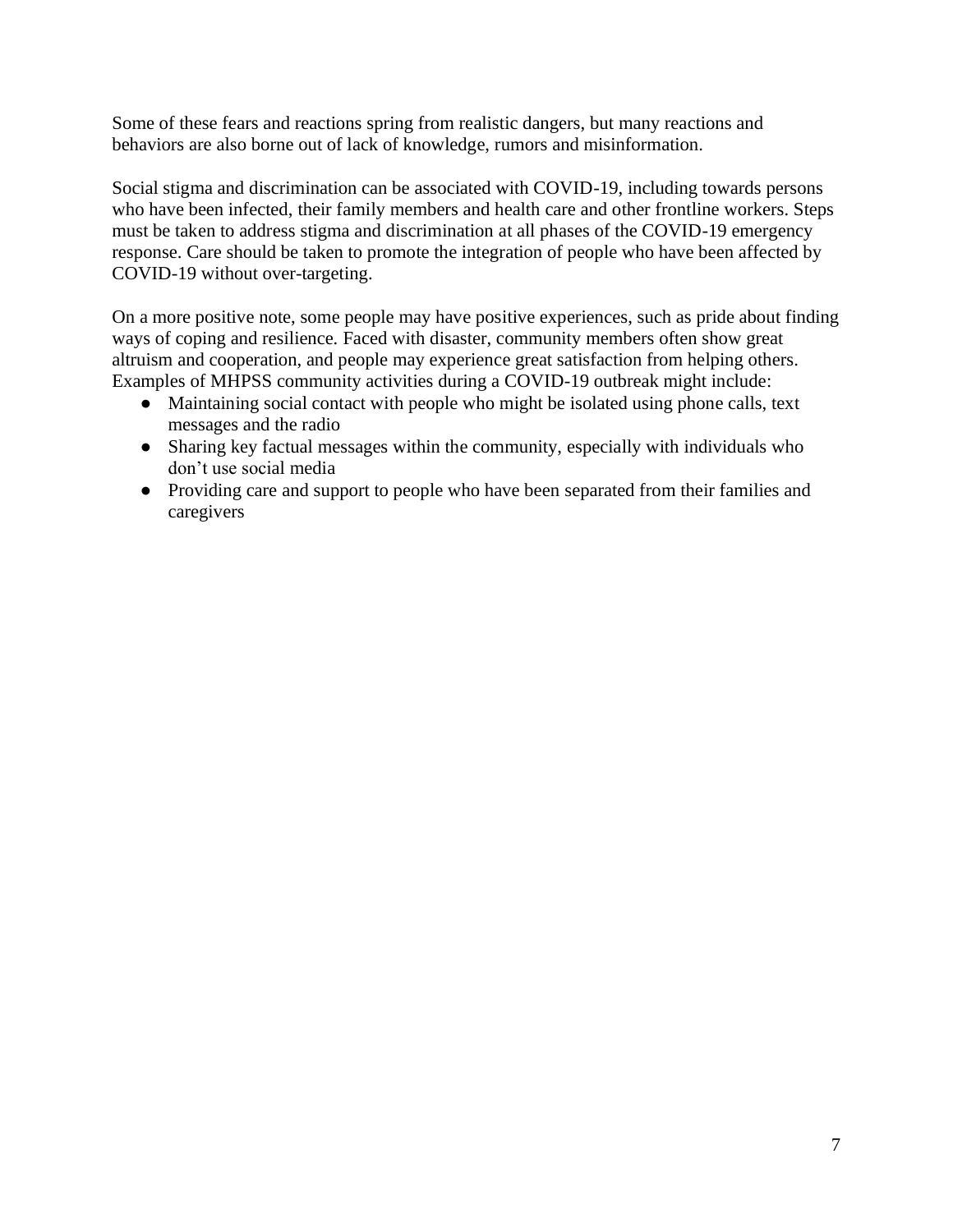### **HELPING OLDER ADULTS COPE WITH STRESS DURING THE COVID-19 OUTBREAK**

### *(Adapted from [MHPSS COVID-19 Briefing Note\)](https://mcusercontent.com/c2523f4cbed5f394e2158b43f/files/d92de91b-bf7f-4cf8-86fb-44957ab46970/MHPSS_COVID19_Briefing_Note_FINAL_26_February_2020.pdf)*

Older adults are particularly vulnerable to COVID-19 due to weaker immune systems and frequent medical comorbidities. There is a higher COVID-19 mortality rate in the older population. High-risk groups of older adults include those who live alone or who do not have close relatives, those with low socioeconomic status, and those with comorbid health conditions, including cognitive impairment or other mental health conditions.

Older adults may become more anxious, angry, stressed, agitated, withdrawn, or overly suspicious during the outbreak/while in quarantine. These responses may be especially evident for individuals in isolation and/or with cognitive impairment. Socially isolated older adults may have limited information sources about the outbreak, which can exacerbate worry, feelings of helplessness, and misinformed beliefs. These stressors can be addressed with provision of emotional support through informal networks (families) and mental health professionals.

The suggestions below generally apply to community-dwelling older people. For older people in residential care (e.g., assisted living, nursing homes), administrators and staff need to ensure safety measures are in place to prevent mutual infection and the outbreak of excessive worries or panic (the same as in hospitals). Likewise, support needs to be provided to care staff who may be in extended lock-down/quarantine with residents and not able to be with their families.

### **Providing Education and Information on COVID-19:**

Older adults should be provided accurate accessible information and facts about the COVID-19 outbreak, the progression, treatment, and effective strategies to prevent an infection. It is important to share the facts about what is going on and how to reduce risk of infection. Information needs to be easily accessible with clear, simple language that older people with or without cognitive impairment can understand. Information should be repeated whenever necessary. Handouts or pamphlets should follow geriatric legibility guidelines such as using large serif font.

Information should come from multiple trusted sources such as public media, social media and trustworthy health care providers. This will help prevent unhelpful behavior such as stocking of non-effective medical herbs as well as reinforce evidence-based preventative strategies such as social distancing.

Older people with mild cognitive impairment or early stages of dementia should be informed of what is happening within their capacity. They should be provided support to ease anxiety and stress. For people at moderate and late stages of dementia, their medical and daily living needs need to continue to be met during the quarantine time. Isolated or infected older people should be presented with truthful information on risk factors and chances of recovery.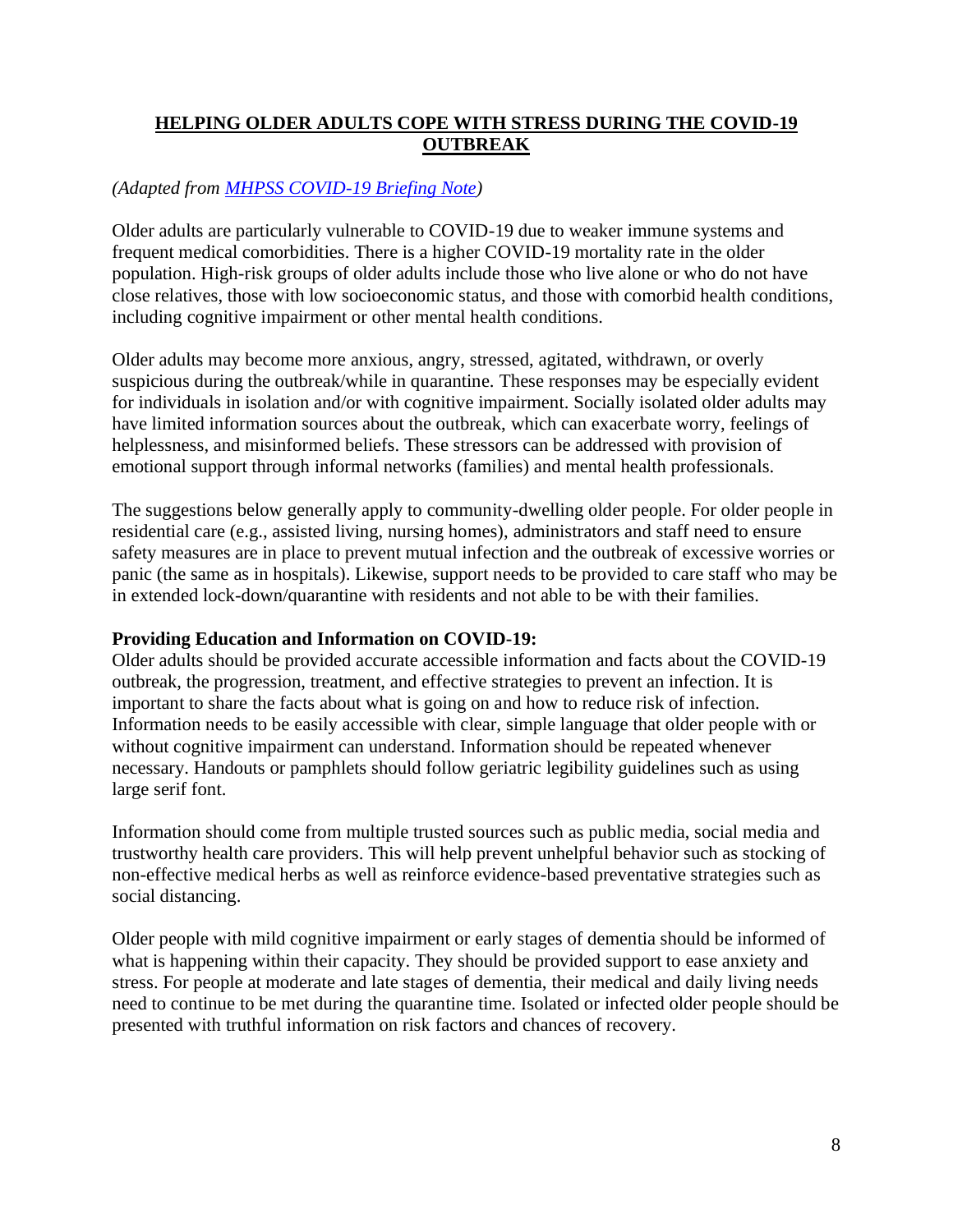### **Combatting Social Isolation:**

Quarantine and social distancing practices eliminate the availability of regular supportive care services for older adults. Senior centers, respite services, and home health aides are among the many supports that older adults may not have access to during this difficult time. Because older adults are less reliant on social media for communicating with others than their younger counterparts, they may have a more difficult time adjusting to their disrupted social schedule.

Use a strength-based approach to encourage safe social engagement. Older adults with expertise, experiences and strengths could be encouraged to volunteer in community efforts to respond to the COVID-19 outbreak. Elders can also provide peer support, neighbor checking, and childcare for medical personnel restricted in hospitals fighting against COVID-19.

### **Provision of Medical and Mental Health Support:**

Medical needs of older adults with/without COVID-19 need to be met during the outbreak. This includes uninterrupted access to essential medicines (for diabetes, cancer, kidney disease, HIV). Tele medicine and online medical services can be used to provide medical services. During quarantine, adjust respite or home care services should use technology (FaceTime, WeChat, WhatsApp, VVC) to provide trainings/counselling for family caregivers at home. This may also include psychological first aid training for family caregivers.

### **Use of Protective Devices:**

Distribution of goods and services such as preventive materials (e.g., facial masks, disinfectants), sufficient grocery supplies, and emergency transportation access can reduce anxiety in this time of emergency. However, older people might not be familiar with the use of protective devices or prevention methods or refuse to use them. Instructions on how to use protective devices need to be communicated in a clear, concise, respectful and patient way.

### **IADLS:**

Older people may not know how to use online services such as online shopping for daily supplies, consultation/helplines, or health care. Provide older people with details and how to get practical help if needed, like calling a Taxi, or dropping off supplies. Provide older people with simple physical exercises to perform at their home/in quarantine to maintain mobility and reduce boredom.

### **Activities that Will Support Older Adults' Wellbeing During Home Isolation/Quarantine:**

- Physical exercise (e.g. yoga, tai chi, stretching)
- Cognitive exercises
- Relaxation exercises (e.g. breathing, meditation, mindfulness)
- Reading books and magazines
- Stress Stimulus Control
	- Reduce the time spent looking at fearful images on TV
	- Reduce time listening to rumors
	- Reduce time looking for information (1-2 times per day, rather than every hour)
	- Search information from reliable sources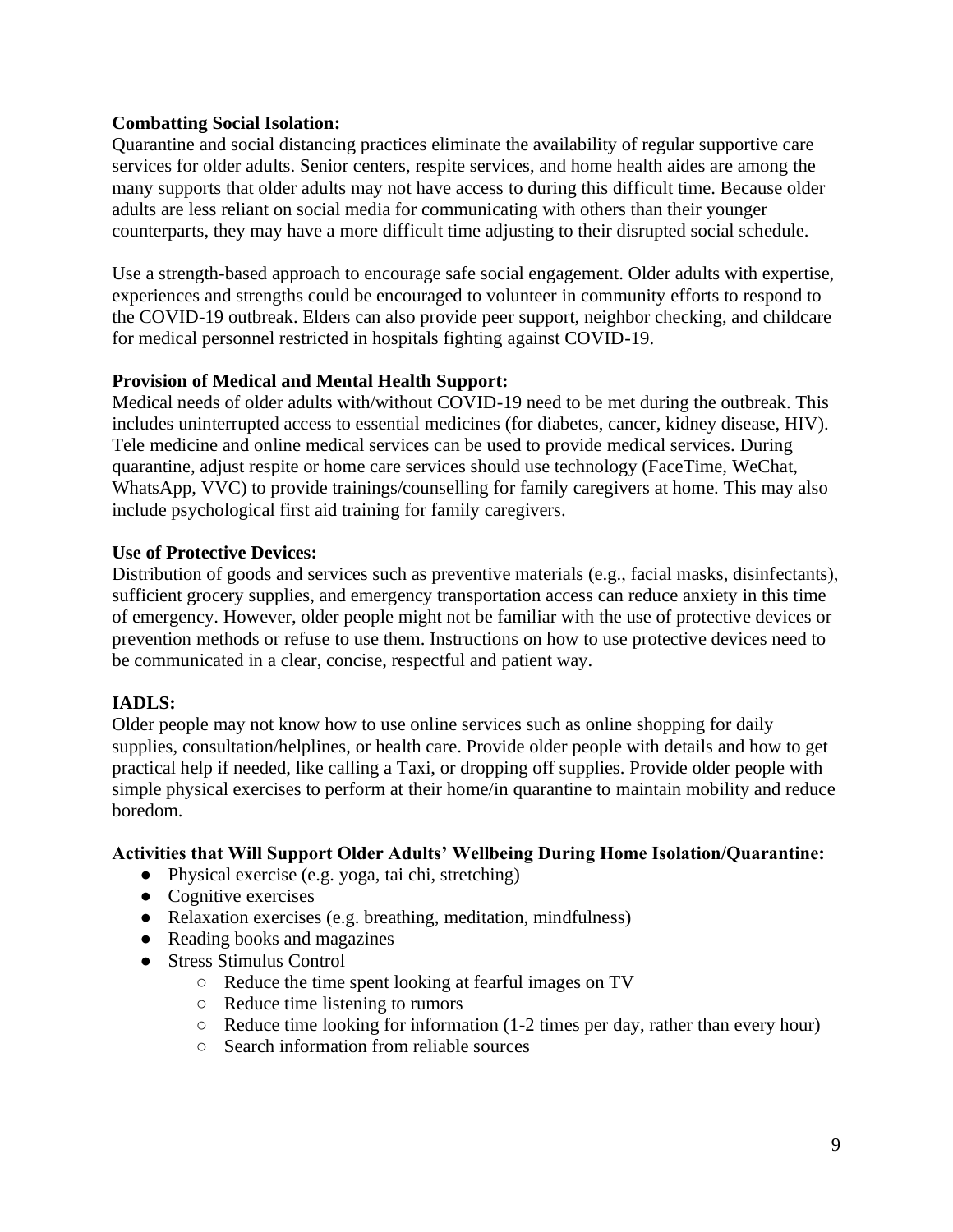# **PART II: FACILITATION GUIDELINES**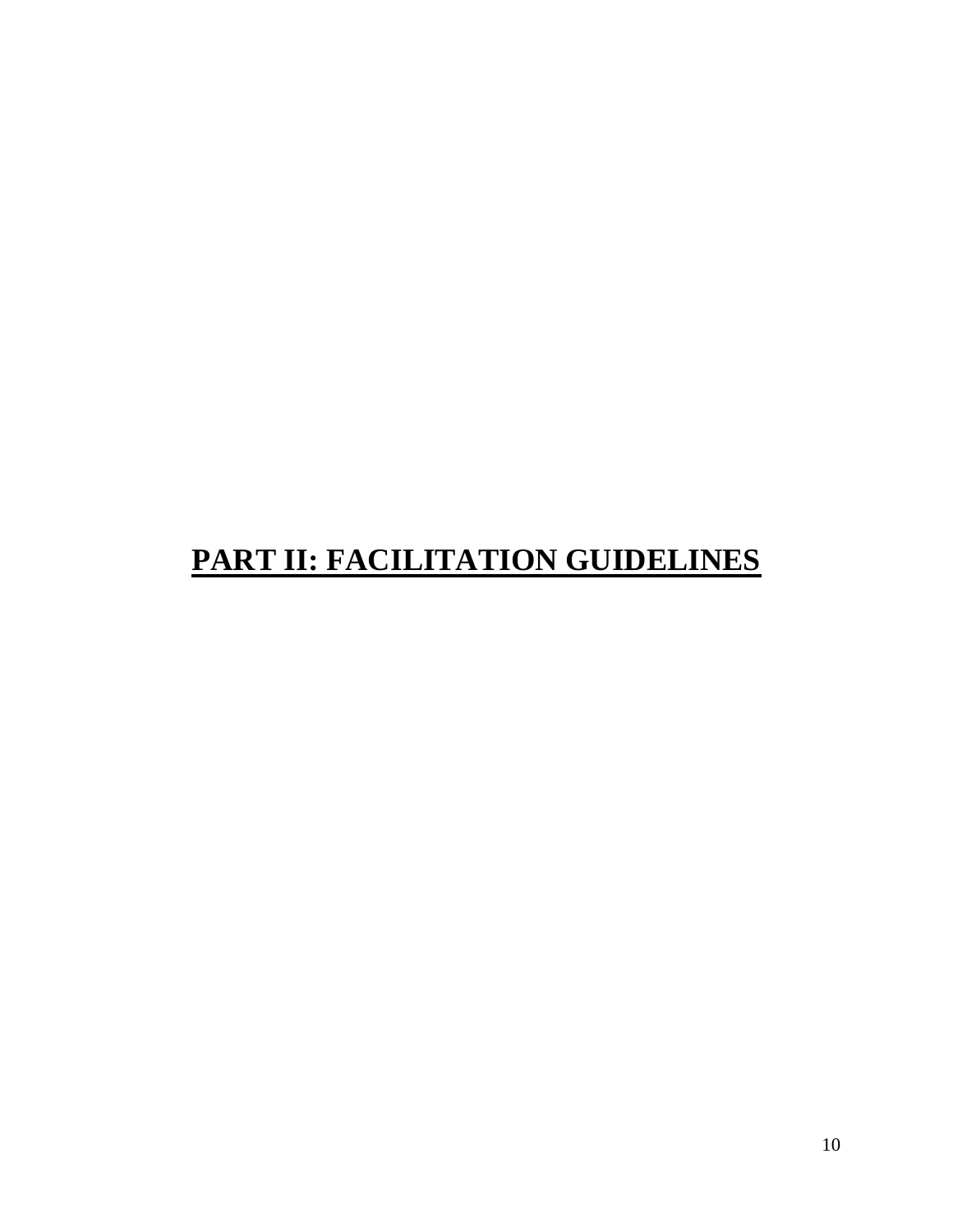### **APA TELEPSYCHOLOGY GUIDELINES**

### *(From the [Joint Task Force for the Development of Telepsychology Guidelines for](https://www.apa.org/pubs/journals/features/amp-a0035001.pdf)  [Psychologists](https://www.apa.org/pubs/journals/features/amp-a0035001.pdf))*

### **Guideline 1. Competence of the Psychologist.**

Psychologists who provide telepsychology services strive to take reasonable steps to ensure their competence with both the technologies used and the potential impact of the technologies on clients/patients, supervisees, or other professionals.

### **Guideline 2. Standards of Care in the Delivery of Telepsychology Services.**

Psychologists make every effort to ensure that ethical and professional standards of care and practice are met at the outset and throughout the duration of the telepsychology services they provide.

### **Guideline 3. Informed Consent.**

Psychologists strive to obtain and document informed consent that specifically addresses the unique concerns related to the telepsychology services they provide. When doing so, psychologists are cognizant of the applicable laws and regulations, as well as organizational requirements, that govern informed consent in this area.

### **Guideline 4. Confidentiality of Data and Information.**

Psychologists who provide telepsychology services make reasonable efforts to protect and maintain the confidentiality of the data and information relating to their clients/patients and inform them of the potentially increased risks of loss of confidentiality inherent in the use of the telecommunication technologies, if any

### **Guideline 5. Security and Transmission of Data and Information.**

Psychologists who provide telepsychology services take reasonable steps to ensure that security measures are in place to protect data and information related to their clients/patients from unintended access or disclosure

### **Guideline 6. Disposal of Data and Information and Technologies.**

Psychologists who provide telepsychology services make reasonable efforts to dispose of data and information and the technologies used in a manner that facilitates protection from unauthorized access and accounts for safe and appropriate disposal.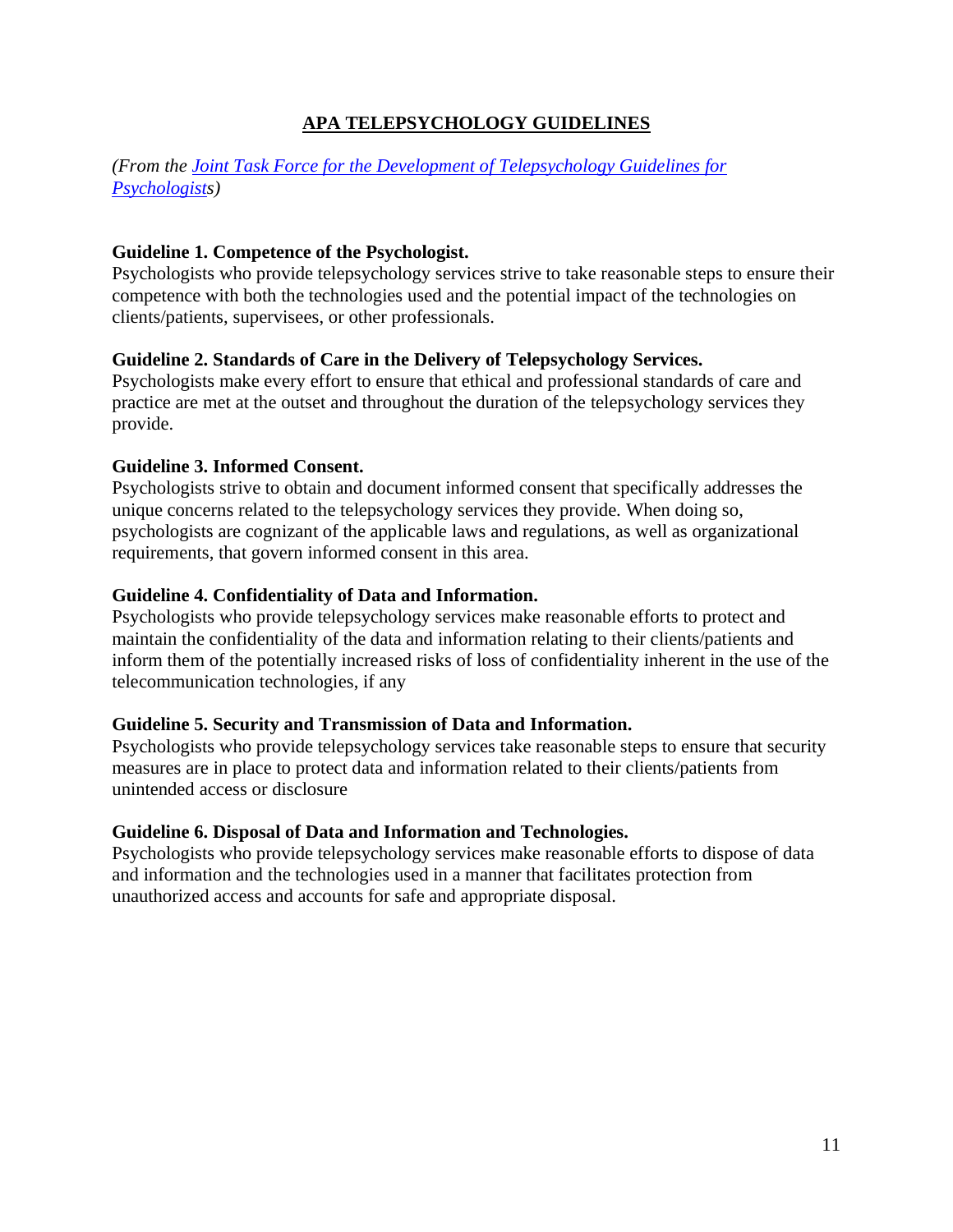### **APA CHECKLIST FOR TELEPSYCHOLOGICAL SERVICES**

### *(From the [APA Checklist for Telepsychological Services\)](https://www.apa.org/practice/programs/dmhi/research-information/telepsychological-services-checklist)*

**Screen potential participants to determine whether a telehealth support group would be appropriate for them**

- Does the Veteran's clinical and cognitive status allow them to effectively participate?
- Does the Veteran have videoconference technology resources, e.g. webcam or smartphone?
- Is the Veteran able to log in and effectively use the technology?
- Does the patient have physical space for a private telepsychology session?
- Consider patient safety (e.g., suicidality) and health concerns (e.g. viral risk; mobility; immune function), community risk, and psychologist health when deciding to do telesessions instead of in-person.

**Technology**

- Is your technology platform consistent with HIPAA-compliant practices?
- Do you have a Business Associate Agreement (BAA) for that technology vendor?
- Do you and the patient have adequate internet connectivity for videoconferencing?
- Did you discuss with the patient how to log in and use the technology?
- Are you using a password-protected, secure internet connection, not public or unsecured Wi-Fi? What about your patient? (If not, it increases the risk of being hacked.)
- Did you check that your antivirus/antimalware protection is up to date to prevent being hacked? What about your patient?

### **Set-up**

- Is the location private? Is it reasonably quiet?
- Make sure the room is well lit. Example: A window in front of you might cast a shadow or create low visibility.
- To improve eye contact, position your camera so that it's easy to look at the camera and the patient on screen.
- Consider removing personal items or distractions in the background.
- Check the picture and audio quality. Can you see and hear each other? Make sure nobody is muted.
- As much as possible, both people should maintain good eye contact and speak clearly.

### **Pre-session**

- $\bullet$  Discuss the potential risks/benefits of telehealth sessions with the patient(s).
- Get a signed informed consent from your patient(s) or patient's legal representative. If the psychologist or patient is quarantined, informed consent must be signed electronically; consider DocHub or DocuSign.
- Do you have a back-up plan in case of technical difficulties? In case of a crisis situation? What contact information do you have? Do you know the local resources (e.g. emergency room) where the patient is?
- Did you discuss how this session will be billed? Will the patient be billed if late/noshow?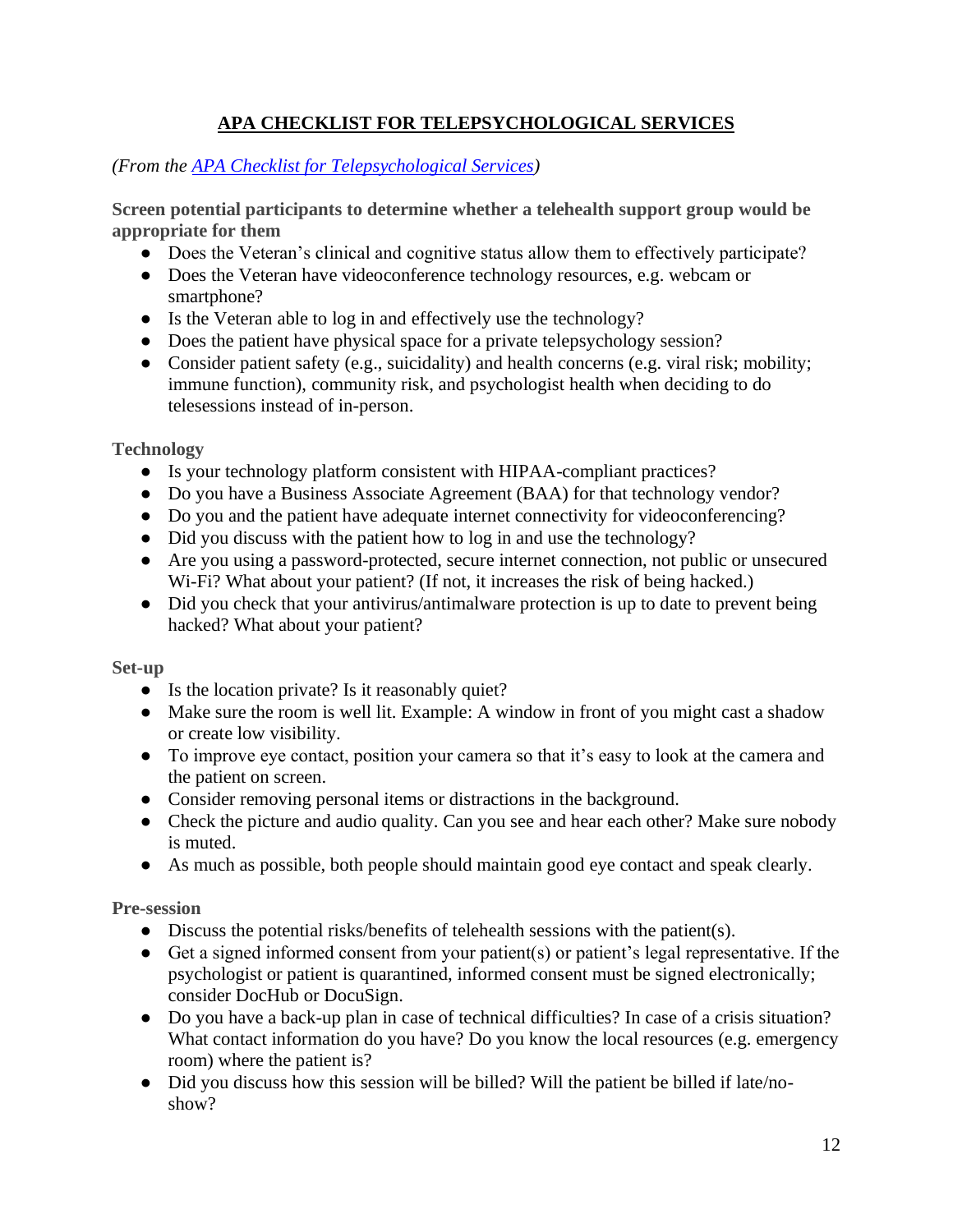**Beginning of virtual session**

- Verify the patient's identity, if needed.
- Confirm patient's location and a phone number where the patient can be reached.
- Review importance of privacy at your location and patient's location.
- All individuals present for the virtual visit must be within view of the camera, so the psychologist is aware of who is participating.
- Confirm that nobody will record the session without permission.
- Turn off all apps and notifications on your computer or smartphone. Ask patient to do the same.
- Conduct the session mostly like you would an in-person session. Be yourself.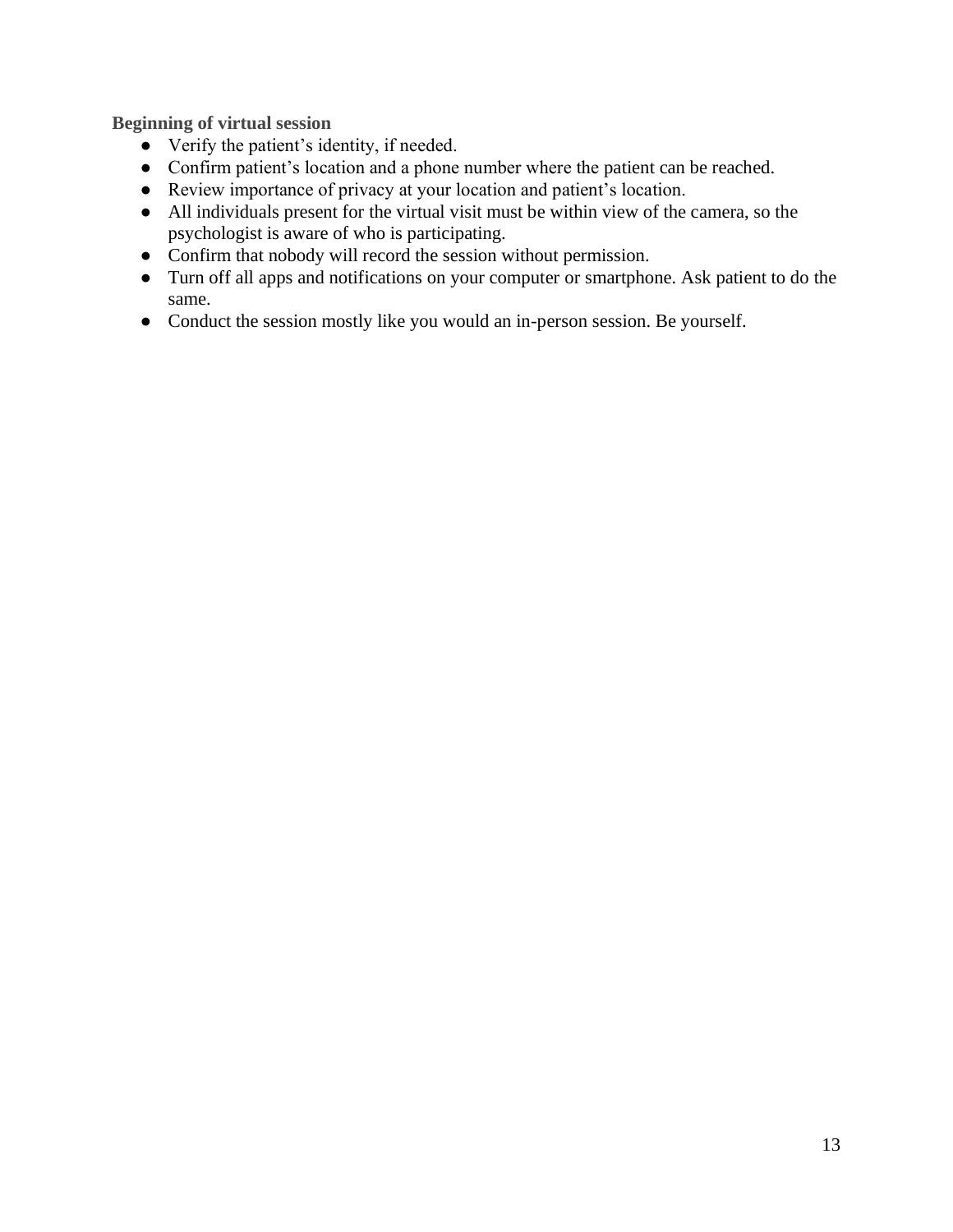# **PART III: INTERVENTION**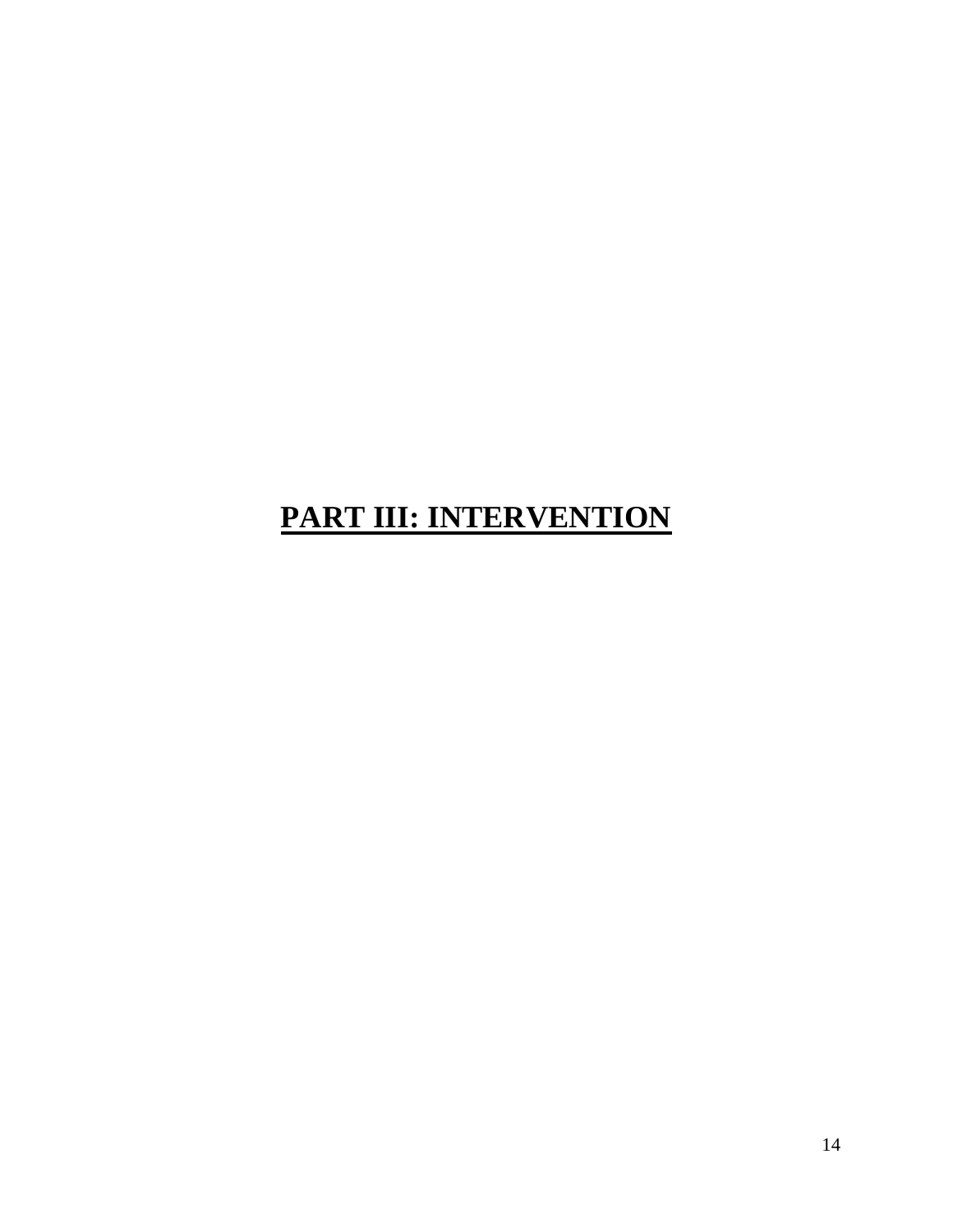### **GROUP AND SESSION STRUCTURE**

The modules are formatted for easy reference and use. Each of the modules contains:

- Module number and title
- Module goals
- Suggested format for the module
- Materials/handouts needed
- Detailed description of information to be review and activities to be completed

Each session is structured with the following five activities: Check-in, Teaching, Skill Building, Discussion, and Goal Setting/Wrap Up. Activities are conducted in the same order and time allotment each session.

|   | <b>ACTIVITY</b>          | <b>DESCRIPTION</b>                                                                                                               | TIME       |
|---|--------------------------|----------------------------------------------------------------------------------------------------------------------------------|------------|
| 1 | Check-in                 | Group members share updates from the week.<br>Review successes and barriers to previous<br>session's goals.                      | 15 minutes |
| 2 | Teaching                 | Facilitator presents on the topic of the week.                                                                                   | 15 minutes |
| 3 | Skill Building           | Facilitator leads group members in an exercise to<br>practice the skills they are learning.                                      | 10 minutes |
| 4 | Discussion               | Group members are asked to answer a question,<br>describe a specific experience, or discuss a topic<br>with other group members. | 10 minutes |
| 5 | Wrap $Up \&$<br>Homework | Summarize session themes. Group members plan<br>one concrete step to take in the next week to reduce<br>social isolation         | 10 minutes |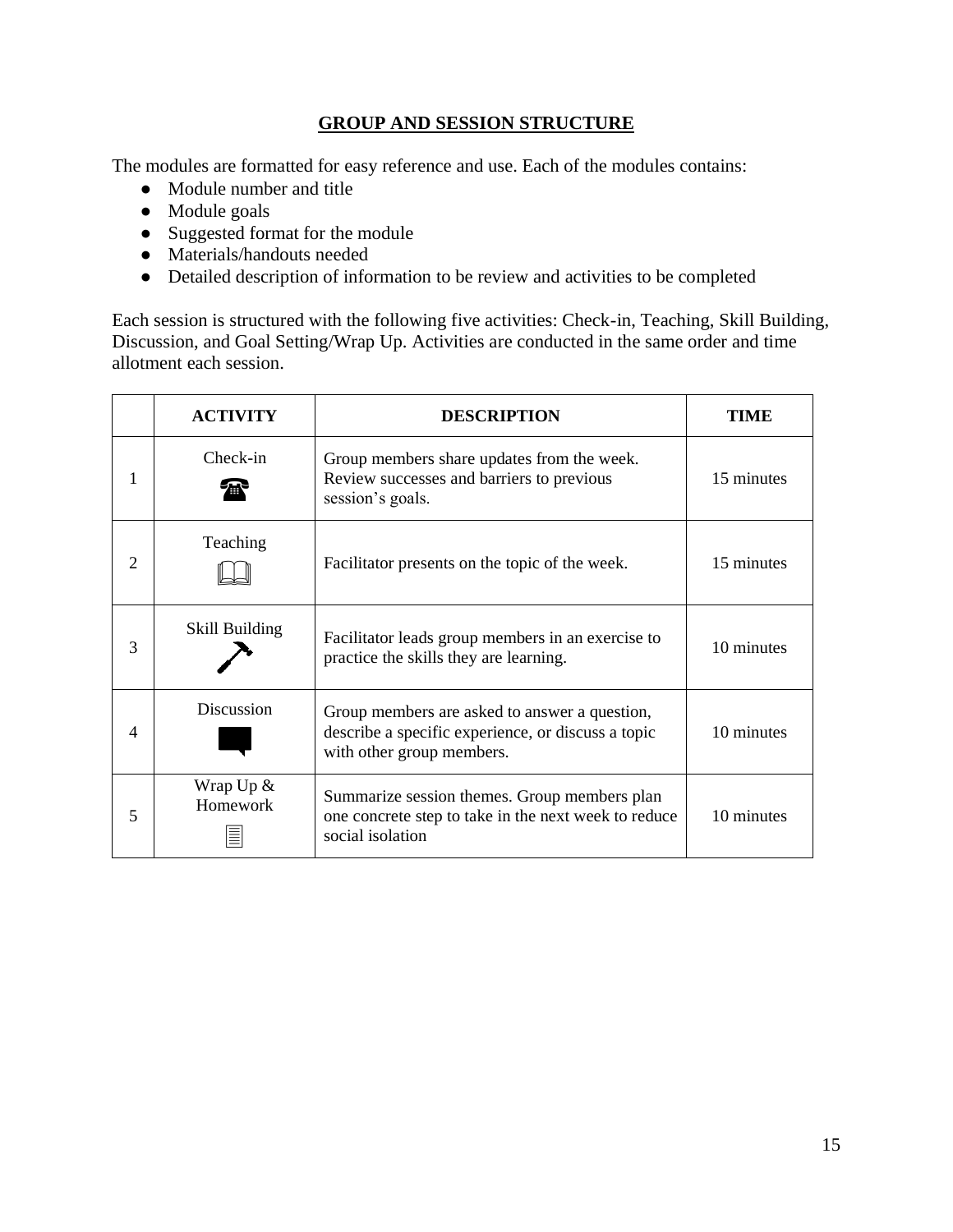### **Timeline**

This support group has a total of 8 sessions that are designed to build on each other:

| <b>Session</b> | <b>Teaching</b>                                        | <b>Skill Building</b><br><b>Exercise</b>                        | <b>Summary description</b>                                                                                                                                                       | <b>Social Engagement</b><br><b>Homework</b>                   |
|----------------|--------------------------------------------------------|-----------------------------------------------------------------|----------------------------------------------------------------------------------------------------------------------------------------------------------------------------------|---------------------------------------------------------------|
| $\mathbf{1}$   | COVID-19<br>Facts vs.<br>Fiction                       | <b>FACE COVID</b><br>mindfulness<br>exercise                    | Introductions, group norm<br>setting                                                                                                                                             | Where to get your info<br>from                                |
| $\overline{2}$ | Noticing,<br>Checking $&$<br>Worry                     | Identifying<br>Automatic<br>Thoughts                            | Coping with worry,<br>recognizing thoughts aren't<br>facts                                                                                                                       | <b>Pleasant Activities</b><br>(What are you already<br>doing) |
| 3              | Challenging<br>Automatic<br><b>Thoughts</b>            | Thoughts as<br>Changeable                                       | Develop a positive self-<br>statement or mantra to say                                                                                                                           | <b>Pleasant Activities</b><br>(Try Something New)             |
| $\overline{4}$ | Anxiety:<br>Approach vs.<br>Avoidance                  | <b>Identify Behavioral</b><br>Strategies for<br>Anxiety         | <b>Basic Mindfulness Exercises</b>                                                                                                                                               | Calling an old friend                                         |
| 5              | Attention &<br>Mindfulness                             | Mindfulness<br>Exercise                                         | Practice additional<br>mindfulness strategies                                                                                                                                    | Writing a letter                                              |
| 6              | Dealing with<br><b>Difficult</b><br>Emotions           | Naming emotions,<br>identify triggers                           | Emotions are neither good<br>nor bad, our responses to our<br>emotions are what hurt/help<br><b>us</b>                                                                           | Sharing something<br>emotional with<br>someone                |
| 7              | Emotional<br><b>Barriers</b> to<br>Problem<br>Solving  | <b>Emotion-Focused</b><br>vs. Problem-<br><b>Focused Coping</b> | <b>Emotion</b> regulation<br>strategies                                                                                                                                          | Grieving a Loss                                               |
| 8              | Mobilizing<br>Resources and<br>Giving<br><b>Thanks</b> | Gratitude Exercise                                              | Recap the group members'<br>experiences. Revisit social<br>goals and discuss the future.<br>Discuss mobilizing supports.<br>Review local resources for<br>emerging member needs. | Giving Thanks to<br>Someone Important to<br>Me                |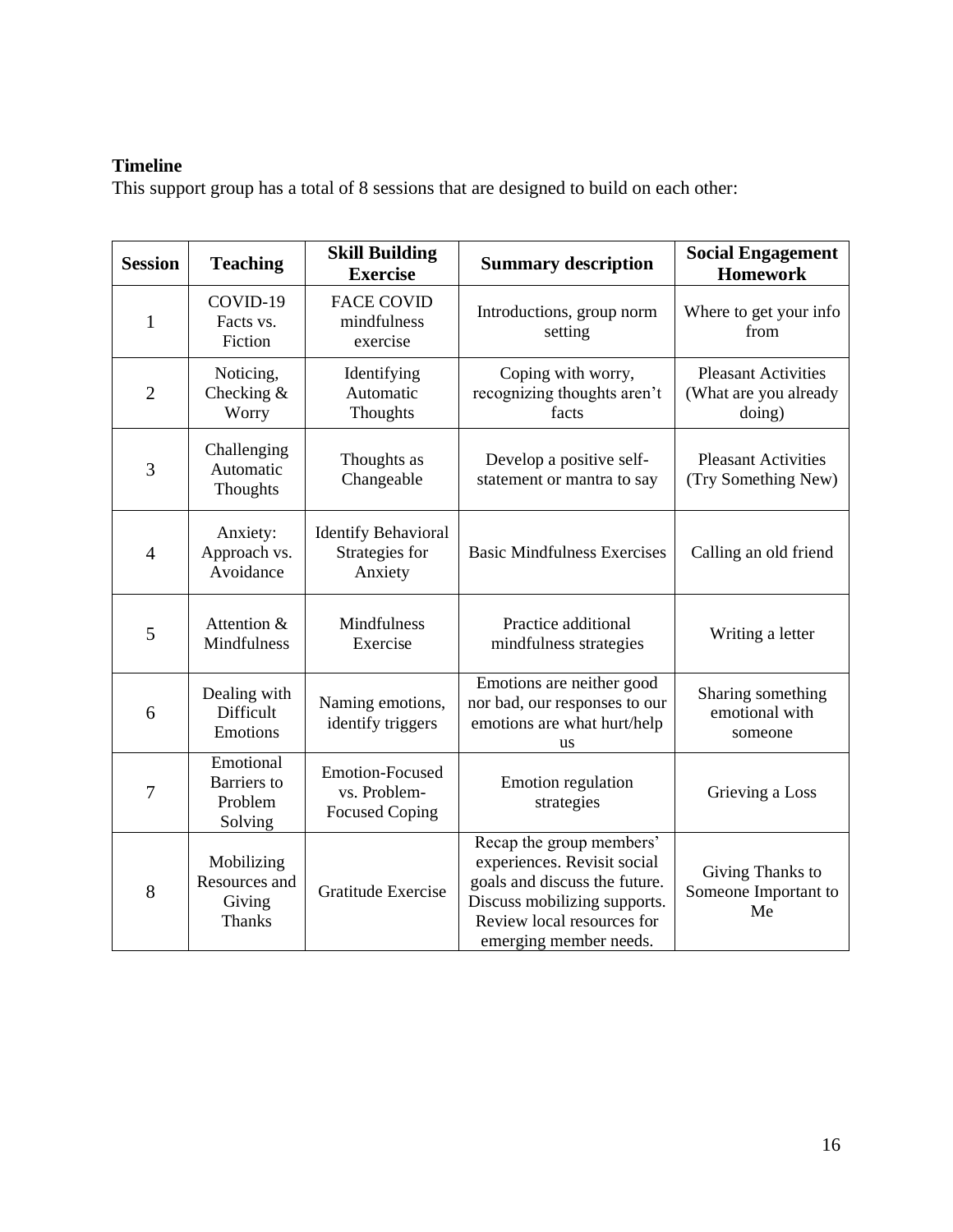### **SESSION 1: GROUP INTRODUCTION & COVID-19 FACTS VS. FICTION (60 min.)**

**GOALS:** During this session the facilitator and group members will:

- Establish introductions, review group rules, and share hopes and expectations for group
- Distinguish facts from misinformation about COVID-19
- Learn new acceptance-based skills to deal with pandemic-related stress and isolation

### **SESSION 1 FORMAT:**

|   | <b>ACTIVITY</b>              | <b>DESCRIPTION</b>                                                                                              | TIME       |
|---|------------------------------|-----------------------------------------------------------------------------------------------------------------|------------|
| 1 | Check-in                     | Introductions, review of group rules, group norm<br>setting, sharing of hopes and expectations for<br>group.    | 15 minutes |
| 2 | Teaching                     | Facilitator presents on "COVID-19 Facts vs.<br>Fiction."                                                        | 15 minutes |
| 3 | Skill Building               | Facilitator leads group members in ACT-based<br>FACE COVID mindfulness and stress reduction<br>exercise.        | 10 minutes |
| 4 | <b>Discussion</b>            | Group members discuss                                                                                           | 10 minutes |
| 5 | Wrap $Up &$<br>Homework<br>言 | Summarize session themes. Homework: Identify<br>resources for reliable news and consider limiting<br>news diet. | 10 minutes |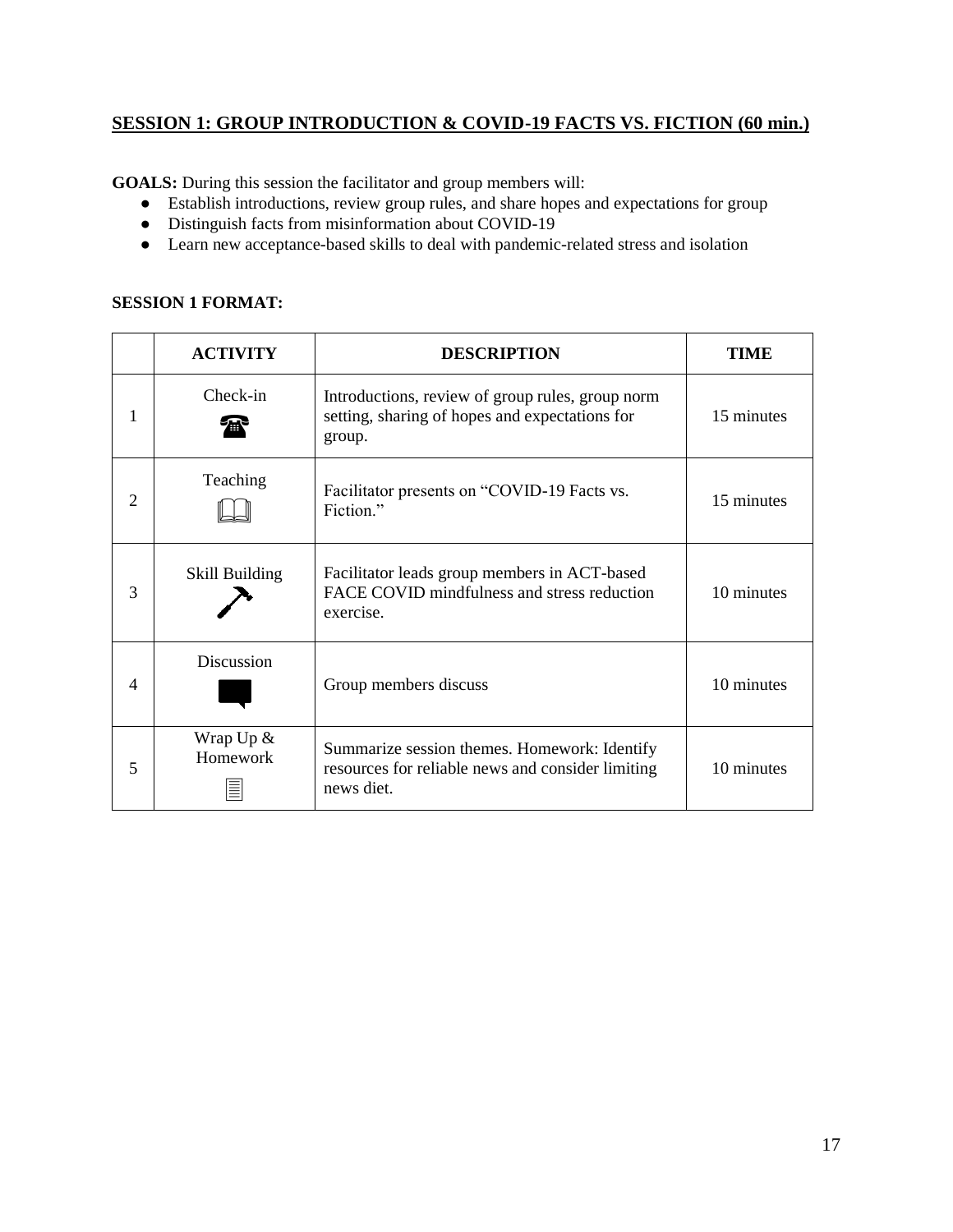### **a** CHECK-IN (15 minutes)

**Welcome Group Members.** Hello to everyone, welcome and thank you for being a part of our group today. My name is [FACILITATOR NAME] and I will be leading group every week. We are all here for the first session of a telehealth support group for older adults who are socially restricted or isolated due to COVID-19 social distancing (or quarantine).

This is my colleague [TECH COFACILITATOR NAME]. They will be here every week in case someone needs technology help for group. If you cannot hear, see, or get internet connection with the group, contact them by [PREFERRED MESSAGING OPTIONS] at [TECH COFACILITATOR'S VA PHONE NUMBER]. This allows us to continue group and stay on schedule even if someone has technological difficulties.

Before we begin, I am going to **Review the Group Rules**\*.

- 1. TIME. Group lasts for one hour. We will end by [END TIME] today. Because there is a time schedule, sometimes we will need to move ahead even though it might be nice to keep talking.
- 2. PRIVACY. Anything of a personal nature that is mentioned in group should be treated as private and should not be repeated outside of group. Can I see a nod (or hear a 'yes') from everyone showing me that you will protect each other's privacy?
- 3. SURROUNDINGS. Please make sure others cannot see or hear your screen when you are in group. If someone is near you, please use headphones to limit what can be overheard by nongroup members. Limit distracting background noise if you can, like turning off your tv.
- 4. VOLUNTARY PARTICIPATION. Other than checking in at the start of each session, which is required so we can make sure everyone is doing okay, participation in group is voluntary. You can decide to take part or not take part in any activity. But we do ask that you join in as much as you can!
- 5. GROUP MEMBERSHIP. This is an "open group." That means new Veterans might join the group in the future. It is important that we are welcoming and respectful of every person who attends group, regardless of how many sessions they have attended.

*\* Printable summary of group rules located on page 45*

**Group Member Introductions and Discussion.** We'd like each of you to say hello, your name, and to describe your week in one word.

### **(Optional for every week):**

Safety/symptom check in re: COVID-19, what they should do if they think they have sxs, etc. and any emergency preparedness messages.

| <b>Example:</b> Facts vs. Fiction of COVID-19 | $(15 \text{ minutes})$ |
|-----------------------------------------------|------------------------|
|-----------------------------------------------|------------------------|

Today's topic is "Facts vs. Fiction of COVID-19." Goal: is to review the facts below and you can add more related to local needs. Consider framing it as a game: True or False, Fill in the Blank, or another modality to engage learners. More information on COVID-19 for older adults can be located [here.](https://gerocentral.org/wp-content/uploads/2020/03/Covid-19-Guidance-and-advice-for-older-people.pdf)

- Distance between people is recommended to be 6 feet
- 20 seconds of washing your hands is one of the best ways to keep yourself safe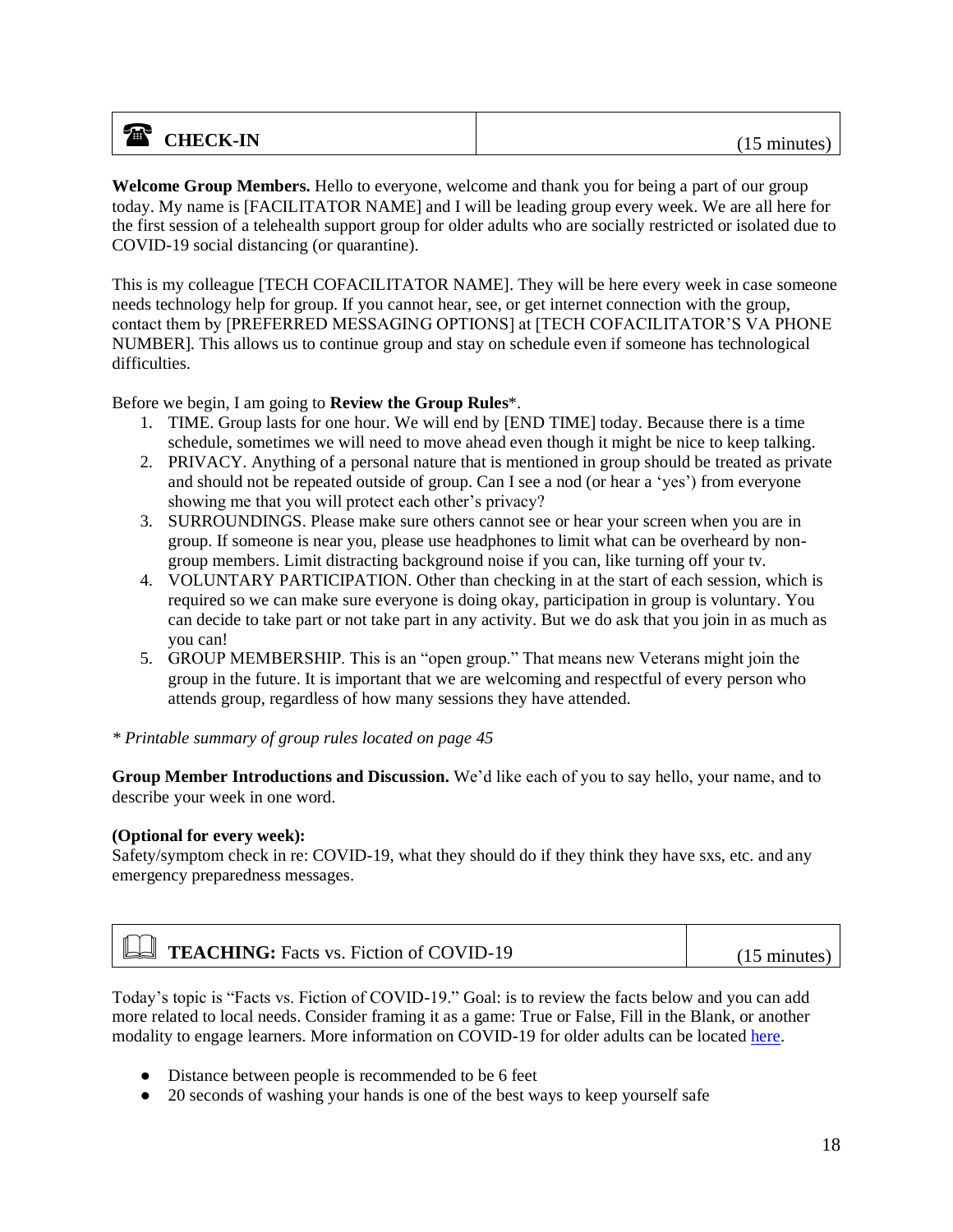- Everyone (regardless of age) is equally likely to catch it
- Older people are at higher risk for severe illness from COVID-19 which may result in increased stress during a crisis.
- Fear and anxiety about the COVID-19 pandemic can be overwhelming and cause strong emotions.

(The above information is drawn from CDC.gov accessed on March  $25<sup>th</sup>$ , 2020)

Validate that in a crisis there can be a lot of rumors or misinformation and it can be hard to tell what is what. Members can rely on VA providers as a primary source of information. Reiterate that not all who get COVID will experience a worst-case scenario. Ask if members have heard other rumors/confusing messages that can be clarified or open the floor for questions.

| <b>SKILL BUILDING: FACE COVID</b> | minutes |
|-----------------------------------|---------|

**Confusing messages can increase our anxiety and cause more stress when we aren't sure what's true or how to respond. We are going to talk about some ways to reduce stress based on a kind of therapy called Acceptance and Commitment Therapy.** (Teach the following mnemonic to members step-by-step).

**FACE COVID.** How to respond effectively to the Corona crisis. *By Dr. Russ Harris, author of The Happiness Trap*

'FACE COVID' is a set of practical steps for responding effectively to the Corona crisis using the principles of acceptance and commitment therapy (ACT). The key steps are:

- $F =$ Focus on what's in your control
- $A = Acknowledge$  your thoughts and feelings
- $C =$ Come back into your body
- $E =$  Engage in what you're doing

 $C =$  Committed action

- $O =$ Opening up
- $V = Values$
- $I =$ Identify resources
- $D =$ Disinfect & distance

Full script for FACE COVID exercise accessible [here.](https://e-tmf.org/app/uploads/2020/03/FACE-COVID-How-to-respond-effectively-to-the-Corona-crisis-by-Russ-Harris.pdf)



**Prompt:** What are some of the stresses you face now? How can we help you to manage them? What is one thing you can do for yourself this week to help reduce your stress?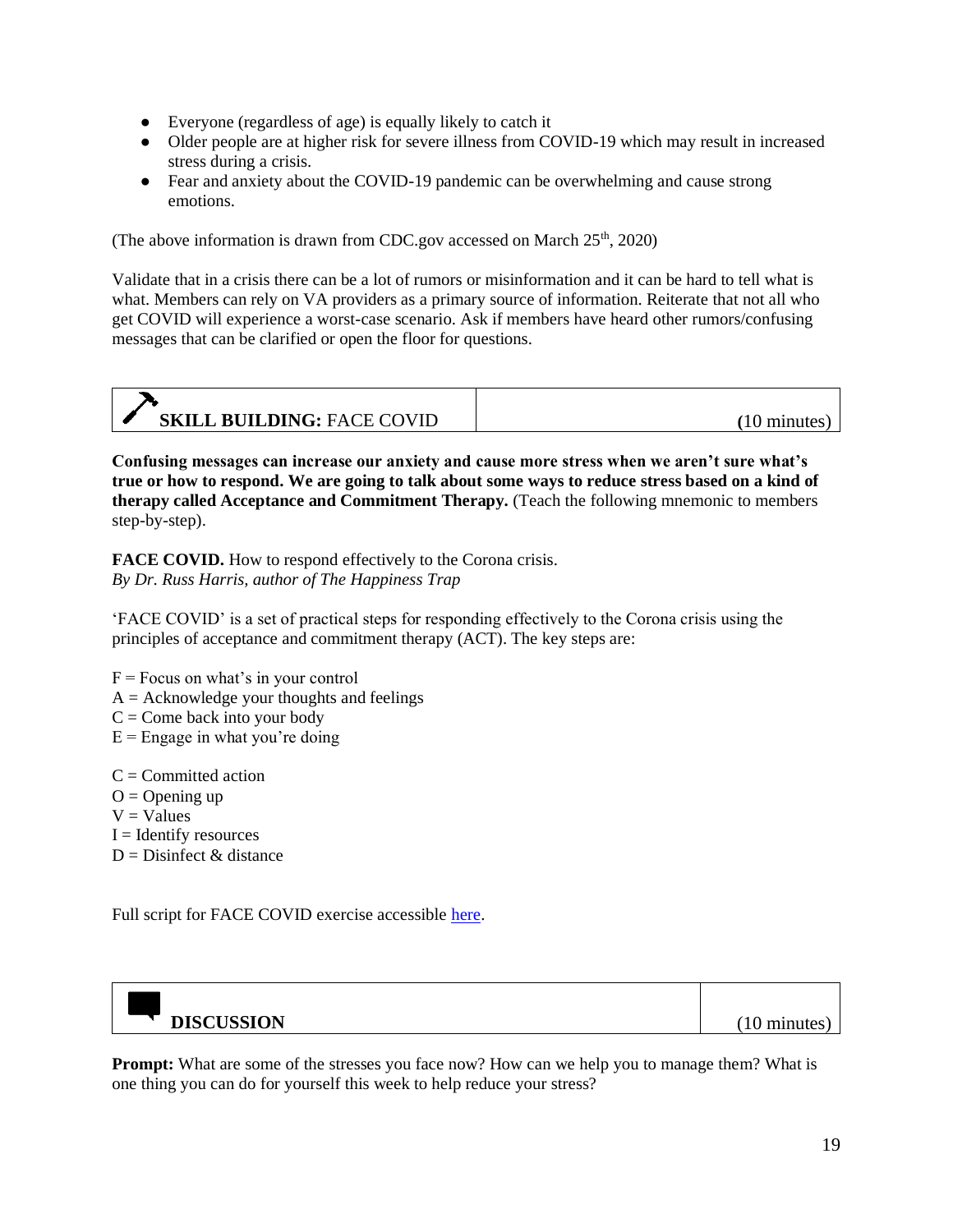| $\equiv$ WRAP-UP & HOMEWORK | $(10 \text{ minutes})$ |
|-----------------------------|------------------------|
|-----------------------------|------------------------|

**Summarize Session Themes.** Thank you again to everyone who shared with the group today. All of us have been affected by COVID-19 in unique ways, and there were also some themes that emerged during our group discussion. [NOTED THEMES]. Another theme is that all of you chose to participate in the first session of a new group, and we appreciate the bravery it takes to engage in these activities and discussions.

**Homework.** We encourage everyone to set a goal this week to check your references and consider limiting your news diet.

**Wrap Up.** Are there any questions or comments before we end? [ANSWER QUESTIONS AND RESPOND TO COMMENTS AS TIME ALLOWS]. Thank you all for joining today. We look forward to seeing you at our next session on  $\frac{\ }{\ }$  at  $\frac{\ }{\ }$  : am/pm.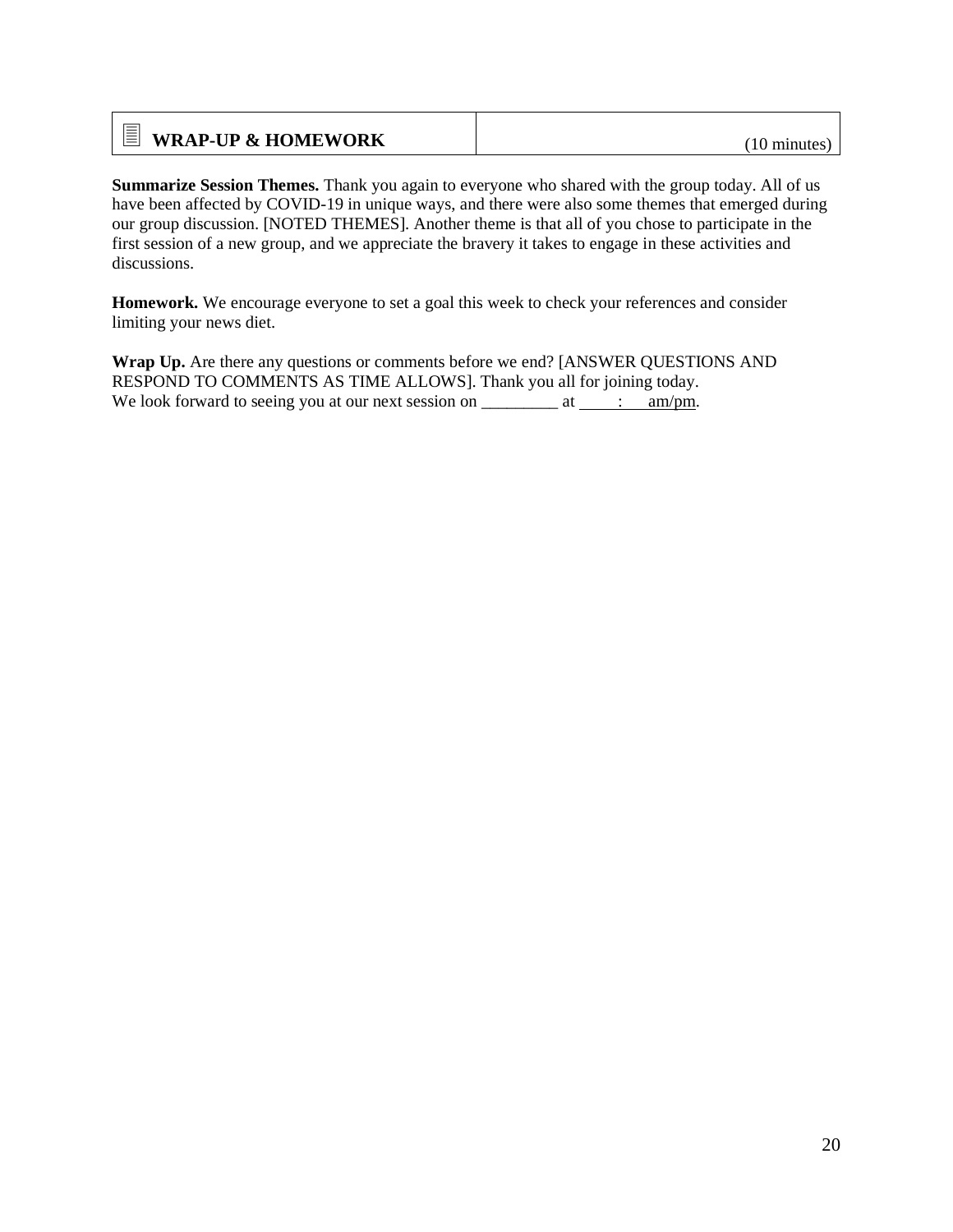### **SESSION 2: Noticing, Checking & Worry (60 min.)**

**GOALS:** During this session the facilitator and group members will:

- Learn to identify worry thoughts
- Learn new acceptance-based skills to deal with pandemic-related stress and isolation
- Identify pleasant activities that help them manage their worry

### **SESSION 2 FORMAT:**

|   | <b>ACTIVITY</b>         | <b>DESCRIPTION</b>                                                                                                         | TIME       |
|---|-------------------------|----------------------------------------------------------------------------------------------------------------------------|------------|
| 1 | Check-in                | Group members update each other about their week<br>and progress with previous week's goals.                               | 15 minutes |
| 2 | Teaching                | Facilitator presents on noticing thoughts, checking<br>thoughts, and worry.                                                | 15 minutes |
| 3 | Skill Building          | Facilitator leads group members in CBT-based<br>exercise on identifying automatic thoughts.                                | 10 minutes |
| 4 | <b>Discussion</b>       | Group members discuss anxiety and share worry<br>thoughts.                                                                 | 10 minutes |
| 5 | Wrap $Up &$<br>Homework | Summarize session themes. Group members are<br>introduced to Pleasant Activities (What are you<br>already doing) Homework. | 10 minutes |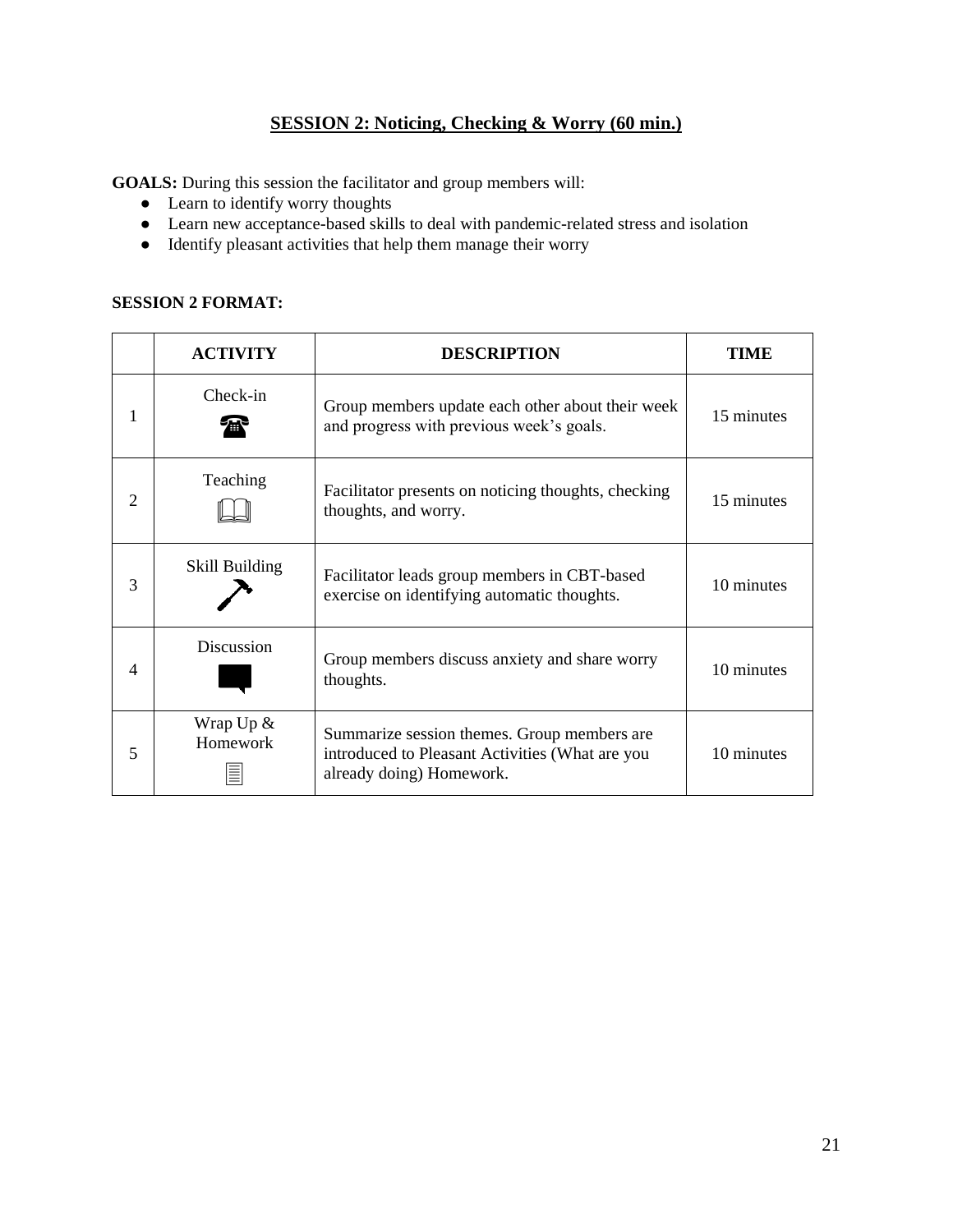### **a** CHECK-IN (15 minutes)

**Welcome Group Members.** Hello to everyone, welcome and thank you for being a part of our group today. My name is [FACILITATOR NAME] and I will be leading group every week. We are all here for a telehealth support group for older adults who are socially restricted or isolated due to COVID-19 social distancing (or quarantine).

This is my colleague [TECH COFACILITATOR NAME]. They are here every week in case someone needs technology help for group. If you cannot hear, see, or get internet connection with the group, contact them by [PREFERRED MESSAGING OPTIONS] at [TECH COFACILITATOR'S VA PHONE NUMBER]. This allows us to continue group and stay on schedule even if someone has technological difficulties.

Before we begin, I am going to **Review the Group Rules**.

- 1. TIME. Group lasts for one hour. We will end by [END TIME] today. Because there is a time schedule, sometimes we will need to move ahead even though it might be nice to keep talking.
- 2. PRIVACY. Anything of a personal nature that is mentioned in group should be treated as private and should not be repeated outside of group. Can I see a nod from everyone showing me that you will protect each other's privacy?
- 3. SURROUNDINGS. Please make sure others cannot see or hear your screen when you are in group. If someone is near you, please use headphones to limit what can be overheard by nongroup members. Limit distracting background noise if you can, like turning off your tv.
- 4. VOLUNTARY PARTICIPATION. Other than checking in at the start of each session, which is required so we can make sure everyone is doing okay, participation in group is voluntary. You can decide to take part or not take part in any activity. But we do ask that you join in as much as you can!

**Group Member Introductions and Discussion.** We'd like each of you to say hello, your name, and to tell us how you did on your homework.

### **(Optional for every week):**

Safety/symptom check in re: COVID-19, what they should do if they think they have sxs, etc. and any emergency preparedness messages.

| <b>Examing:</b> Noticing, Checking & Worry | $(15 \text{ minutes})$ |
|--------------------------------------------|------------------------|

Sometimes we feel anxiety or other unpleasant feelings, but we don't know why. The reason behind our unpleasant feelings might be a stressful thought. We refer to these as **Automatic Thoughts**. These are the first thoughts that jump to our minds in reaction to something.

When we have strong emotions such as fear or loneliness, it can be difficult to identify the Automatic Thought behind the emotions. This also happens if the thought is very familiar to us, such as if we have had those thoughts many times before. For example, if we make a mistake, our first thought might be, "I'm so stupid for making that mistake." Or, if we are feeling lonely, we might have the Automatic Thought of, "I am always alone." If we are watching the news, we might think, "This is going to go on forever." During this stressful time, we may be doing a lot of cleaning, double checking that we are keeping surfaces clean, or waking up in the middle of the night worrying about something we forgot.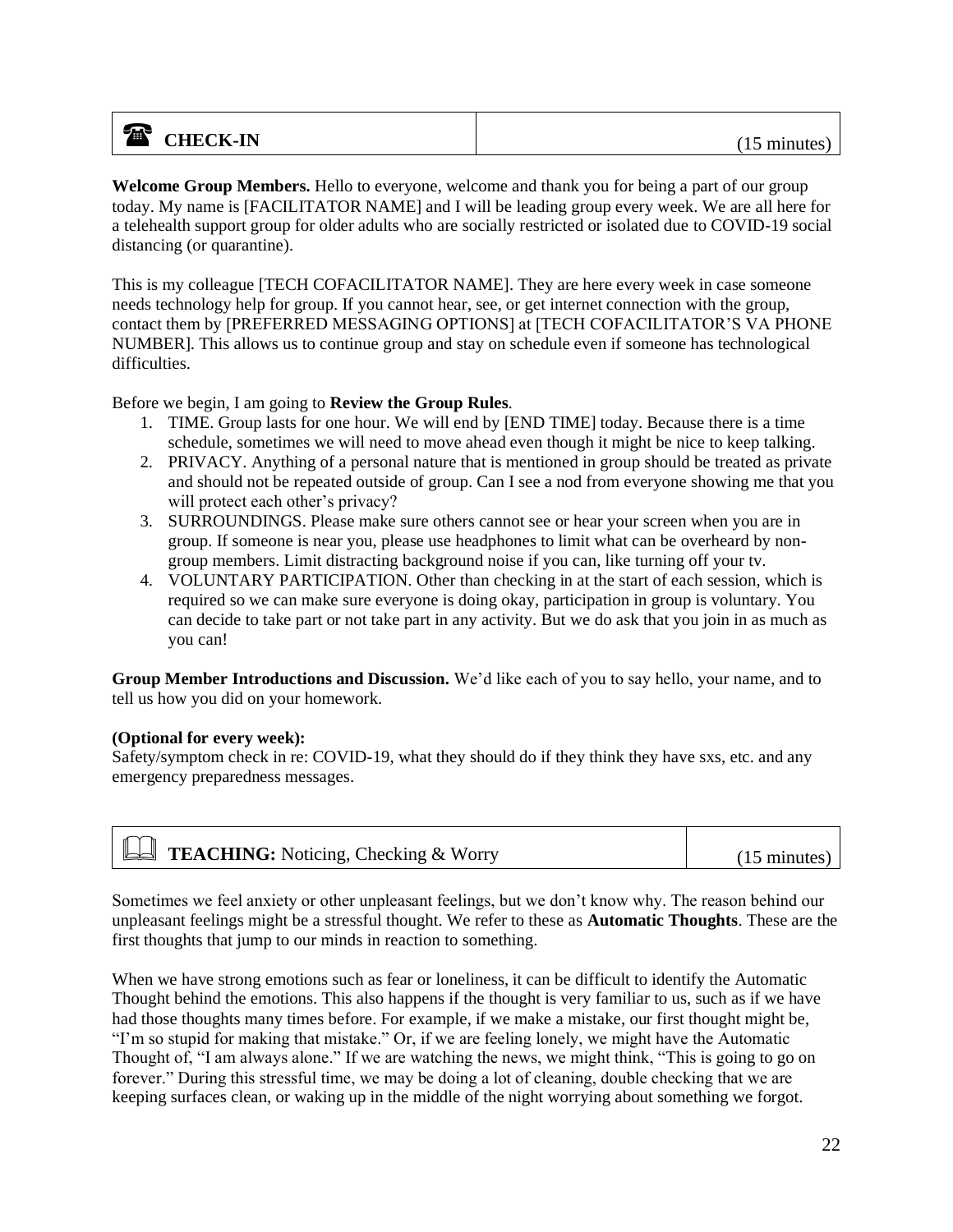Sometimes it is hard to notice these thoughts, especially if they are familiar to us, but with practice we can become very skilled at noticing them.

| <b>SKILL BUILDING:</b> Identifying Automatic Thoughts | $(10 \text{ minutes})$ |
|-------------------------------------------------------|------------------------|

There are ways to build our skill of noticing and identifying our Automatic Thoughts. Let's practice together.

Take a moment to reflect on what you are thinking and feeling right now. Silently and kindly acknowledge whatever is 'showing up' inside you: thoughts, feelings, emotions, memories, sensation, urges. Take the stance of a curious scientist, observing what's going on in your inner world. Realize that it is understandable to feel anxious and worried about what may happen, especially when many aspects of life are being affected. What thoughts are you having right now? [Pause] What emotions are you noticing right now?

| <b>JISCUSSION</b><br><b>DIS</b> |  |
|---------------------------------|--|

**Prompt:** What pleasant activities do you do now to manage your stress? How have these activities been affected by social distancing/quarantine? What adaptations can we think of to still engage in activities we used to do outside?

*Facilitator can guide them through the list of online activity resources if they would like more ideas, [\(https://gerocentral.org/clinical-toolbox/covid-19-resources/](https://gerocentral.org/clinical-toolbox/covid-19-resources/) -scroll down for examples of activities)*

| Ξ                             | 10      |
|-------------------------------|---------|
| <b>WRAP-UP &amp; HOMEWORK</b> | minutes |

**Summarize Session Themes.** Thank you again to everyone who shared with the group today. All of us have been affected by COVID-19 in unique ways, and there were also some themes that emerged during our group discussion. [NOTED THEMES].

**Homework.** We encourage everyone to try to engage in at least one pleasant activity per day to help manage your stress.

**Wrap Up.** Are there any questions or comments before we end? [ANSWER QUESTIONS AND RESPOND TO COMMENTS AS TIME ALLOWS]. Thank you all for joining today. We look forward to seeing you at our next session on  $\frac{\ }{\ }$  at  $\frac{\ }{\ }$  : am/pm.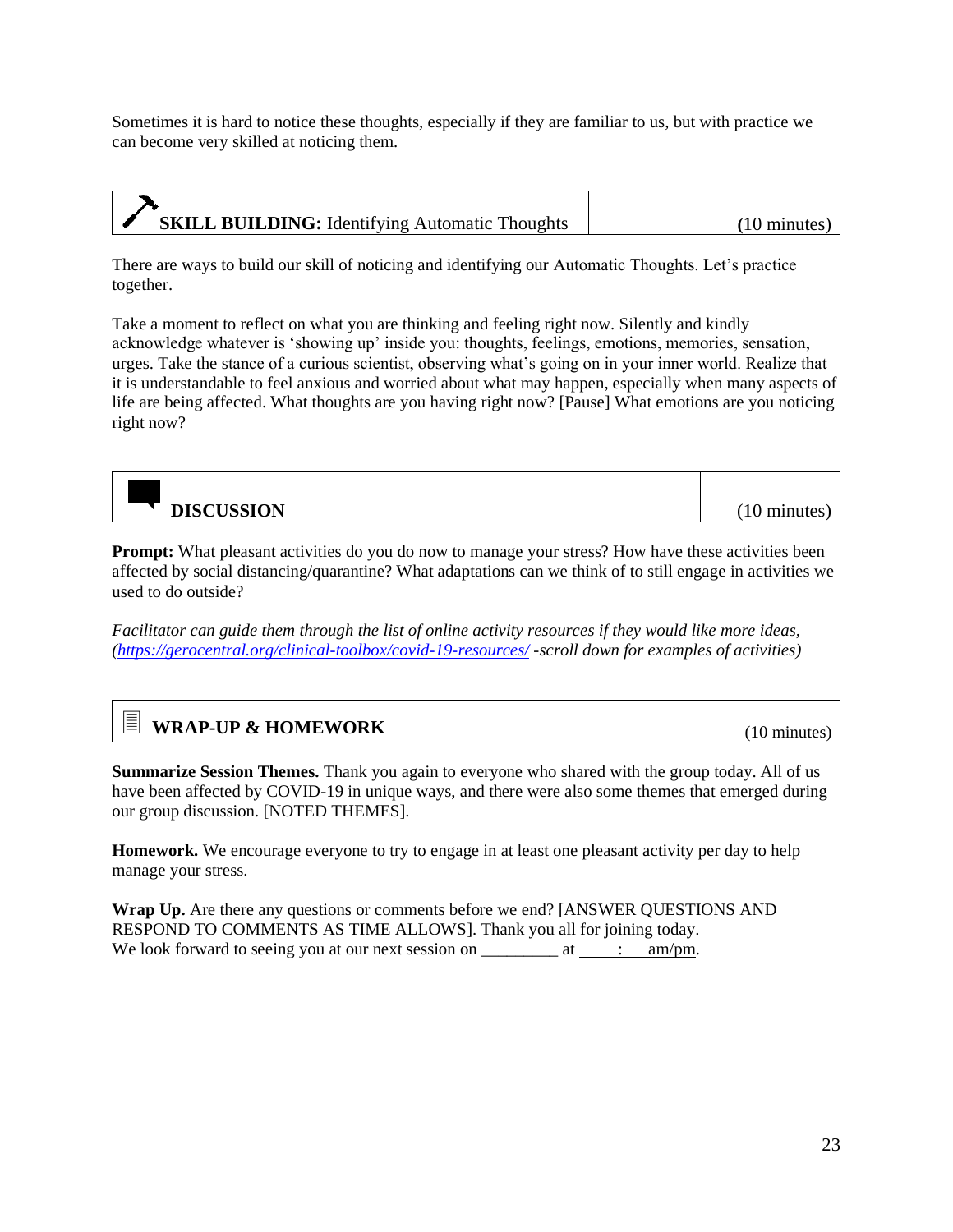### **SESSION 3: Challenging Automatic Thoughts (60 min.)**

**GOALS:** During this session group members will:

- Learn cognitive-behavioral based skills to manage worry thoughts
- Learn new acceptance-based skills to deal with pandemic-related stress and isolation
- Develop a positive-self statement or mantra to use in times of worry

### **SESSION 3 FORMAT:**

|   | <b>ACTIVITY</b>         | <b>DESCRIPTION</b>                                                                                                                                                     | TIME       |
|---|-------------------------|------------------------------------------------------------------------------------------------------------------------------------------------------------------------|------------|
| 1 | Check-in                | Group members update each other about their week<br>and progress with previous week's goals.                                                                           | 15 minutes |
| 2 | Teaching                | Facilitator presents on how to challenge automatic<br>thoughts.                                                                                                        | 15 minutes |
| 3 | Skill Building          | Facilitator leads group members in CBT-based<br>exercise that presents thoughts as changeable.<br>Group members develop a positive self-statement<br>or mantra to say. | 10 minutes |
| 4 | <b>Discussion</b>       | Group members discuss coping statements and<br>share their mantras.                                                                                                    | 10 minutes |
| 5 | Wrap $Up &$<br>Homework | Summarize session themes. Group members are<br>introduced to Pleasant Activities (Try Something)<br>New) Homework.                                                     | 10 minutes |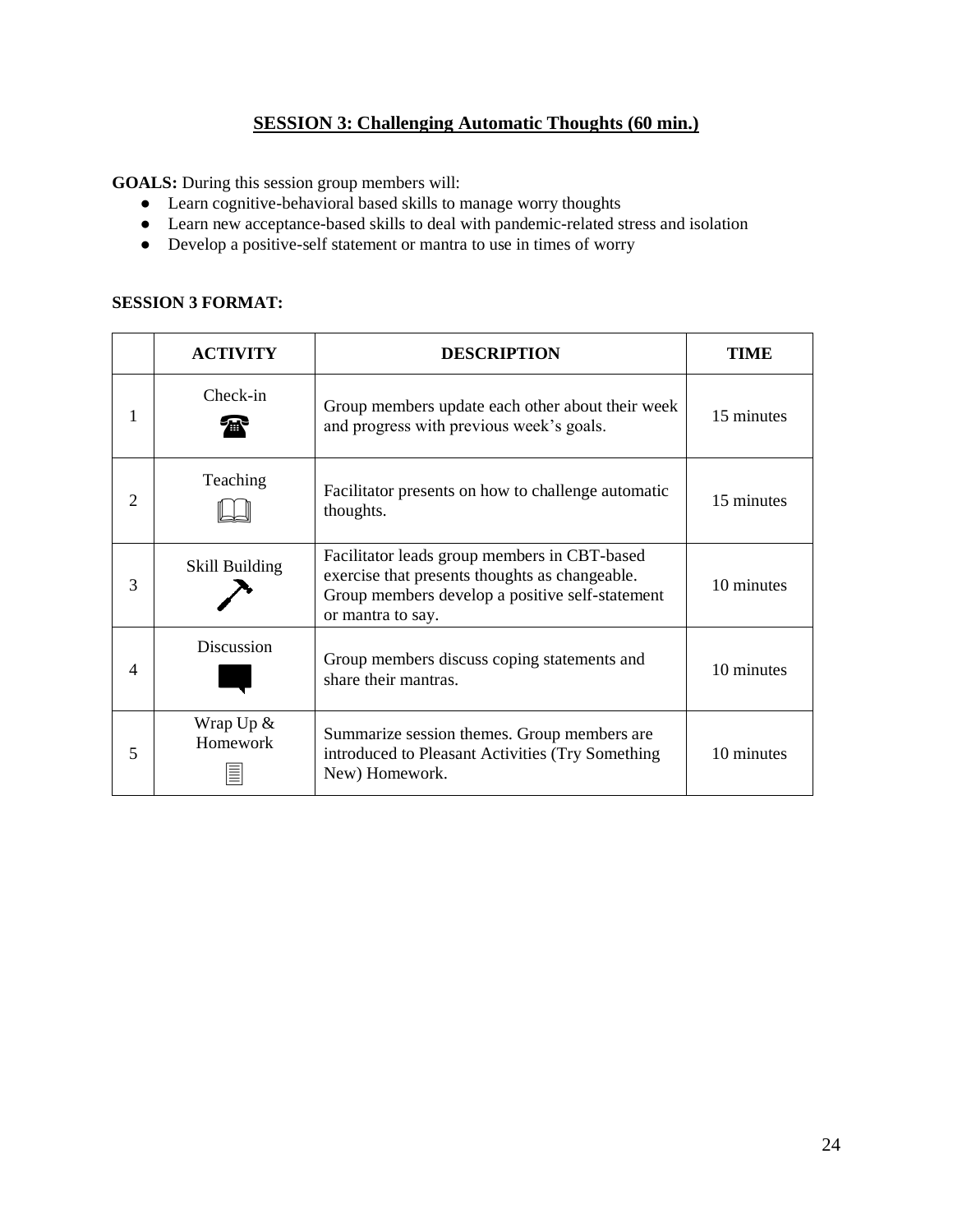### **a** CHECK-IN (15 minutes)

**Welcome Group Members.** Hello to everyone, welcome and thank you for being a part of our group today. My name is [FACILITATOR NAME] and I will be leading group every week. We are all here for a telehealth support group for older adults who are socially restricted or isolated due to COVID-19 social distancing (or quarantine).

This is my colleague [TECH COFACILITATOR NAME]. They are here every week in case someone needs technology help for group. If you cannot hear, see, or get internet connection with the group, contact them by [PREFERRED MESSAGING OPTIONS] at [TECH COFACILITATOR'S VA PHONE NUMBER]. This allows us to continue group and stay on schedule even if someone has technological difficulties.

Before we begin, I am going to **Review the Group Rules**.

- 1. TIME. Group lasts for one hour. We will end by [END TIME] today. Because there is a time schedule, sometimes we will need to move ahead even though it might be nice to keep talking.
- 2. PRIVACY. Anything of a personal nature that is mentioned in group should be treated as private and should not be repeated outside of group. Can I see a nod from everyone showing me that you will protect each other's privacy?
- 3. SURROUNDINGS. Please make sure others cannot see or hear your screen when you are in group. If someone is near you, please use headphones to limit what can be overheard by nongroup members. Limit distracting background noise if you can, like turning off your tv.
- 4. VOLUNTARY PARTICIPATION. Other than checking in at the start of each session, which is required so we can make sure everyone is doing okay, participation in group is voluntary. You can decide to take part or not take part in any activity. But we do ask that you join in as much as you can!

**Group Member Introductions and Discussion.** We'd like each of you to say hello, your name, and to tell us how you did on your homework.

#### **(Optional for every week):**

Safety/symptom check in re: COVID-19, what they should do if they think they have sxs, etc. and any emergency preparedness messages.

|--|

Last week we learned how to identify our automatic thoughts. Now we are going to talk about how to challenge those automatic thoughts if they are unrealistic or unhelpful.

Shift negative self-statements to statements that allow you to function with less distress, worry, or fear. For example, if you are thinking "This is a terrible time," try changing it to "this is a terrible time, but I can get through this." Rather than getting discouraged, focus on what you can accomplish or control.

Consider the stressful situation in a broader context and keep a long-term perspective. Look for opportunities to practice being more patient or kind with yourself, or to see the situation as an opportunity to learn or build strengths. For example, this may be a time to call up old friends, organize old photos, or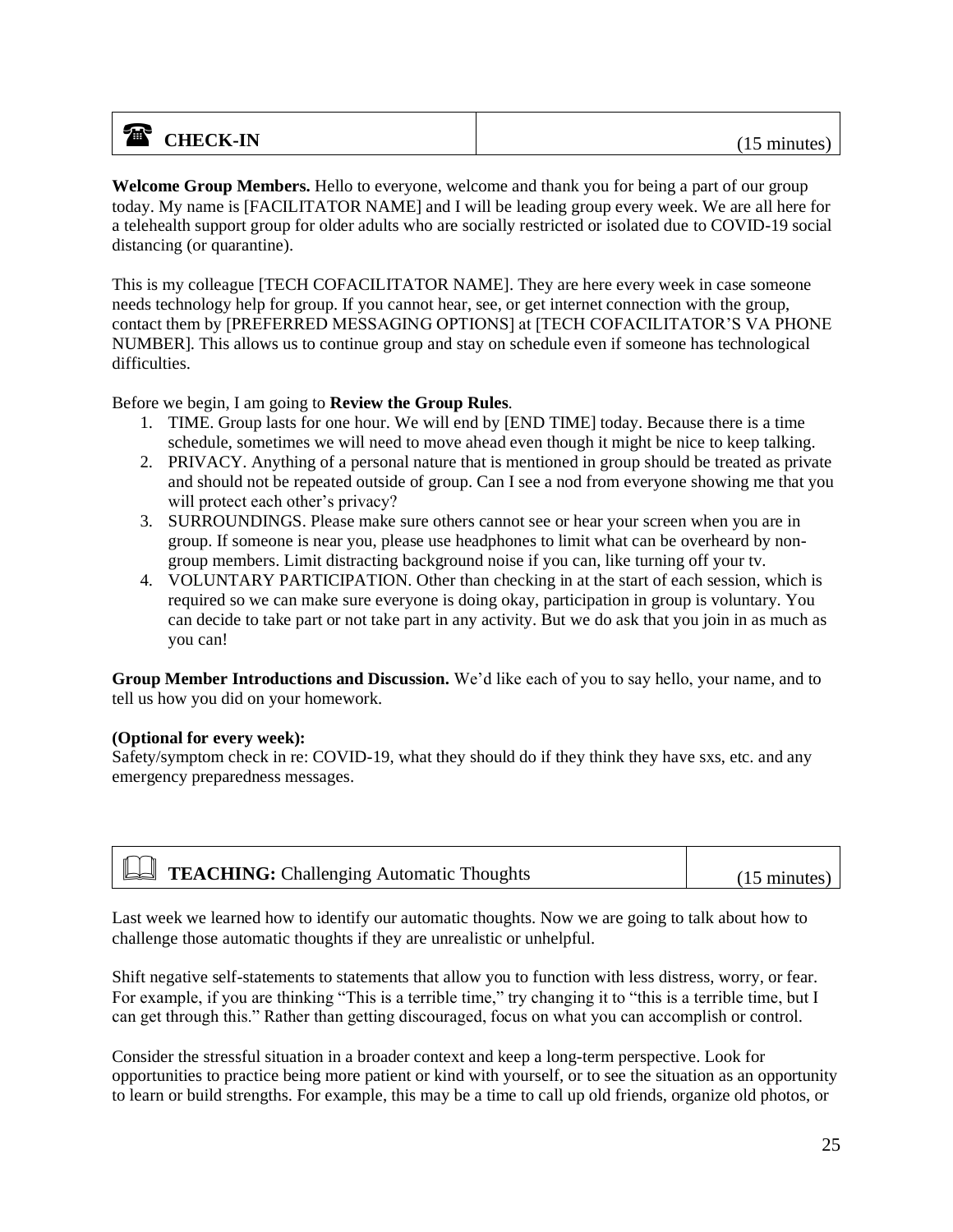even to start writing your memoir! Celebrate successes, find things to be grateful about, and take satisfaction in completing tasks, even small ones.

| <b>SKILL BUILDING:</b> Thoughts as Changeable |  |
|-----------------------------------------------|--|
|                                               |  |

Sometimes it can be difficult to untangle thoughts from facts. For example, if our automatic thought is, "I am going to get sick for sure," it is easy to feel that is the case if we do not challenge that thought. That's because we tend to think that the first thought to enter our mind is the "truth." But this is not actually the case. Sometimes our automatic thoughts are realistic, and other times they are not. When automatic thoughts are unrealistic, they might cause us to become even more anxious. This leads us to our topic of the day: Thoughts are changeable.

The key to changing thoughts is evaluating our automatic thoughts and coming up with more helpful, alternative thoughts if needed. We can do this by asking ourselves some simple questions:

- Am I thinking in an all-or-none way?
- Does my thought include the word "should"? (Don't "should" on yourself!)
- Do I believe "for sure" that something bad will happen?
- Do I believe that things are my fault when they are really out of my control?
- Am I making a big deal out of something that isn't a big deal?

If any of your answers to the above questions are yes, then it is helpful to consider some alternative thoughts. This means finding another way of thinking about the situation that is more realistic. This is not just positive thinking; instead, it's more realistic thinking. Some examples could include:

- I can develop a plan to deal with this situation.
- Worry won't fix anything if it is not leading to action.
- Keep the focus on the present. What is it I have to do?
- Even if I make mistakes, it will be ok.

Find one or two alternative thoughts that feel the most useful to you. Develop it into a positive selfstatement or mantra to repeat when you find yourself feeling anxious, lonely, or for when you identify an unhelpful automatic thought. One example could be, "I have overcome a lot. I can develop a plan to deal with this situation."

| <b>DISCUSSION</b> | $1^{\Omega}$<br>minu |
|-------------------|----------------------|

**Prompt.** What other Coping Statements can we think of? What Coping Statements can help us navigate the stress of the pandemic? What Coping Statements can help us when we are feeling isolated or lonely?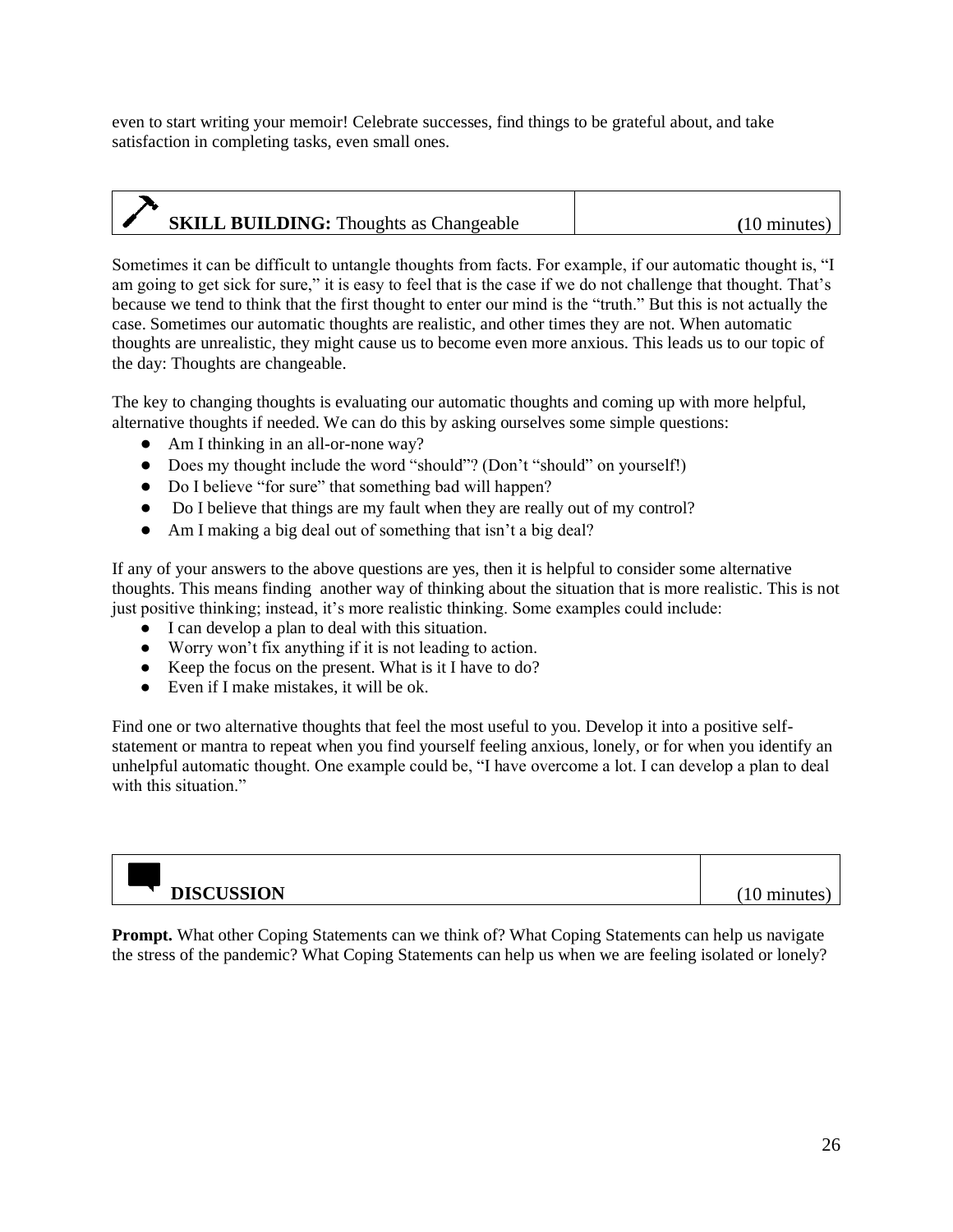| $\equiv$ WRAP-UP & HOMEWORK | $(10 \text{ minutes})$ |
|-----------------------------|------------------------|
|-----------------------------|------------------------|

**Summarize Session Themes.** Thank you again to everyone who shared with the group today. All of us have been affected by COVID-19 in unique ways, and there were also some themes that emerged during our group discussion. [NOTED THEMES]. Another theme is that all of you chose to participate in the first session of a new group, and we appreciate the bravery it takes to engage in these activities and discussions.

**Homework.** Encourage group members to try out a new pleasant activity for relaxation and enjoyment. Have group members list one new activity they are going to try out this week.

**Wrap Up.** Are there any questions or comments before we end? [ANSWER QUESTIONS AND RESPOND TO COMMENTS AS TIME ALLOWS]. Thank you all for joining today. We look forward to seeing you at our next session on  $\frac{\ }{\ }$  at  $\frac{\ }{\ }$  : am/pm.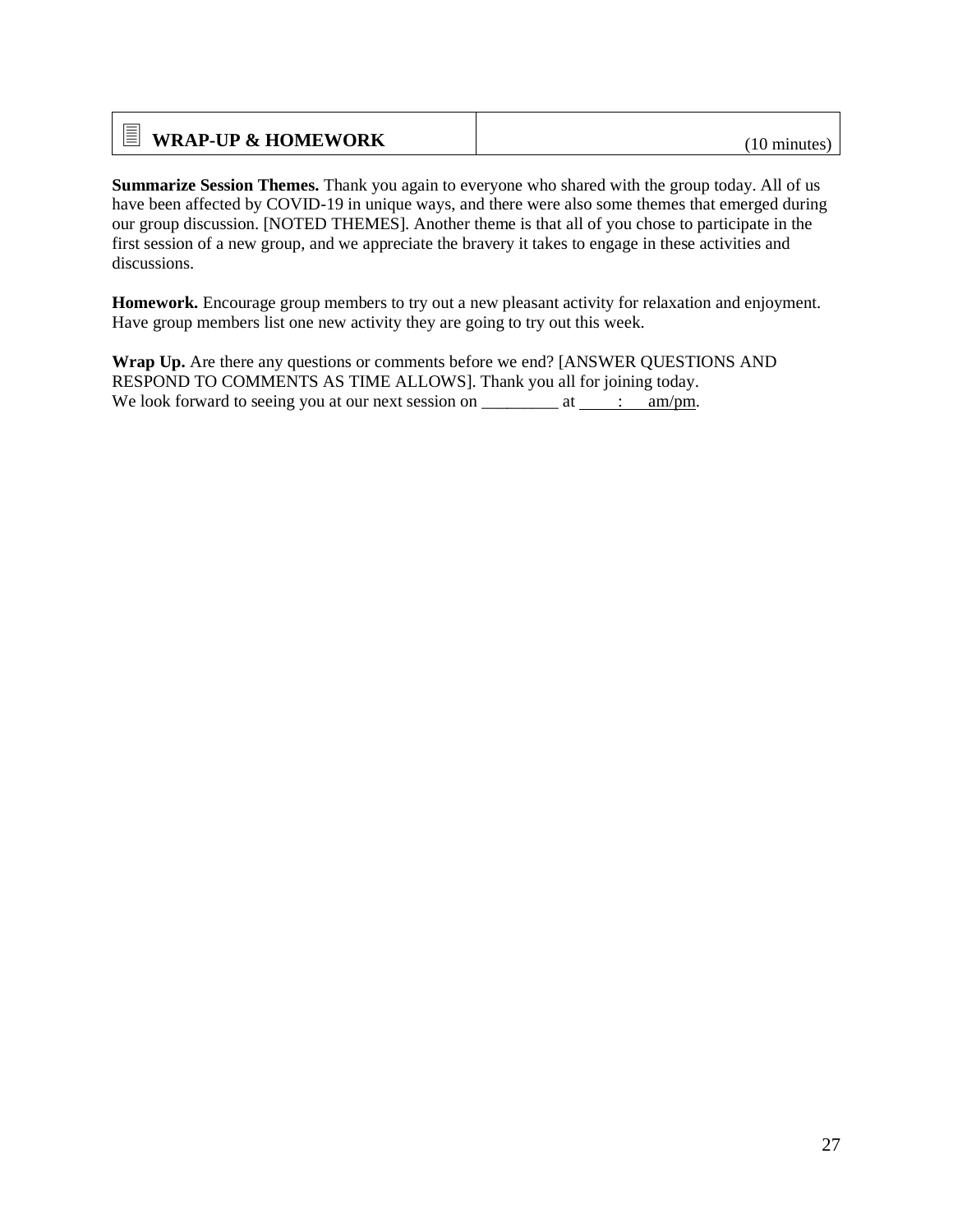### **SESSION 4: Anxiety: Approach vs. Avoidance (60 min.)**

**GOALS:** During this session the facilitator and group members will:

- Learn about the relationship between avoidance and anxiety
- Identify behavioral skills for managing anxiety
- Share worry thoughts and methods of managing stress with the group
- Learn new acceptance-based skills to deal with pandemic-related stress and isolation

### **SESSION 4 FORMAT:**

|   | <b>ACTIVITY</b>          | <b>DESCRIPTION</b>                                                                                                                                                     | TIME       |
|---|--------------------------|------------------------------------------------------------------------------------------------------------------------------------------------------------------------|------------|
| 1 | Check-in                 | Group members update each other about their week<br>and progress with previous week's homework of<br>trying a new pleasant activity.                                   | 15 minutes |
| 2 | Teaching                 | Facilitator presents on the topic of anxiety:<br>approach vs. avoidance strategies.                                                                                    | 15 minutes |
| 3 | Skill Building           | Facilitator introduces group members to behavioral<br>strategies for anxiety: Diaphragmatic breathing,<br>scheduling worry time, and progressive muscle<br>relaxation. | 10 minutes |
| 4 | <b>Discussion</b>        | Group members discuss anxiety, share worry<br>thoughts and methods of managing stress.                                                                                 | 10 minutes |
| 5 | Wrap $Up \&$<br>Homework | Summarize session themes. Group members are<br>introduced to homework of calling an old friend.                                                                        | 10 minutes |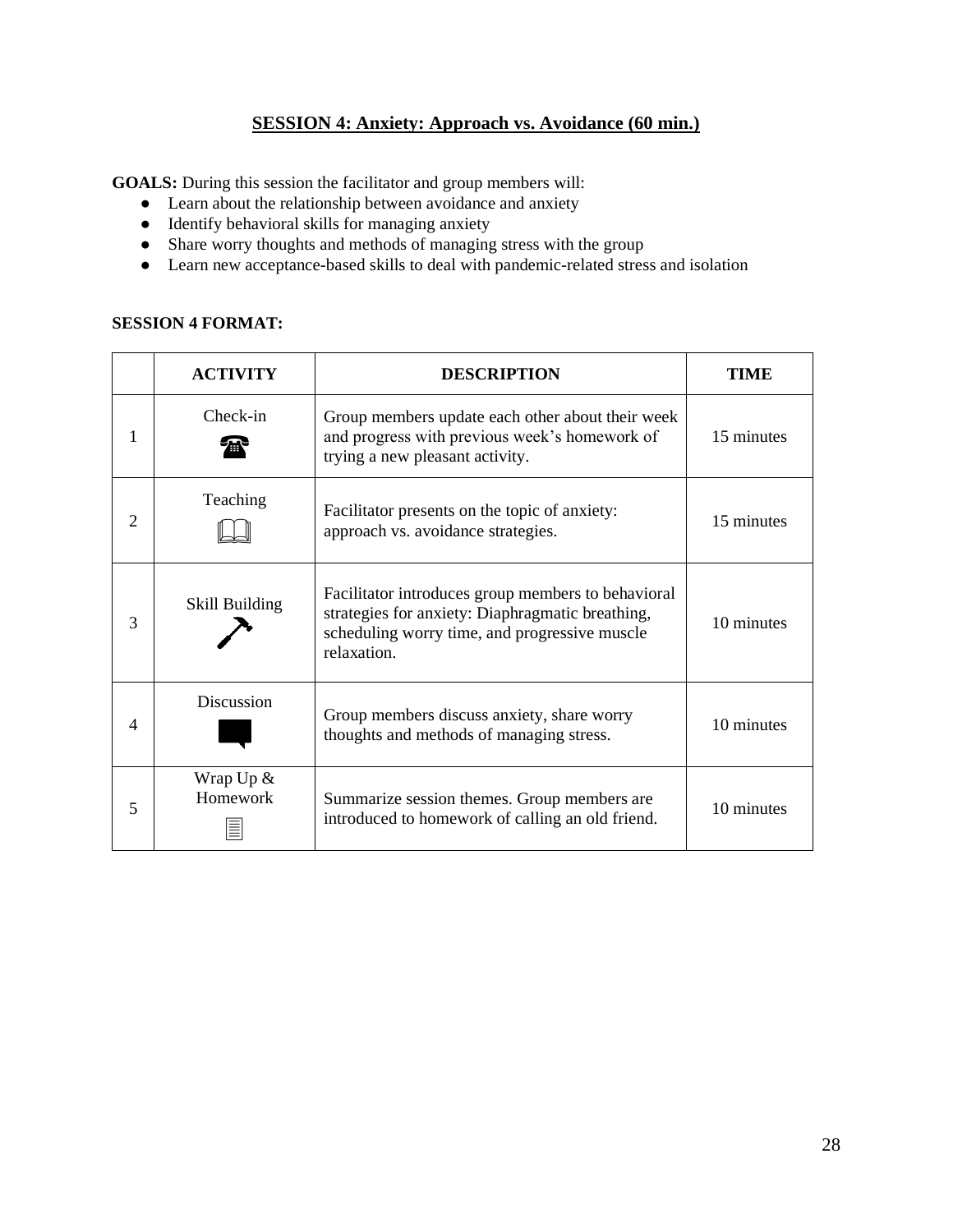### **a** CHECK-IN (15 minutes)

**Welcome Group Members.** Hello to everyone, welcome and thank you for being a part of our group today. My name is [FACILITATOR NAME] and I will be leading group every week. We are all here for a telehealth support group for older adults who are socially restricted or isolated due to COVID-19 social distancing (or quarantine).

This is my colleague [TECH COFACILITATOR NAME]. They are here every week in case someone needs technology help for group. If you cannot hear, see, or get internet connection with the group, contact them by [PREFERRED MESSAGING OPTIONS] at [TECH COFACILITATOR'S VA PHONE NUMBER]. This allows us to continue group and stay on schedule even if someone has technological difficulties.

Before we begin, I am going to **Review the Group Rules**.

- 1. TIME. Group lasts for one hour. We will end by [END TIME] today. Because there is a time schedule, sometimes we will need to move ahead even though it might be nice to keep talking.
- 2. PRIVACY. Anything of a personal nature that is mentioned in group should be treated as private and should not be repeated outside of group. Can I see a nod from everyone showing me that you will protect each other's privacy?
- 3. SURROUNDINGS. Please make sure others cannot see or hear your screen when you are in group. If someone is near you, please use headphones to limit what can be overheard by nongroup members. Limit distracting background noise if you can, like turning off your tv.
- 4. VOLUNTARY PARTICIPATION. Other than checking in at the start of each session, which is required so we can make sure everyone is doing okay, participation in group is voluntary. You can decide to take part or not take part in any activity. But we do ask that you join in as much as you can!

**Group Member Introductions and Discussion.** We'd like each of you to say hello, your name, and to tell us how you did on your homework.

### **(Optional for every week):**

Safety/symptom check in re: COVID-19, what they should do if they think they have sxs, etc. and any emergency preparedness messages.

| <b>EM</b> TEACHING: Anxiety: Approach vs. Avoidance | $(15 \text{ minutes})$ |
|-----------------------------------------------------|------------------------|
|                                                     |                        |

Generally, anxiety affects our behavior in two ways: procrastination (putting something of) or avoidance and checking or repetitive behavior.

**Procrastination or Avoidance** – When there is an activity you think will make you anxious, you may put it off and procrastinate. Instead, to learn that you can manage anxiety, you need to APPROACH what is causing you stress.

**Checking or Repetitive Behavior** – Sometimes anxiety is associated with checking things to reassure ourselves that everything is ok. Other repetitive behaviors associated with anxiety may serve no clear purpose, like snacking or smoking.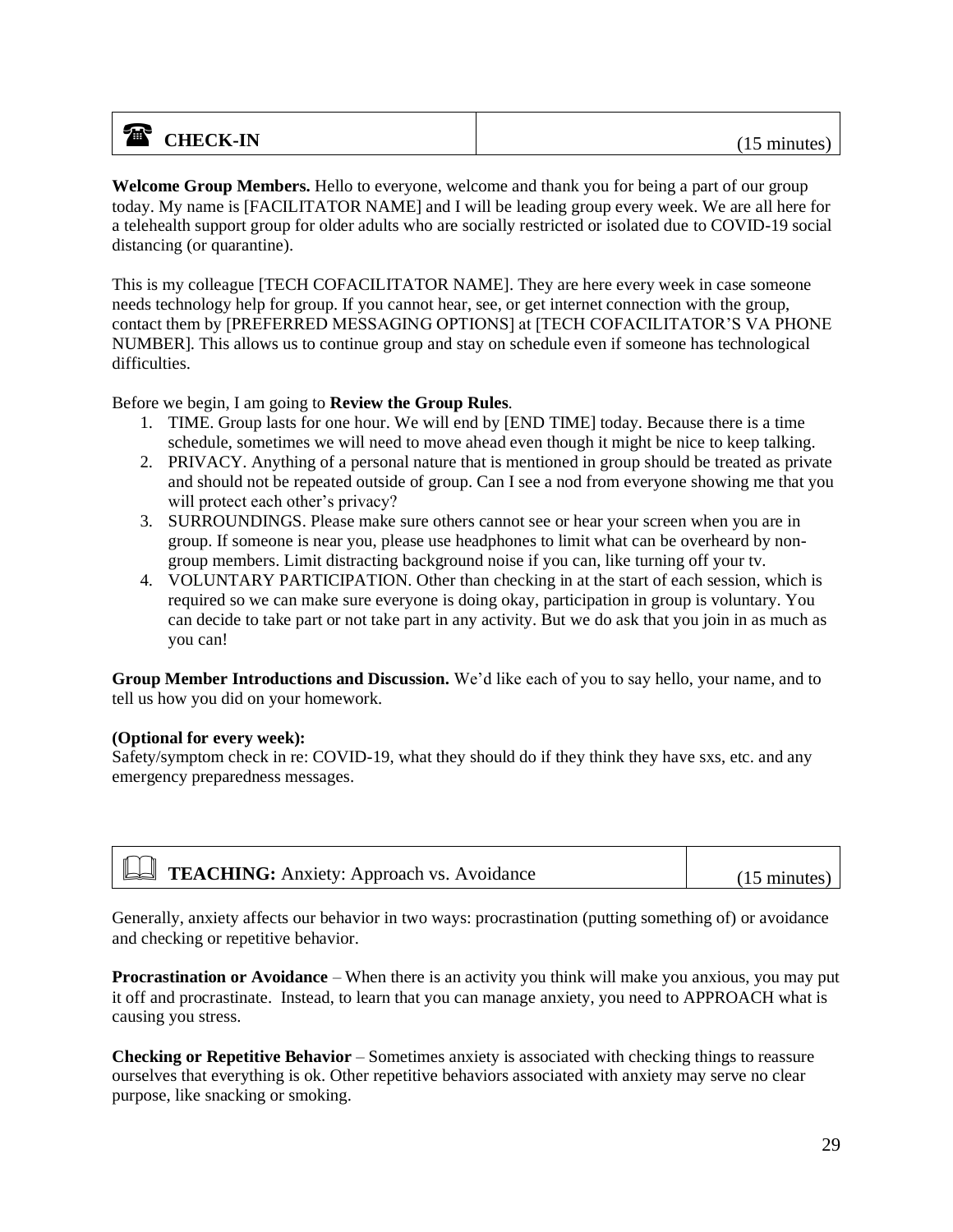These anxiety-related behaviors help to reduce anxiety temporarily. For example, putting something off and avoiding something might distract you for a short while and you do not experience anxiety symptoms. However, the anxiety comes back because the problem is still not addressed, and sometimes now it is even more troublesome. In the long run, behaviors that keep you from facing situations that make you anxious do not allow you to learn how to cope with them.

By **APPROACHING** anxiety-related situations, you can learn to cope with anxiety symptoms. Practice deep breathing, coping statements or changing thoughts to cope with and reduce physical symptoms and worries associated with anxiety.

|  | <b>SKILL BUILDING:</b> Identify Behavioral Strategies for Anxiety | $(10 \text{ minutes})$ |
|--|-------------------------------------------------------------------|------------------------|

Instead of procrastination, avoidance, or unhelpful checking behaviors, try some of these strategies when you are feeling anxious. They will help to calm your anxiety.

#### **Diaphragmatic Breathing.**

Breathing from your diaphragm is an important tool that can be used on its own to decrease anxiety in the short term and help with symptoms related to anxiety. Take a normal breath in through your nose with your mouth closed. Exhale slowly with your mouth closed. Count slowly to 4 — then take another breath in this manner.

#### **Set a Worry Time.**

↽

Schedule structured time in your day to worry. Set a timer for 10 minutes and write every worry and thought that comes to mind. Practice self-compassion and non-judgment with what worries come up for you. Then, when the timer stops, take a look at your list. Identify which items are outside of your control and which ones you can problem-solve. Then, let the worries outside of your control go. Practice this once a day to help your worry become contained and productive.

| <b>DISCUSSION</b> | 1 <sub>0</sub><br>$. \text{max}$<br><br>◡ |
|-------------------|-------------------------------------------|

**Prompt:** What are ways that you manage anxiety? What activities help you feel present-minded? *Group members discuss anxiety, share worry thoughts and methods of managing stress.* 

| $=$<br>昌<br><b>WRAP-UP &amp; HOMEWORK</b> | minii. |
|-------------------------------------------|--------|
|-------------------------------------------|--------|

**Summarize Session Themes.** Thank you again to everyone who shared with the group today. All of us have been affected by COVID-19 in unique ways, and there were also some themes that emerged during our group discussion. [NOTED THEMES]. Another theme is that all of you chose to participate in the first session of a new group, and we appreciate the bravery it takes to engage in these activities and discussions.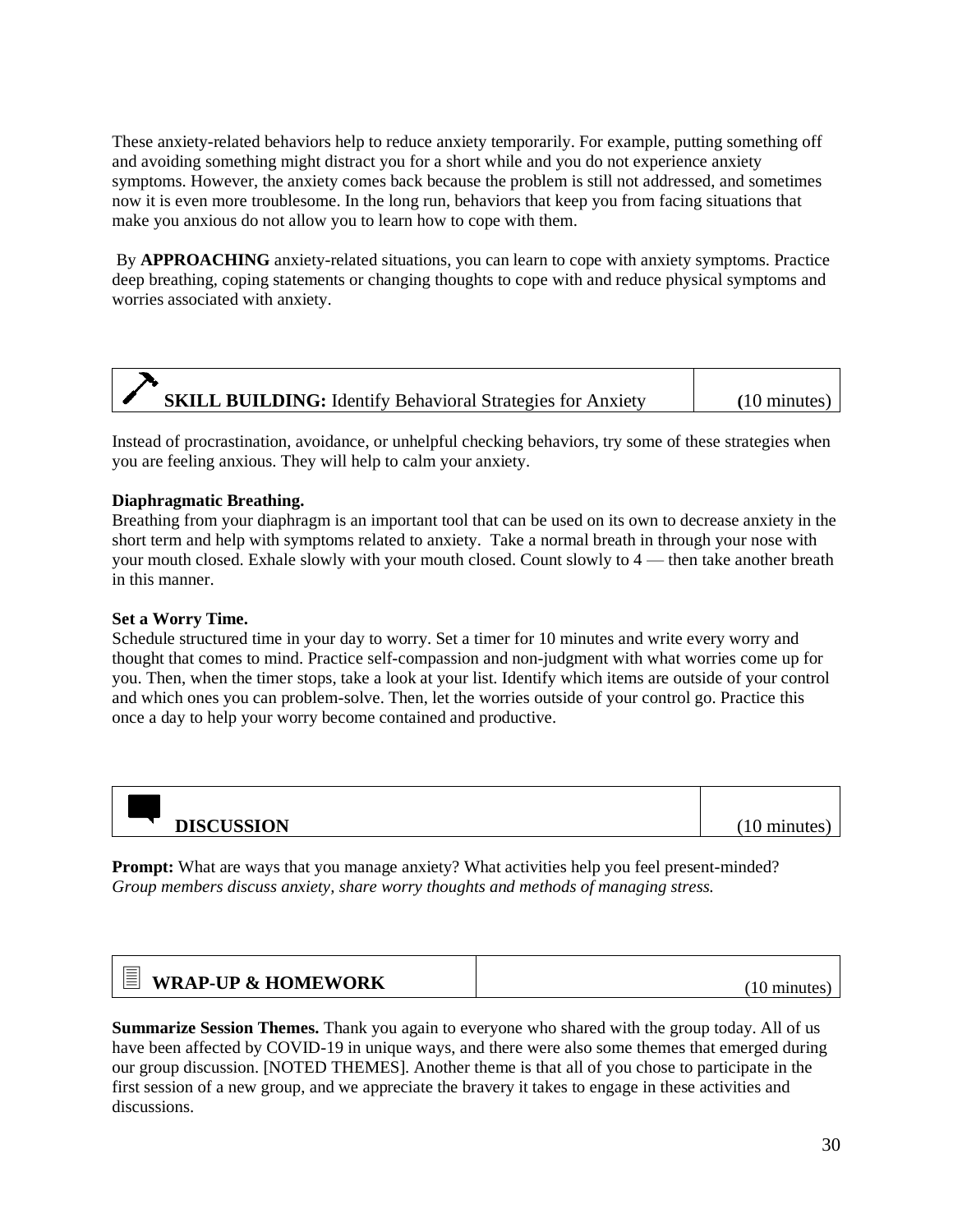**Homework.** Group members are encouraged to set a goal of calling an old friend on the phone.

**Wrap Up.** Are there any questions or comments before we end? [ANSWER QUESTIONS AND RESPOND TO COMMENTS AS TIME ALLOWS]. Thank you all for joining today. We look forward to seeing you at our next session on  $\frac{\ }{2}$  at  $\frac{\ }{2}$  am/pm.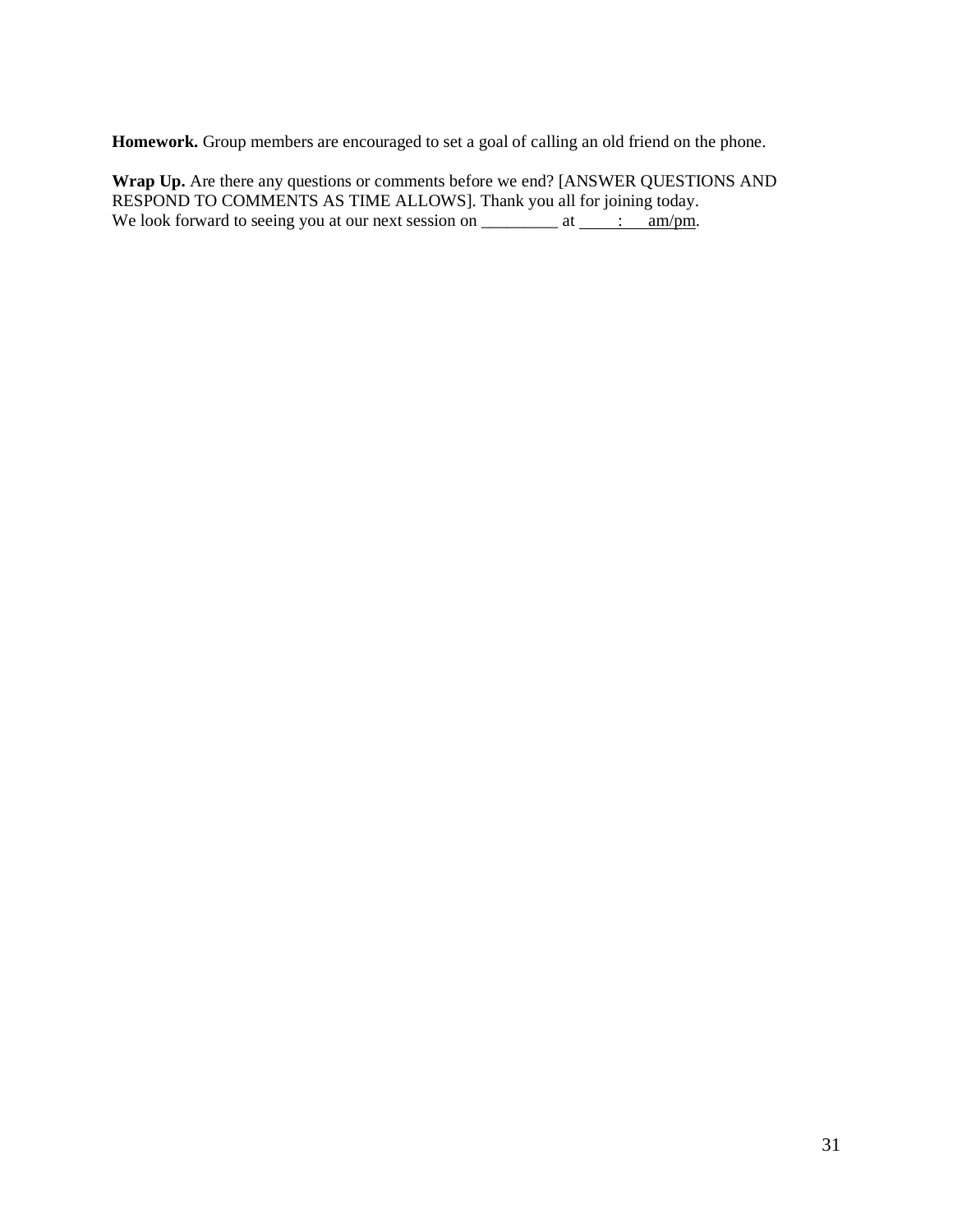### **SESSION 5: Attention & Mindfulness (60 min.)**

**GOALS:** During this session the facilitator and group members will:

- Practice new present-minded meditation exercise
- Learn new acceptance-based skills to deal with pandemic-related stress and isolation

#### **SESSION 5 FORMAT:**

|                | <b>ACTIVITY</b>         | <b>DESCRIPTION</b>                                                                                                          | TIME       |
|----------------|-------------------------|-----------------------------------------------------------------------------------------------------------------------------|------------|
|                | Check-in                | Group members update each other about their week<br>and progress with previous week's homework of<br>calling an old friend. | 15 minutes |
| 2              | Teaching                | Facilitator presents the topic of the present as a<br>calm place.                                                           | 15 minutes |
| 3              | Skill Building          | Facilitator leads group members in ACT-based<br>mindfulness and stress reduction exercise.                                  | 10 minutes |
| $\overline{4}$ | <b>Discussion</b>       | Group members discuss how to overcome barriers<br>to finding peacefulness in the present moment.                            | 10 minutes |
| 5              | Wrap $Up &$<br>Homework | Summarize session themes. Homework: Write a<br>letter to some one important to you.                                         | 10 minutes |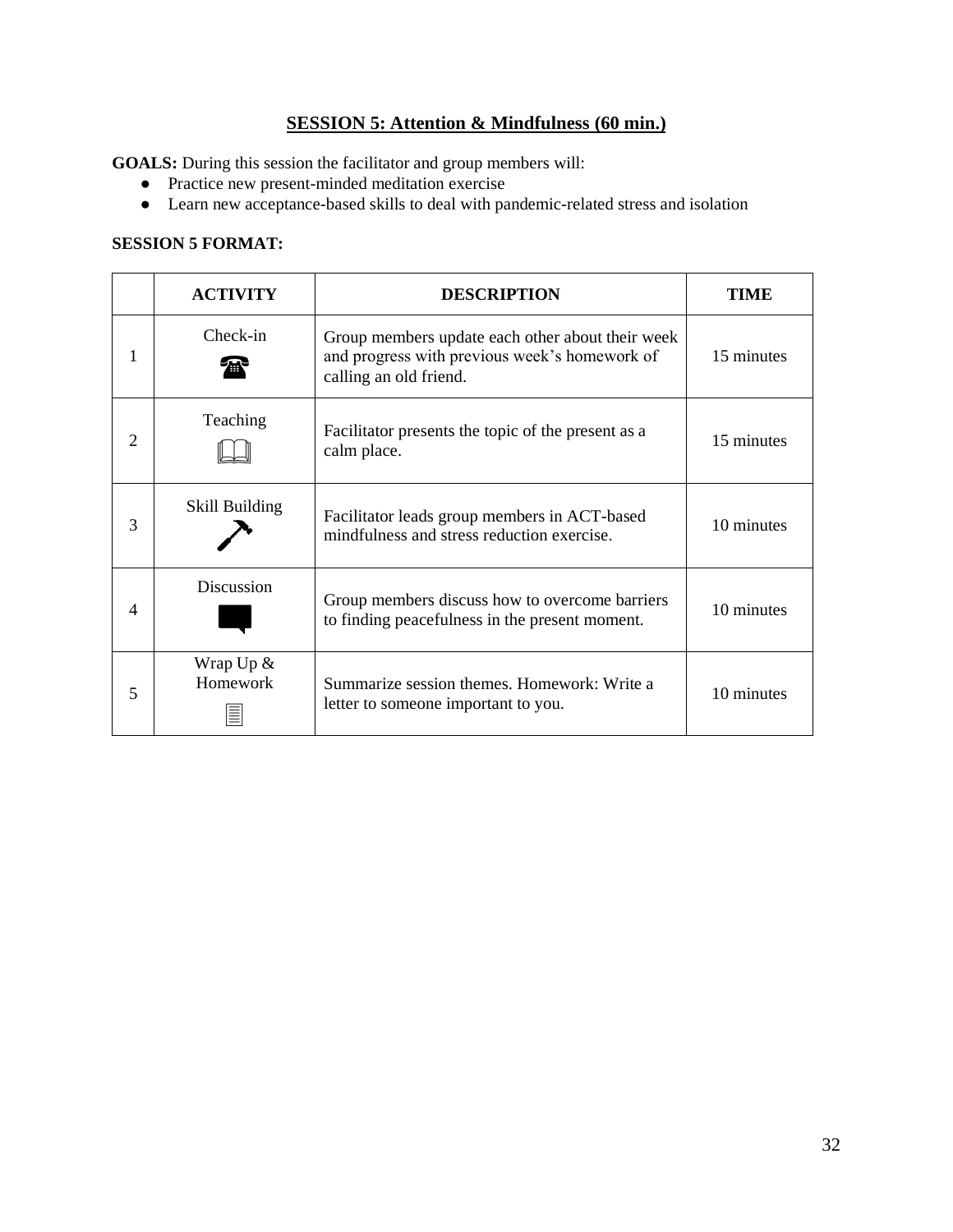### **a** CHECK-IN (15 minutes)

**Welcome Group Members.** Hello to everyone, welcome and thank you for being a part of our group today. My name is [FACILITATOR NAME] and I will be leading group every week. We are all here for a telehealth support group for older adults who are socially restricted or isolated due to COVID-19 social distancing (or quarantine).

This is my colleague [TECH COFACILITATOR NAME]. They are here every week in case someone needs technology help for group. If you cannot hear, see, or get internet connection with the group, contact them by [PREFERRED MESSAGING OPTIONS] at [TECH COFACILITATOR'S VA PHONE NUMBER]. This allows us to continue group and stay on schedule even if someone has technological difficulties.

Before we begin, I am going to **Review the Group Rules**.

- 1. TIME. Group lasts for one hour. We will end by [END TIME] today. Because there is a time schedule, sometimes we will need to move ahead even though it might be nice to keep talking.
- 2. PRIVACY. Anything of a personal nature that is mentioned in group should be treated as private and should not be repeated outside of group. Can I see a nod from everyone showing me that you will protect each other's privacy?
- 3. SURROUNDINGS. Please make sure others cannot see or hear your screen when you are in group. If someone is near you, please use headphones to limit what can be overheard by nongroup members. Limit distracting background noise if you can, like turning off your tv.
- 4. VOLUNTARY PARTICIPATION. Other than checking in at the start of each session, which is required so we can make sure everyone is doing okay, participation in group is voluntary. You can decide to take part or not take part in any activity. But we do ask that you join in as much as you can!

**Group Member Introductions and Discussion.** We'd like each of you to say hello, your name, and to tell us how you did on your homework.

### **(Optional for every week):**

Safety/symptom check in re: COVID-19, what they should do if they think they have sxs, etc. and any emergency preparedness messages.

| <b>Example:</b> Attention & Mindfulness | $(15 \text{ minutes})$ |
|-----------------------------------------|------------------------|
|                                         |                        |

Anxiety is often thought of as your mind being "stuck" in the future--trying to plan and prepare for what might happen later. One behavioral strategy to decrease anxiety and worry is to focus on the **present**. You can do this in a lot of ways. Some people do this by practicing mindfulness or meditation. Has anyone here in group practices that before? [Pause for discussion] Other ways to be present-minded is by engaging in activities that take your full focus. Sometimes this is a fun or challenging activity, like working on a hobby you are trying to get better at. People have described this feeling as getting in the "flow" of things. But you can practice being present while doing anything, even sitting in your chair.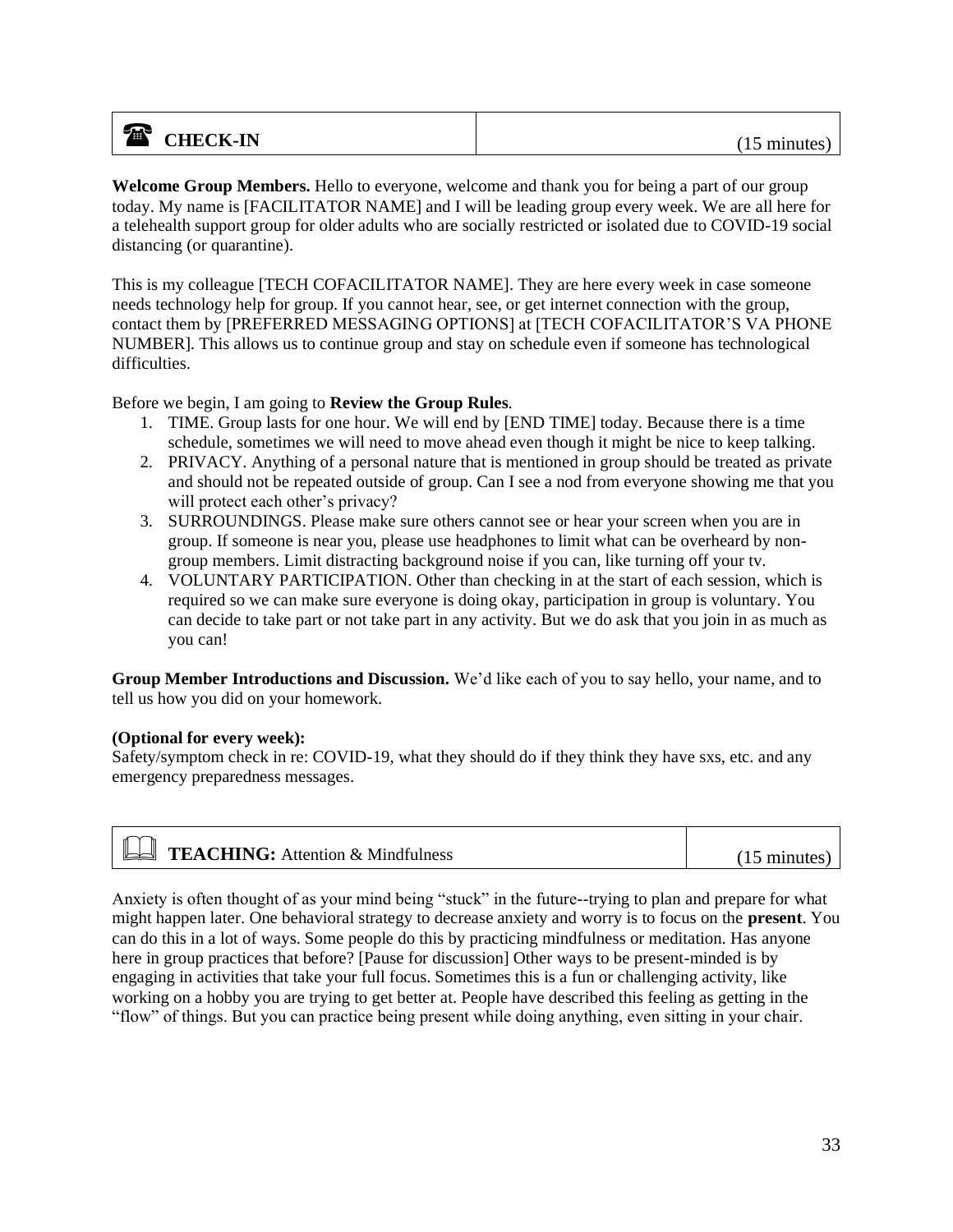| <b>SKILL BUILDING: Mindfulness Exercise</b> | $(10 \text{ minutes})$ |
|---------------------------------------------|------------------------|

Let's do an exercise of mindfulness together that you can practice whenever you want to focus on the present.

### **5-4-3-2-1 Mindfulness Exercise**

First, adjust your body so you are in a relaxed and comfortable position. Take three slow deep breaths. Pay attention to how your body is feeling in this moment. Now, look around the room. Name 5 things you can see. [Pause] When you're done, now name 4 things you can feel. Maybe it is the chair on your back or the phone against your ear. [Pause] Now list 3 things you can hear. Maybe it is a bird chirping. See if you can hear the sound of an air vent that you didn't notice before. [Pause] Now list 2 things you can smell. [Pause] And one thing you can taste. [Pause] Now let's gently bring our focus back to group.

| <b>DISCUSSION</b> | , minutes |
|-------------------|-----------|

**Prompt:** Discuss how to overcome barriers to finding peacefulness in the present moment.

| Έı<br><b>WRAP-UP &amp; HOMEWORK</b> | minutes |
|-------------------------------------|---------|
|-------------------------------------|---------|

**Summarize Session Themes.** Thank you again to everyone who shared with the group today. All of us have been affected by COVID-19 in unique ways, and there were also some themes that emerged during our group discussion. [NOTED THEMES]. Another theme is that all of you chose to participate in the first session of a new group, and we appreciate the bravery it takes to engage in these activities and discussions.

**Homework:** Encourage group members to write a letter, compose a text, or engage in some other thoughtful communication with someone in their lives. It is up to them if they want to send the letter/text/message but invite them to try the exercise.

**Wrap Up.** Are there any questions or comments before we end? [ANSWER QUESTIONS AND RESPOND TO COMMENTS AS TIME ALLOWS]. Thank you all for joining today. We look forward to seeing you at our next session on  $\frac{\ }{\ }$  at  $\frac{\ }{\ }$  : am/pm.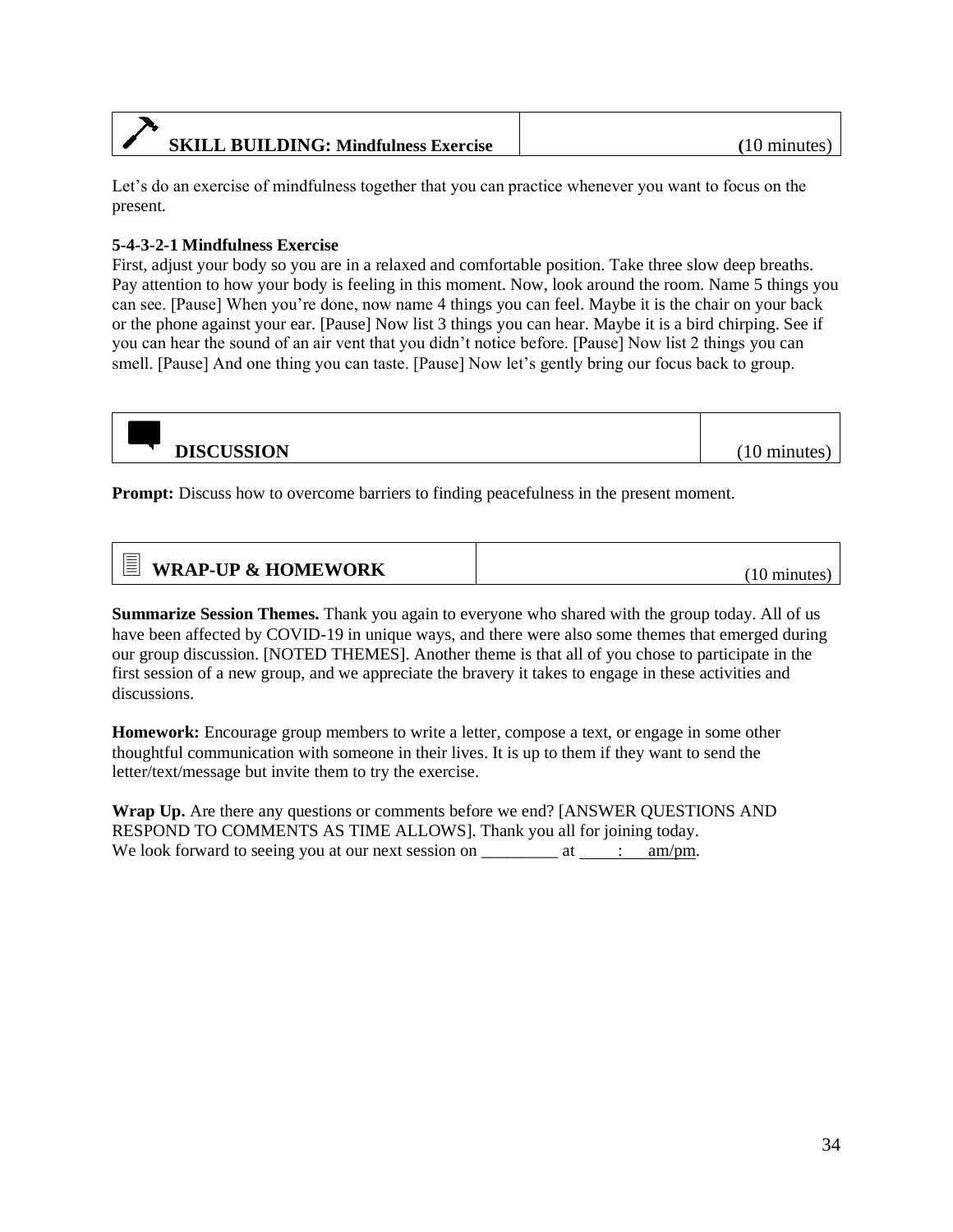### **SESSION 6: Dealing with Difficult Emotions (60 min.)**

**GOALS:** During this session the facilitator and group members will:

- Identify emotions and feeling words
- Identify unique triggers
- Practice talking about your feelings with someone else.

### **SESSION 6 FORMAT:**

|                | <b>ACTIVITY</b>       | <b>DESCRIPTION</b>                                               | TIME       |
|----------------|-----------------------|------------------------------------------------------------------|------------|
| 1              | Check-in              | Review homework: Writing a letter                                | 15 minutes |
| $\overline{2}$ | Teaching              | Facilitator presents on identifying emotions                     | 15 minutes |
| 3              | <b>Skill Building</b> | Facilitator leads group members in identifying<br>triggers       | 10 minutes |
| 4              | Discussion            | Group members discuss ways to communicate<br>feelings to others. | 10 minutes |
| 5              | Wrap Up &<br>Homework | Homework: Share something emotional                              | 10 minutes |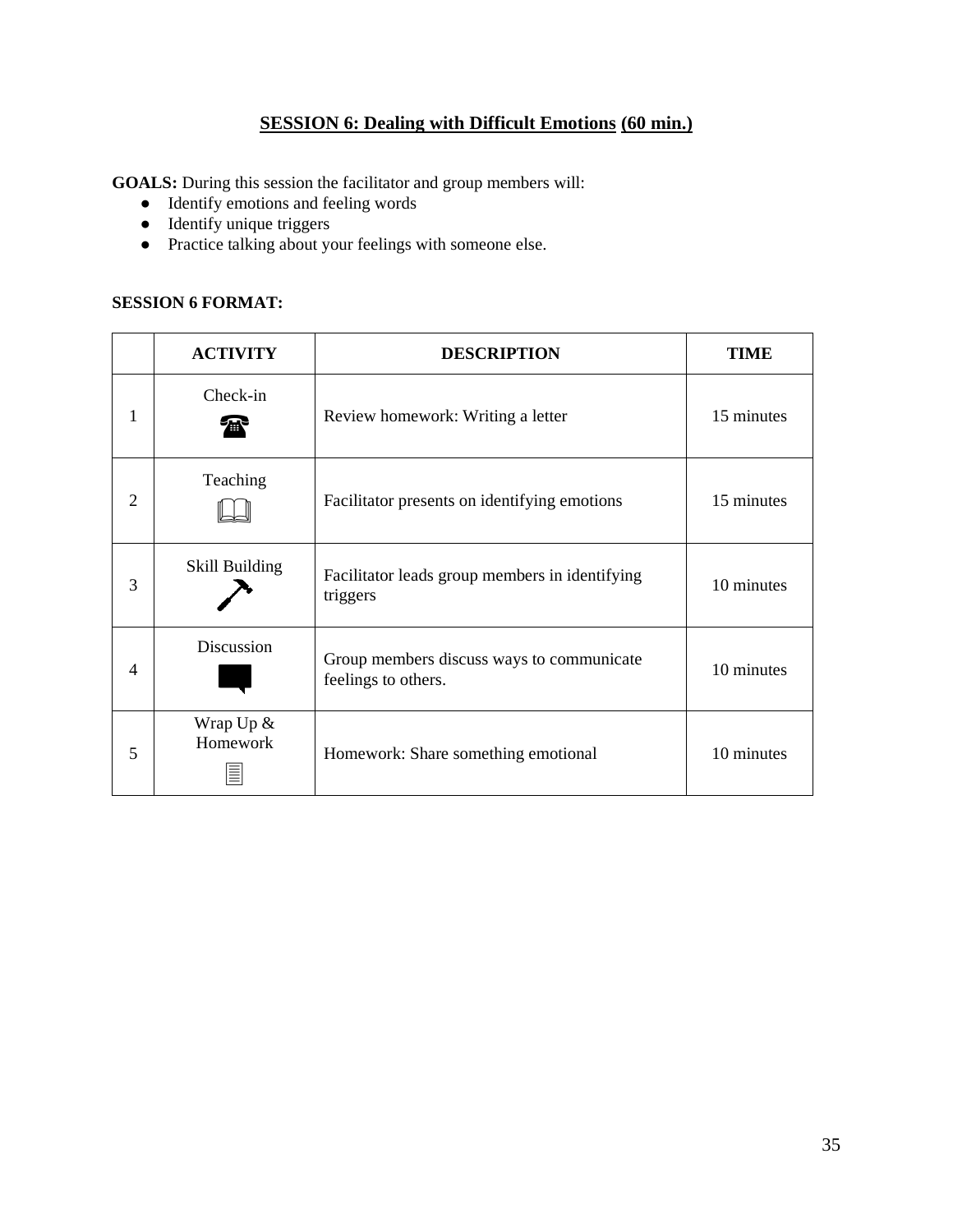### **a** CHECK-IN (15 minutes)

**Welcome Group Members.** Hello to everyone, welcome and thank you for being a part of our group today. My name is [FACILITATOR NAME] and I will be leading group every week. We are all here for a telehealth support group for older adults who are socially restricted or isolated due to COVID-19 social distancing (or quarantine).

This is my colleague [TECH COFACILITATOR NAME]. They are here every week in case someone needs technology help for group. If you cannot hear, see, or get internet connection with the group, contact them by [PREFERRED MESSAGING OPTIONS] at [TECH COFACILITATOR'S VA PHONE NUMBER]. This allows us to continue group and stay on schedule even if someone has technological difficulties.

Before we begin, I am going to **Review the Group Rules**.

- 1. TIME. Group lasts for one hour. We will end by [END TIME] today. Because there is a time schedule, sometimes we will need to move ahead even though it might be nice to keep talking.
- 2. PRIVACY. Anything of a personal nature that is mentioned in group should be treated as private and should not be repeated outside of group. Can I see a nod from everyone showing me that you will protect each other's privacy?
- 3. SURROUNDINGS. Please make sure others cannot see or hear your screen when you are in group. If someone is near you, please use headphones to limit what can be overheard by nongroup members. Limit distracting background noise if you can, like turning off your tv.
- 4. VOLUNTARY PARTICIPATION. Other than checking in at the start of each session, which is required so we can make sure everyone is doing okay, participation in group is voluntary. You can decide to take part or not take part in any activity. But we do ask that you join in as much as you can!

**Group Member Introductions and Discussion.** We'd like each of you to say hello, your name, and to tell us how you did on your homework.

### **(Optional for every week):**

Safety/symptom check in re: COVID-19, what they should do if they think they have sxs, etc. and any emergency preparedness messages.

| <b>Example:</b> Identifying Emotions | $(15 \text{ minutes})$ |
|--------------------------------------|------------------------|
|--------------------------------------|------------------------|

A pandemic like we are all in now can bring up a lot of emotions in us. Anger, sadness, guilt, and fear are normal feelings we all experience. How do you feel in your body when you get angry? How do you feel in your body when you get sad? How do you feel in your body when you feel guilty or afraid? What are some other emotions we all experience? (Gather responses from the group. Encourage them to generate as many emotion words and reactions as possible).

When people are in crisis or in danger, they often go into 'fight or flight' mode. The emotional part of your brain takes over and the logical part of our brain can take a back seat. When we are in the heat of the moment, it can be hard for us to think clearly and make good decisions. Have you noticed yourself reacting this way recently?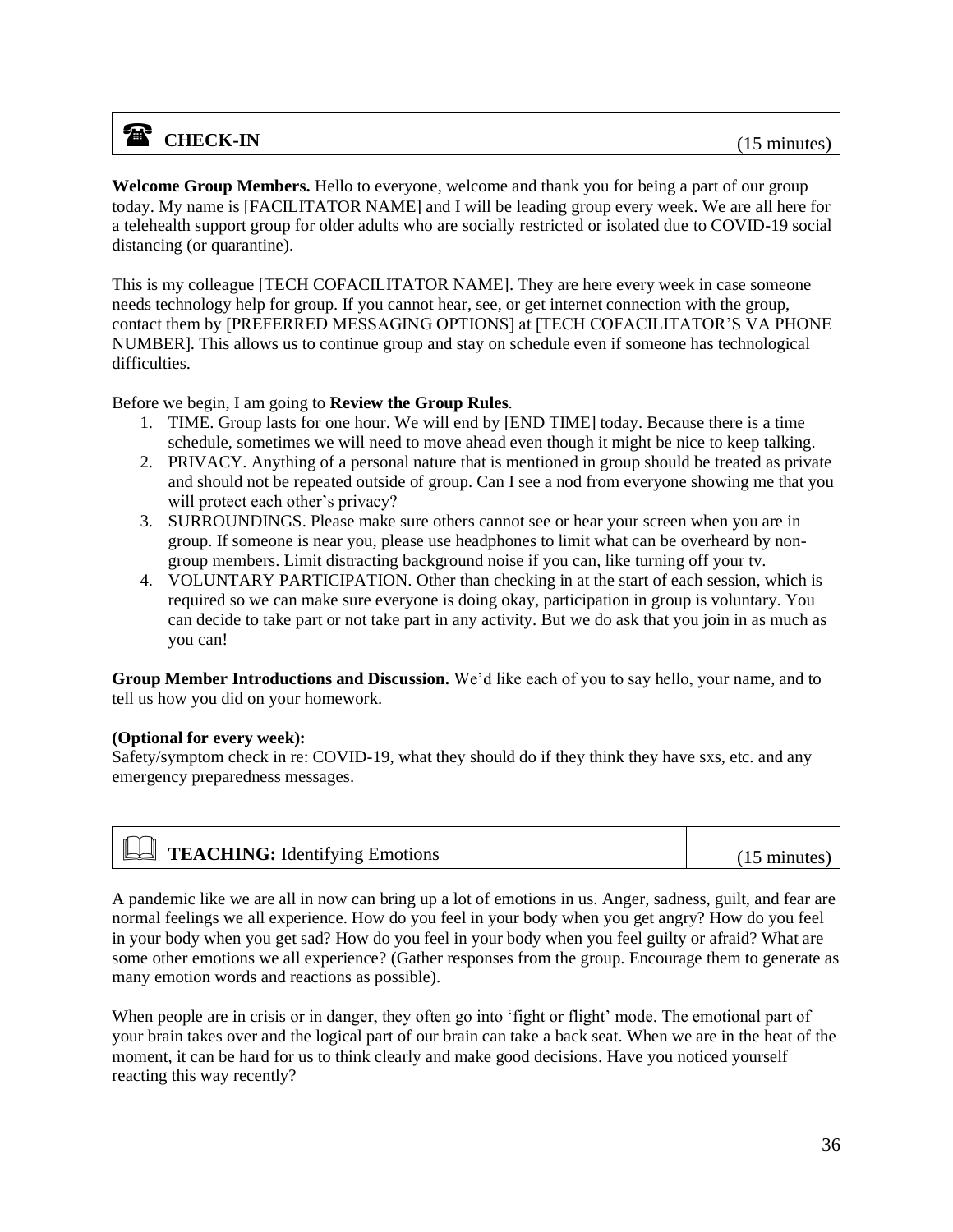# **SKILL BUILDING:** Identifying Triggers (10 minutes)

The first step in not letting our emotions rule our thinking is to identify what emotions there are. The second step is to look at your particular emotional triggers. These triggers can be outside us - like noise, images, news, and people or events around you. These triggers can also be inside us, like pain, hunger, and fatigue. Take a few minutes to think about or write down some of your personal triggers. (Have group members each share one).

| <b>DISCUSSION</b> | m1n |
|-------------------|-----|

**Prompt:** Why is it hard to share our emotions with others? How can we overcome this?

| $\equiv$ WRAP-UP & HOMEWORK | $(10 \text{ minutes})$ |
|-----------------------------|------------------------|
|-----------------------------|------------------------|

**Summarize Session Themes.** Thank you again to everyone who shared with the group today. All of us have been affected by COVID-19 in unique ways, and there were also some themes that emerged during our group discussion. [NOTED THEMES].

**Homework:** Share something emotional with someone. Try to use a feeling word if you can. Be open to the feedback you get.

**Wrap Up.** Are there any questions or comments before we end? [ANSWER QUESTIONS AND RESPOND TO COMMENTS AS TIME ALLOWS]. Thank you all for joining today. We look forward to seeing you at our next session on  $\frac{\ }{\ }$  at  $\frac{\ }{\ }$  : am/pm.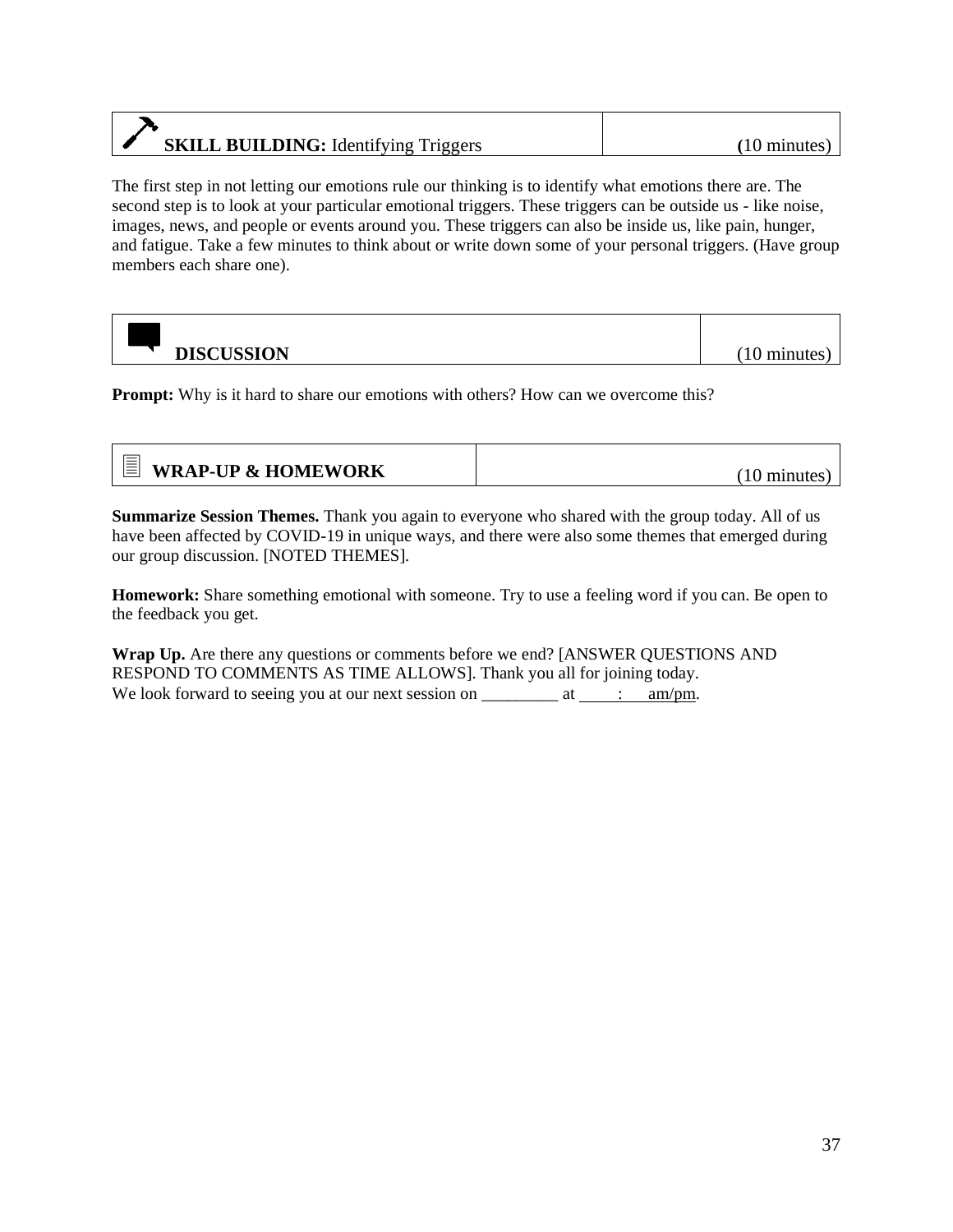### **SESSION 7: Emotional Barriers to Problem Solving (60 min.)**

**GOALS:** During this session the facilitator and group members will:

● Learn new acceptance-based skills to deal with pandemic-related stress and isolation

### **SESSION 7 FORMAT:**

|                | <b>ACTIVITY</b>         | <b>DESCRIPTION</b>                                                                                        | TIME       |
|----------------|-------------------------|-----------------------------------------------------------------------------------------------------------|------------|
| 1              | Check-in                | Review Homework from last week (Sharing<br>something emotional with someone)                              | 15 minutes |
| $\overline{2}$ | Teaching                | Facilitator presents on Emotion-focused coping                                                            | 15 minutes |
| 3              | Skill Building          | Facilitator leads group members in an emotion<br>regulation exercise - short meditation                   | 10 minutes |
| $\overline{4}$ | <b>Discussion</b>       | Group members discuss recent losses they have<br>had                                                      | 10 minutes |
| 5              | Wrap $Up &$<br>Homework | Summarize session themes. Group members do one<br>thing to remember someone or something they've<br>lost. | 10 minutes |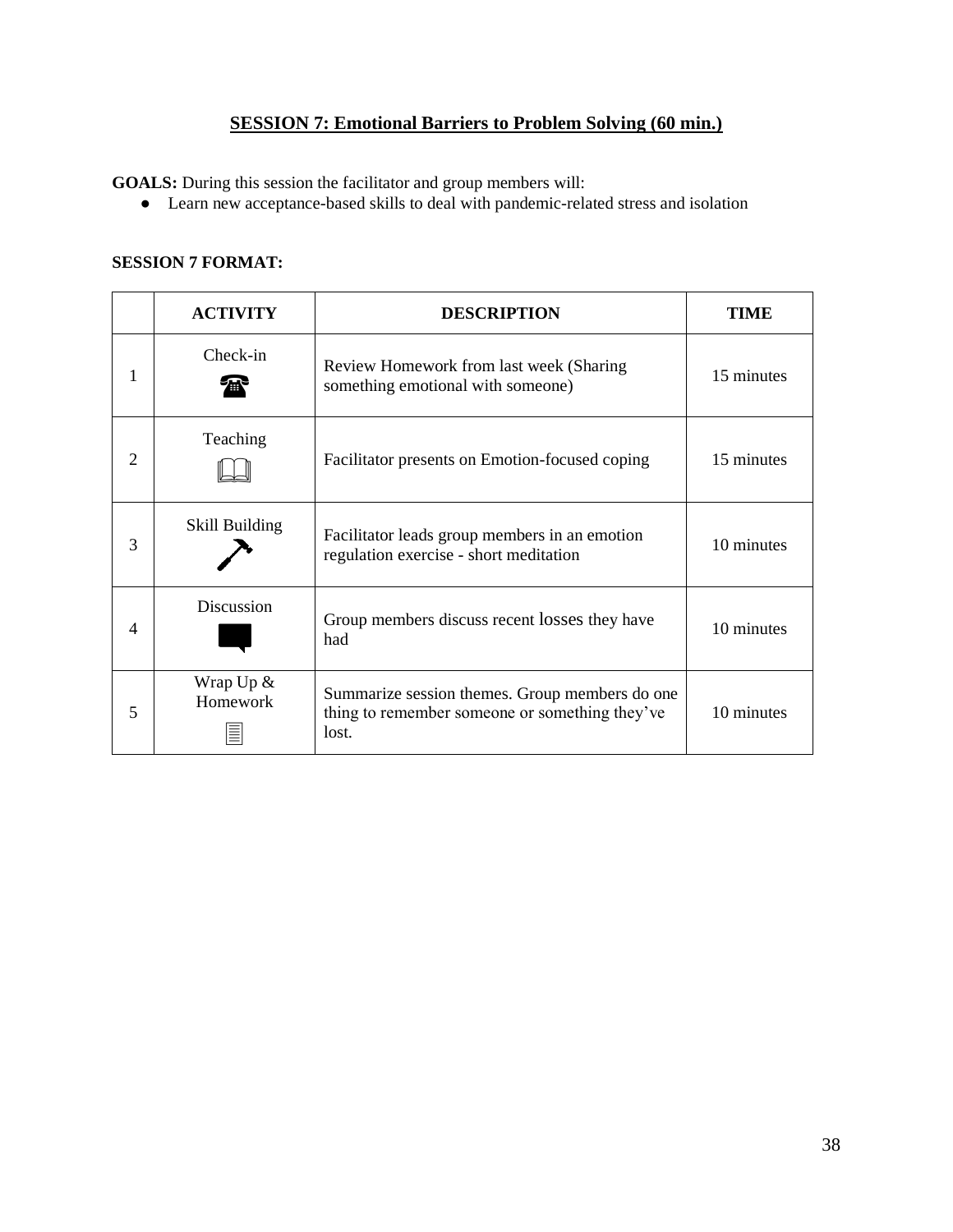### **a** CHECK-IN (15 minutes)

**Welcome Group Members.** Hello to everyone, welcome and thank you for being a part of our group today. My name is [FACILITATOR NAME] and I will be leading group every week. We are all here for a telehealth support group for older adults who are socially restricted or isolated due to COVID-19 social distancing (or quarantine).

This is my colleague [TECH COFACILITATOR NAME]. They are here every week in case someone needs technology help for group. If you cannot hear, see, or get internet connection with the group, contact them by [PREFERRED MESSAGING OPTIONS] at [TECH COFACILITATOR'S VA PHONE NUMBER]. This allows us to continue group and stay on schedule even if someone has technological difficulties.

Before we begin, I am going to **Review the Group Rules**.

- 1. TIME. Group lasts for one hour. We will end by [END TIME] today. Because there is a time schedule, sometimes we will need to move ahead even though it might be nice to keep talking.
- 2. PRIVACY. Anything of a personal nature that is mentioned in group should be treated as private and should not be repeated outside of group. Can I see a nod from everyone showing me that you will protect each other's privacy?
- 3. SURROUNDINGS. Please make sure others cannot see or hear your screen when you are in group. If someone is near you, please use headphones to limit what can be overheard by nongroup members. Limit distracting background noise if you can, like turning off your tv.
- 4. VOLUNTARY PARTICIPATION. Other than checking in at the start of each session, which is required so we can make sure everyone is doing okay, participation in group is voluntary. You can decide to take part or not take part in any activity. But we do ask that you join in as much as you can!

**Group Member Introductions and Discussion.** We'd like each of you to say hello, your name, and to tell us how you did on your homework.

### **(Optional for every week):**

Safety/symptom check in re: COVID-19, what they should do if they think they have sxs, etc. and any emergency preparedness messages.

| <b>Example:</b> Emotion-Focused Coping<br>15 minutes |
|------------------------------------------------------|
|------------------------------------------------------|

Last week we talked about triggers for negative emotions. This week we will talk about what you do when those triggers happen to you. First you want to recognize that they are happening. You want to take a step-back or give yourself a time out before you start getting too overwhelmed. One way to do that is to give yourself a 'time-out' sign with your hands. Can anyone think of other ways to do it?

Next we want to do something to calm ourselves down, which could be something like counting to five, taking a deep breath, or something a little more involved like meditating, stretching, or taking a walk.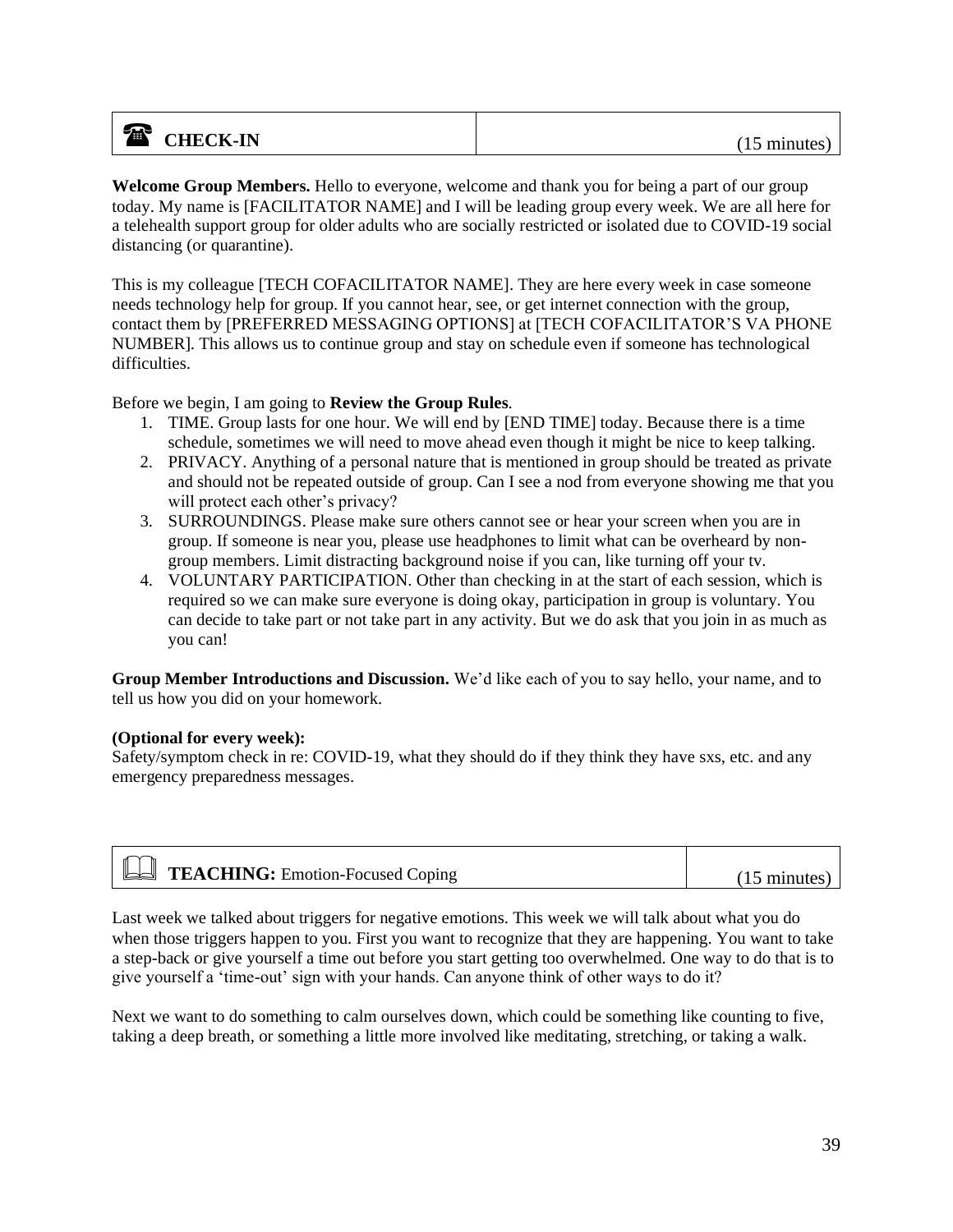# **SKILL BUILDING:** Emotion Regulation Skills **(**10 minutes)

Teach a short meditation as an emotion regulation skill: Have group members close their eyes or look at a spot on the wall. Walk them through a short visualization exercise of gentle waves breaking on the shore. Have them notice what they feel, see, smell, hear, taste. Encourage gentle breathing. After, have members give feedback about how the exercise felt. Encourage them to practice

| <b>DISCUSSION:</b> Grief & Loss | minutes |
|---------------------------------|---------|

Many of us have experienced changes and losses in these recent weeks. Life may look a lot different than it did a few months ago. Sometimes we react out of anger, numbness, or fear, when what is really going on is our mind is recognizing something is missing. We are trying to adapt to what is missing in our lives. Sometimes these losses pile up on us and we don't have time or space to really talk about them together. Let's take a few minutes now to share some of those losses with each other if you choose to do so.

| minutes |
|---------|
|         |

**Summarize Session Themes.** Thank you again to everyone who shared with the group today. All of us have been affected by COVID-19 in unique ways, and there were also some themes that emerged during our group discussion. [NOTE THEMES].

**Homework.** Do one thing to remember someone or something you've lost. It might be lighting a candle, taking a moment to think of a favorite memory, shedding a tear, or allowing yourself space to let go.

**Wrap Up.** Are there any questions or comments before we end? [ANSWER QUESTIONS AND RESPOND TO COMMENTS AS TIME ALLOWS]. Thank you all for joining today. We look forward to seeing you at our next session on  $\frac{\ }{\ }$  at  $\frac{\ }{\ }$  : am/pm.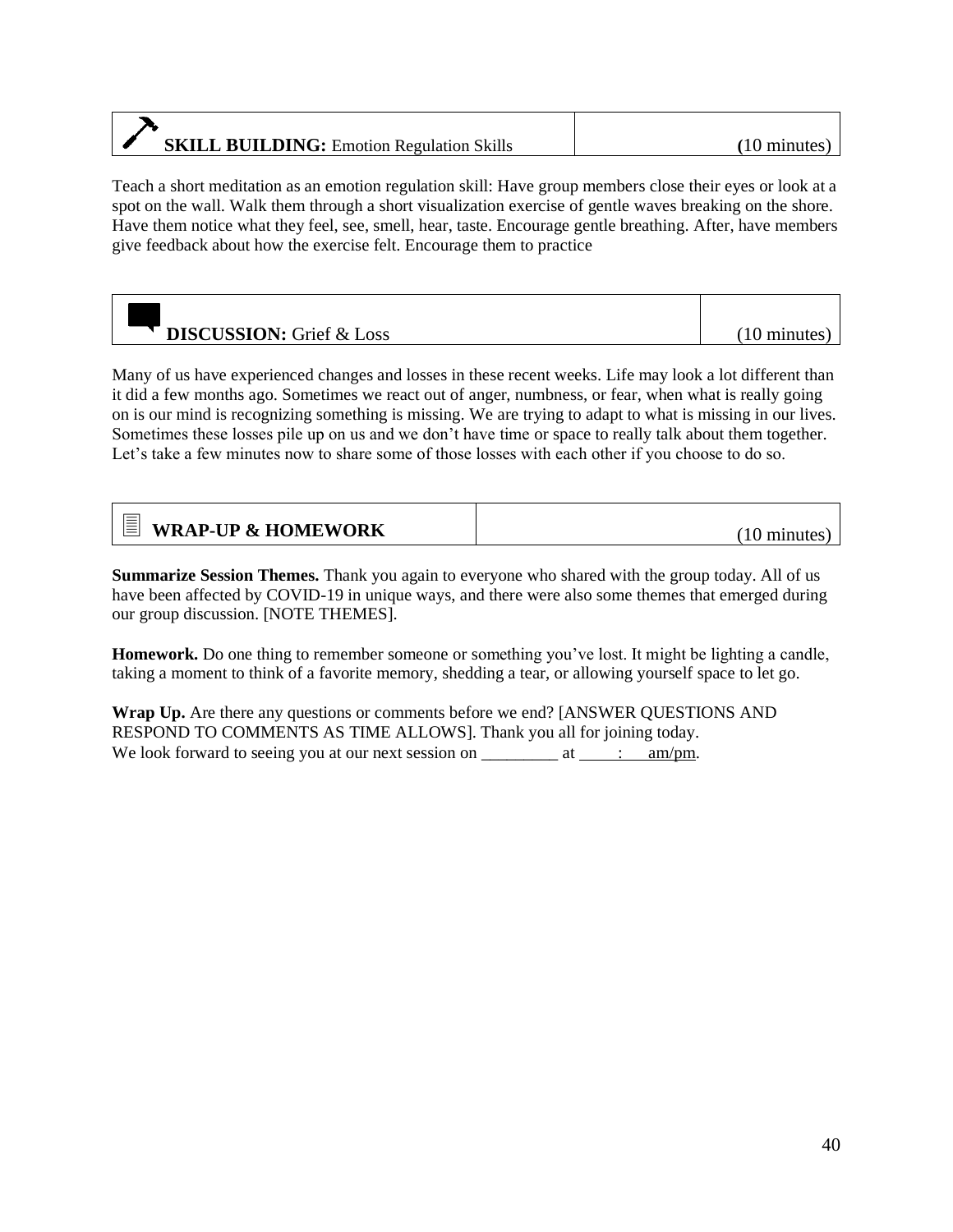### **SESSION 8: Mobilizing Resources and Giving Thanks (60 min.)**

**GOALS:** During this session the facilitator and group members will:

- Learn why gratitude is important
- Review group themes and skills learned over course of group
- Process termination of group

### **SESSION 8 FORMAT:**

|                | <b>ACTIVITY</b>              | <b>DESCRIPTION</b>                                                                      | TIME       |
|----------------|------------------------------|-----------------------------------------------------------------------------------------|------------|
| 1              | Check-in<br>₩                | Review homework from last week (Grieving a<br>loss)                                     | 15 minutes |
| 2              | Teaching                     | Facilitator leads a gratitude exercise                                                  | 15 minutes |
| 3              | Skill Building               | Facilitator reviews resources available in the VA<br>and community for any future needs | 10 minutes |
| $\overline{4}$ | Discussion                   | Group members problem-solve around anticipated<br>needs                                 | 10 minutes |
| 5              | Wrap $Up &$<br>Homework<br>亖 | Summarize session themes, and overall group.<br>Group wrap-up and closure               | 10 minutes |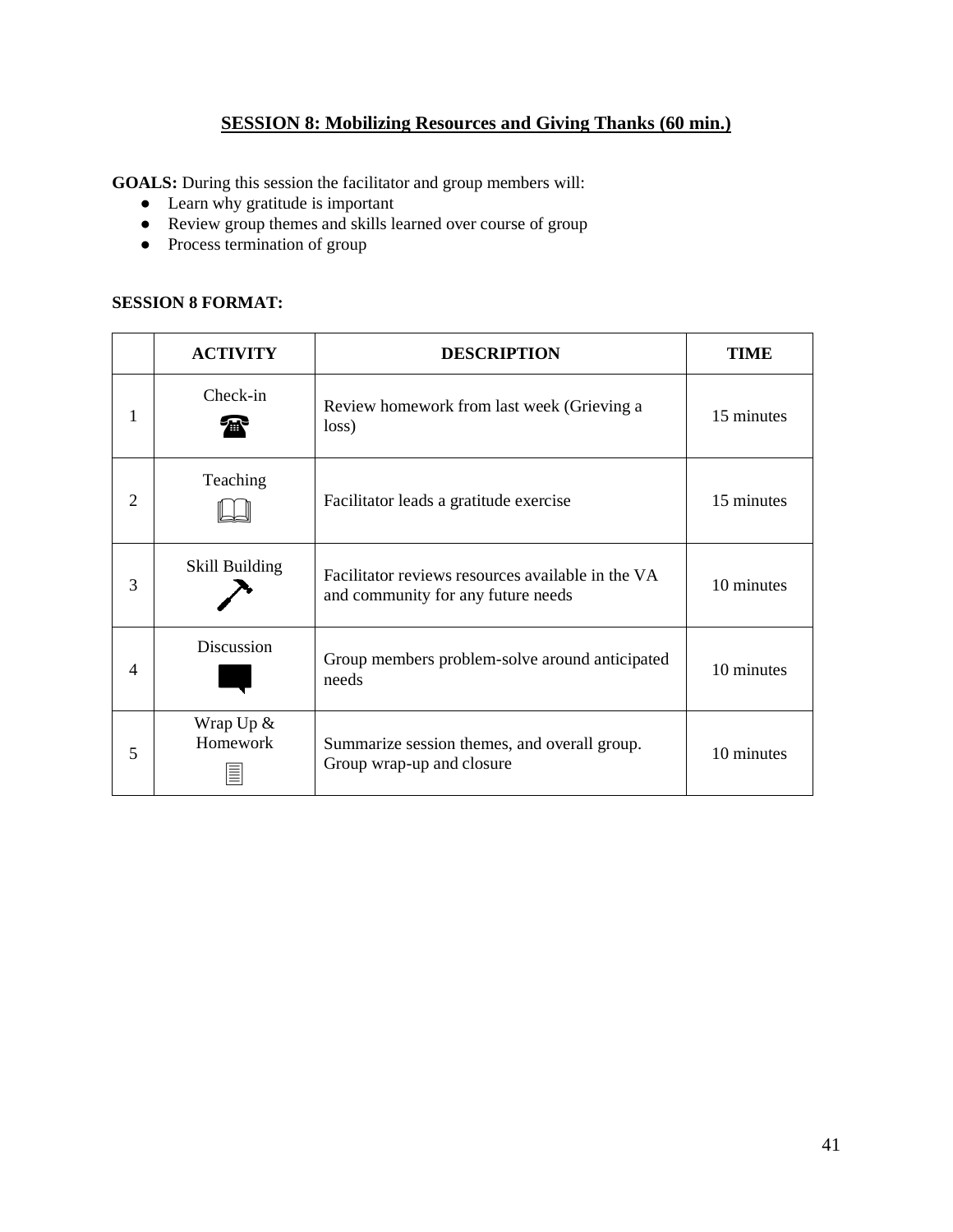### **a** CHECK-IN (15 minutes)

**Welcome Group Members.** Hello to everyone, welcome and thank you for being a part of our group today. My name is [FACILITATOR NAME] and I will be leading group every week. We are all here for a telehealth support group for older adults who are socially restricted or isolated due to COVID-19 social distancing (or quarantine).

This is my colleague [TECH COFACILITATOR NAME]. They are here every week in case someone needs technology help for group. If you cannot hear, see, or get internet connection with the group, contact them by [PREFERRED MESSAGING OPTIONS] at [TECH COFACILITATOR'S VA PHONE NUMBER]. This allows us to continue group and stay on schedule even if someone has technological difficulties.

Before we begin, I am going to **Review the Group Rules**.

- 1. TIME. Group lasts for one hour. We will end by [END TIME] today. Because there is a time schedule, sometimes we will need to move ahead even though it might be nice to keep talking.
- 2. PRIVACY. Anything of a personal nature that is mentioned in group should be treated as private and should not be repeated outside of group. Can I see a nod from everyone showing me that you will protect each other's privacy?
- 3. SURROUNDINGS. Please make sure others cannot see or hear your screen when you are in group. If someone is near you, please use headphones to limit what can be overheard by nongroup members. Limit distracting background noise if you can, like turning off your tv.
- 4. VOLUNTARY PARTICIPATION. Other than checking in at the start of each session, which is required so we can make sure everyone is doing okay, participation in group is voluntary. You can decide to take part or not take part in any activity. But we do ask that you join in as much as you can!

**Group Member Introductions and Discussion.** We'd like each of you to say hello, your name, and to tell us how you did on your homework.

#### **(Optional for every week):**

Safety/symptom check in re: COVID-19, what they should do if they think they have sxs, etc. and any emergency preparedness messages.

| $\mathbb{L}$<br><b>TEACHING:</b> Gratitude Exercise | minutes |
|-----------------------------------------------------|---------|
|                                                     |         |

When we are in a time of crisis, it can be difficult to take a moment to appreciate what we have in our lives. These moments can also have us looking at the big picture, or what's really important to us. When we keep in mind what is important to us, it can help guide our choices and decision-making. Scientific studies say that expressing gratitude can promote health and an overall sense of well-being. Some people name or write down a few things they are thankful for every day. Take a moment and think about something or someone that you are grateful for, and we would like everyone to take turns sharing with the group.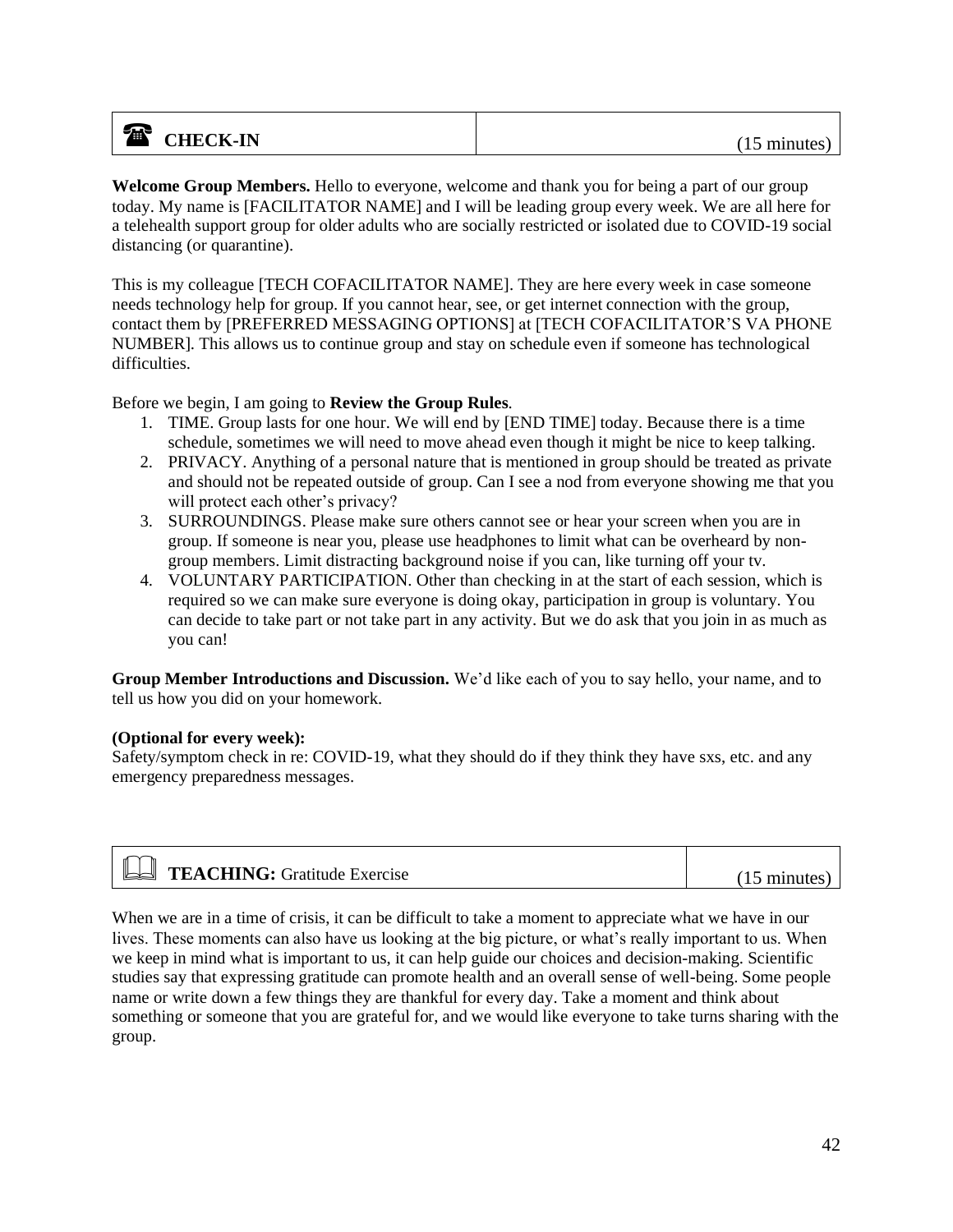### **SKILL BUILDING:** Reviewing Resources (10 minutes)

Even though this group is coming to a close, we want to make sure all of you are aware of resources that you can use if something comes up in the future. First, you can always be sure to call your HBPC team to help you identify sources of support. (Offer resources that are available for future needs - e.g. caregiver support, telehealth, other resources relevant to group members).

**DISCUSSION** (10 minutes)

**Prompt:** What has helped you to get through this challenging period? What resources can you see yourself needing in the future?

| <b>WRAP-UP &amp; HOMEWORK</b> | $(10 \text{ minutes})$ |
|-------------------------------|------------------------|
|-------------------------------|------------------------|

**Summarize Session Themes.** Thank you again to everyone who shared with the group today. All of us have been affected by COVID-19 in unique ways, and there were also some themes that emerged during our group discussion. [NOTE THEMES]. Looking back across these eight weeks, what did you learn and what was the most helpful?

**Goal Setting.** We encourage everyone to set a goal this week to give thanks to someone who is important to them.

**Wrap Up.** Thank group members for participating. Provide time for group members to discuss ending of group (although you may wish to continue this as an open-ended group if you choose). Collect any feedback you would like to pass on to manual authors. Allow time for group members to share contact information with each other if they like. [ANSWER QUESTIONS AND RESPOND TO COMMENTS AS TIME ALLOWS]. Thank you all for joining today.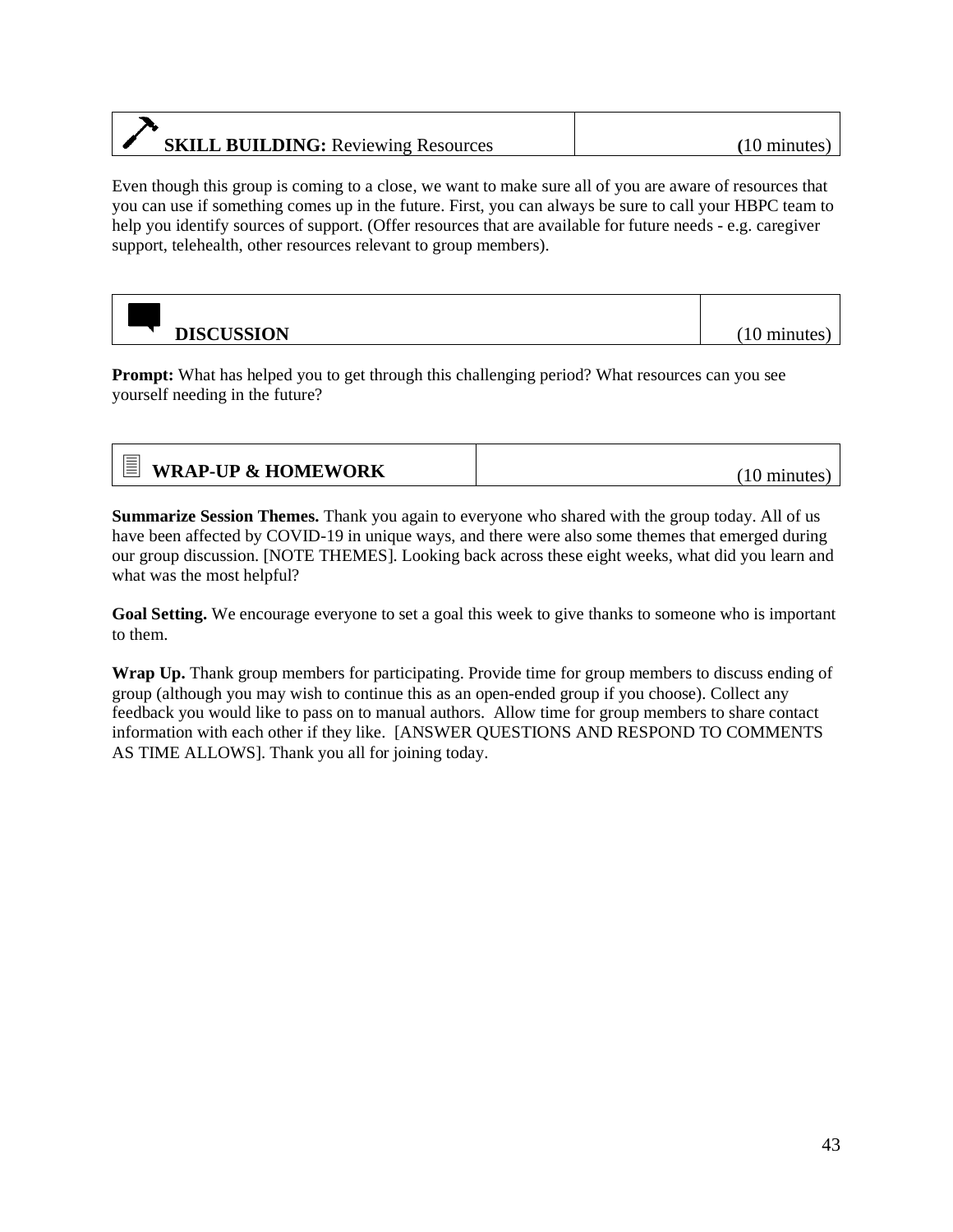# **PART IV: RESOURCES & REFERENCES**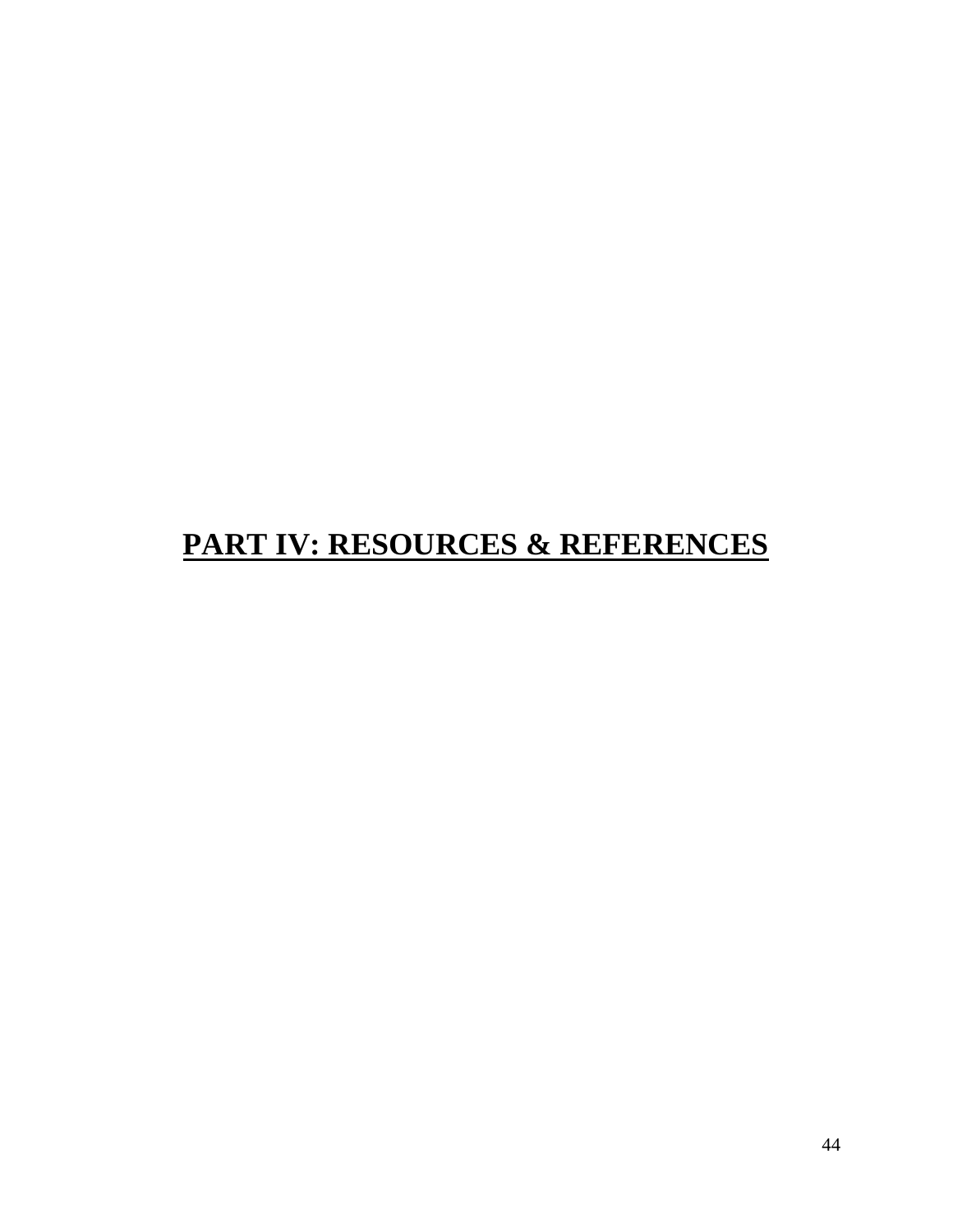### **ADDITIONAL RESOURCES FOR MENTAL HEALTH PROVIDERS**

● GeroCentral COVID webpage for Clinicians and Consumers: <https://gerocentral.org/clinical-toolbox/covid-19-resources/>

### **Mental Health Support in Emergency Settings:**

- Psychological First Aid
	- o https://www.who.int/mental\_health/publications/guide\_field\_workers/en/ IASC
- Guidelines for mental health and psychosocial support in emergency settings
	- o [https://interagencystandingcommittee.org/mental-health-and-psychosocial](https://interagencystandingcommittee.org/mental-health-and-psychosocial-supportemergency-settings-0/documents-public/iasc-guidelines-mental)[supportemergency-settings-0/documents-public/iasc-guidelines-mental](https://interagencystandingcommittee.org/mental-health-and-psychosocial-supportemergency-settings-0/documents-public/iasc-guidelines-mental)
- IASC Inter-Agency Referral Guidance Note for Mental Health and Psychosocial Support in Emergency Settings
	- o [https://interagencystandingcommittee.org/mental-health-and-psychosocial](https://interagencystandingcommittee.org/mental-health-and-psychosocial-supportemergency-settings/content/iasc-inter-agency-referral)[supportemergency-settings/content/iasc-inter-agency-referral](https://interagencystandingcommittee.org/mental-health-and-psychosocial-supportemergency-settings/content/iasc-inter-agency-referral)
- IASC A common monitoring and evaluation framework for mental health and psychosocial support in emergency settings
	- o [https://interagencystandingcommittee.org/iasc-reference-group-mental-health](https://interagencystandingcommittee.org/iasc-reference-group-mental-health-andpsychosocial-support-emergency-settings/iasc-common)[andpsychosocial-support-emergency-settings/iasc-common](https://interagencystandingcommittee.org/iasc-reference-group-mental-health-andpsychosocial-support-emergency-settings/iasc-common)

### **Telehealth Protocol:**

- [APA article on 3 platforms](https://www.apaservices.org/practice/business/technology/tech-column/telehealth-solutions)
- [APA CE Webinar on telehealth](https://apa.content.online/catalog/product.xhtml?eid=15132)
- [APA Informed Consent Checklist for Telehealth](https://www.apa.org/practice/programs/dmhi/research-information/telepsychological-services-checklist)
- [APA Guidelines for the Practice of Telepsychology](https://www.apa.org/pubs/journals/features/amp-a0035001.pdf)
- Sign up for electronic updates from the State Psychological Association, which are posting updates on reimbursement policies
- Updated CMS quidelines
	- o [https://www.cms.gov/newsroom/fact-sheets/medicare-telemedicine-health-care](https://www.cms.gov/newsroom/fact-sheets/medicare-telemedicine-health-care-provider-fact-sheet)[provider-fact-sheet](https://www.cms.gov/newsroom/fact-sheets/medicare-telemedicine-health-care-provider-fact-sheet)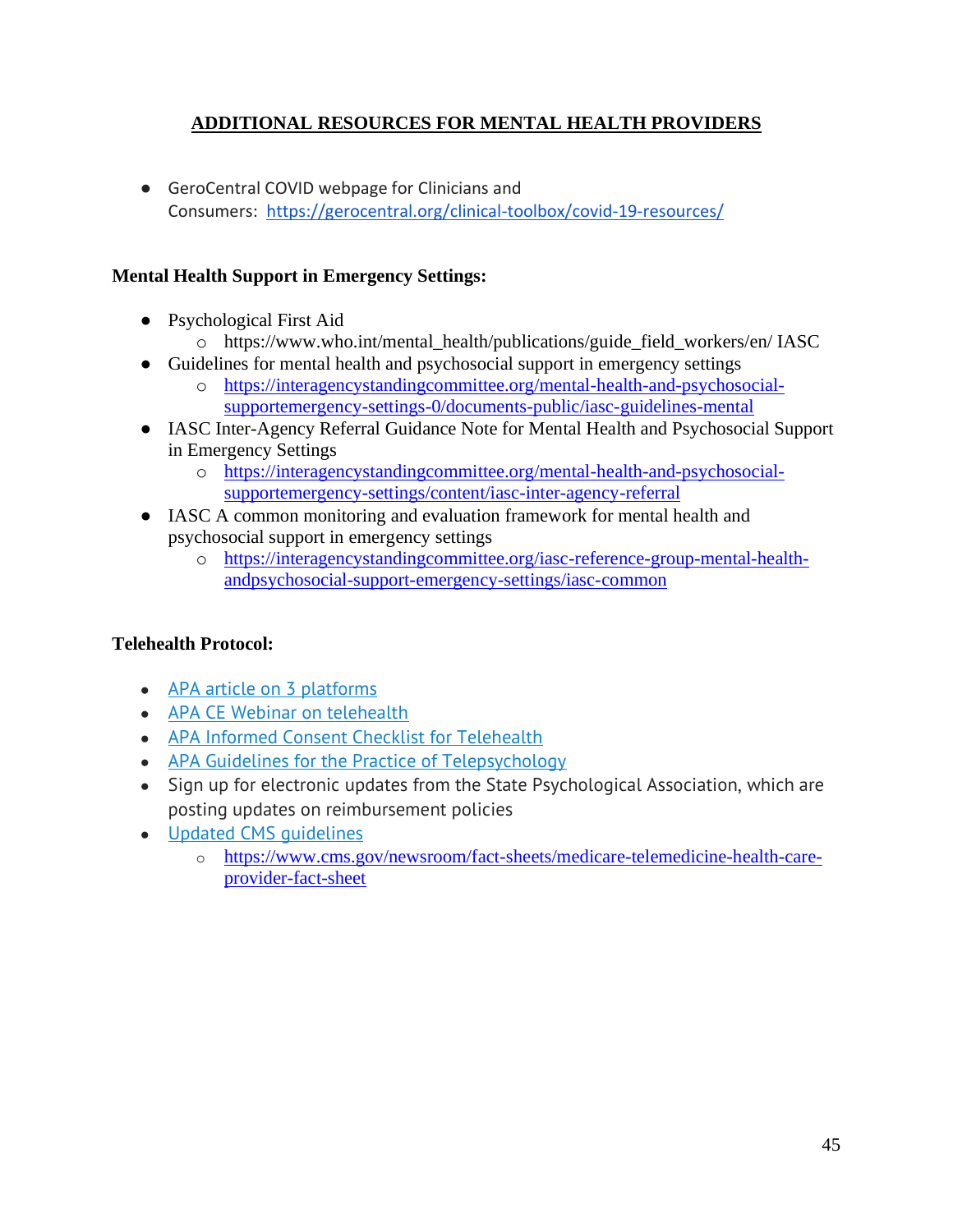Telehealth Support Group for Socially Isolated Older Adults during the COVID-19 Pandemic --Participant Worksheets--

> Created by: William Tsang, PsyD Anne Schwabenbauer, PsyD

Erie Veterans Affairs Medical Center

*Resource developed for the "Telehealth Support Group for Socially Isolated Older Adults during the COVID-19 Pandemic" therapist manual by Weiskittle & Mlinac (VA Boston Healthcare System, 2020)*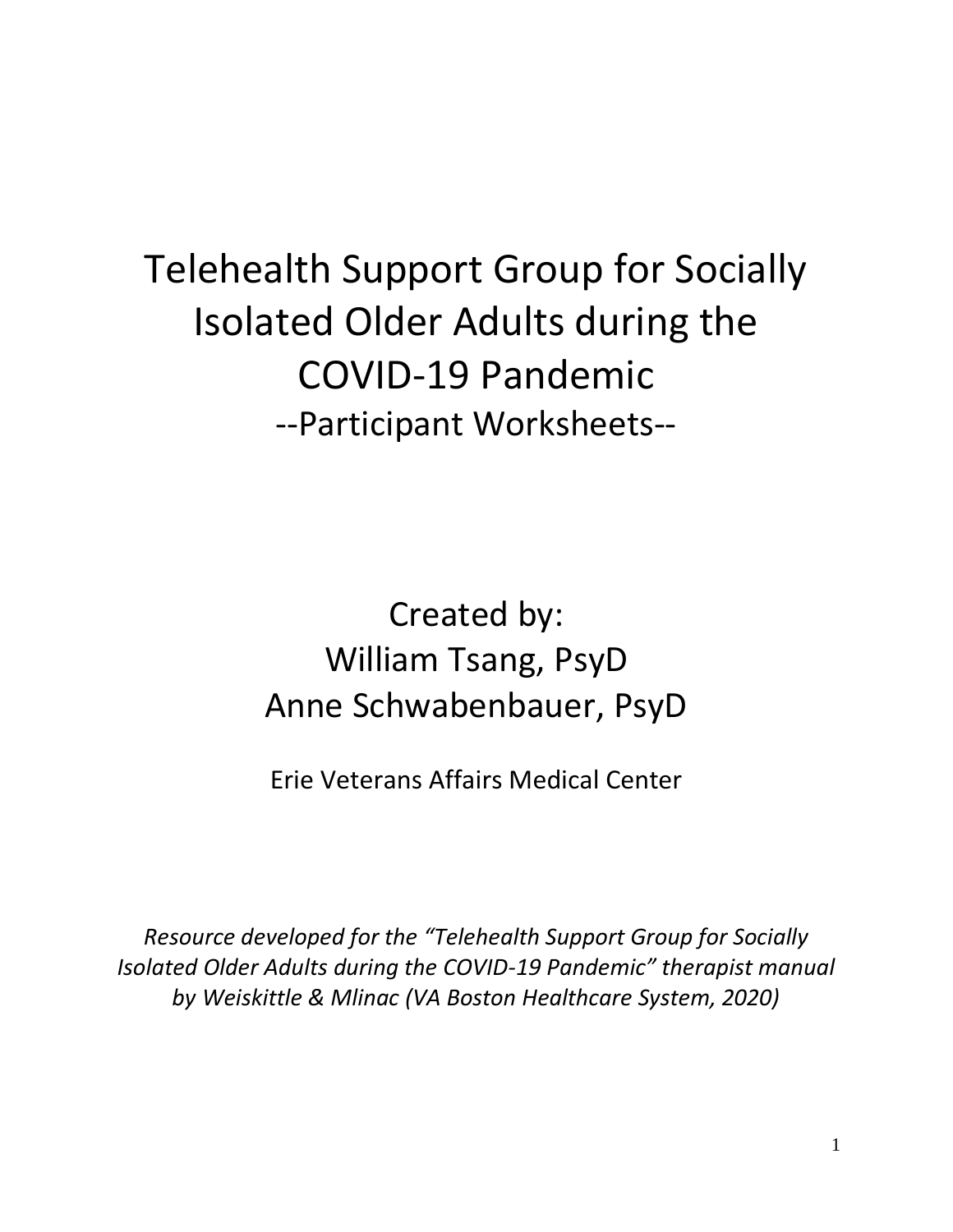# **Table of Contents**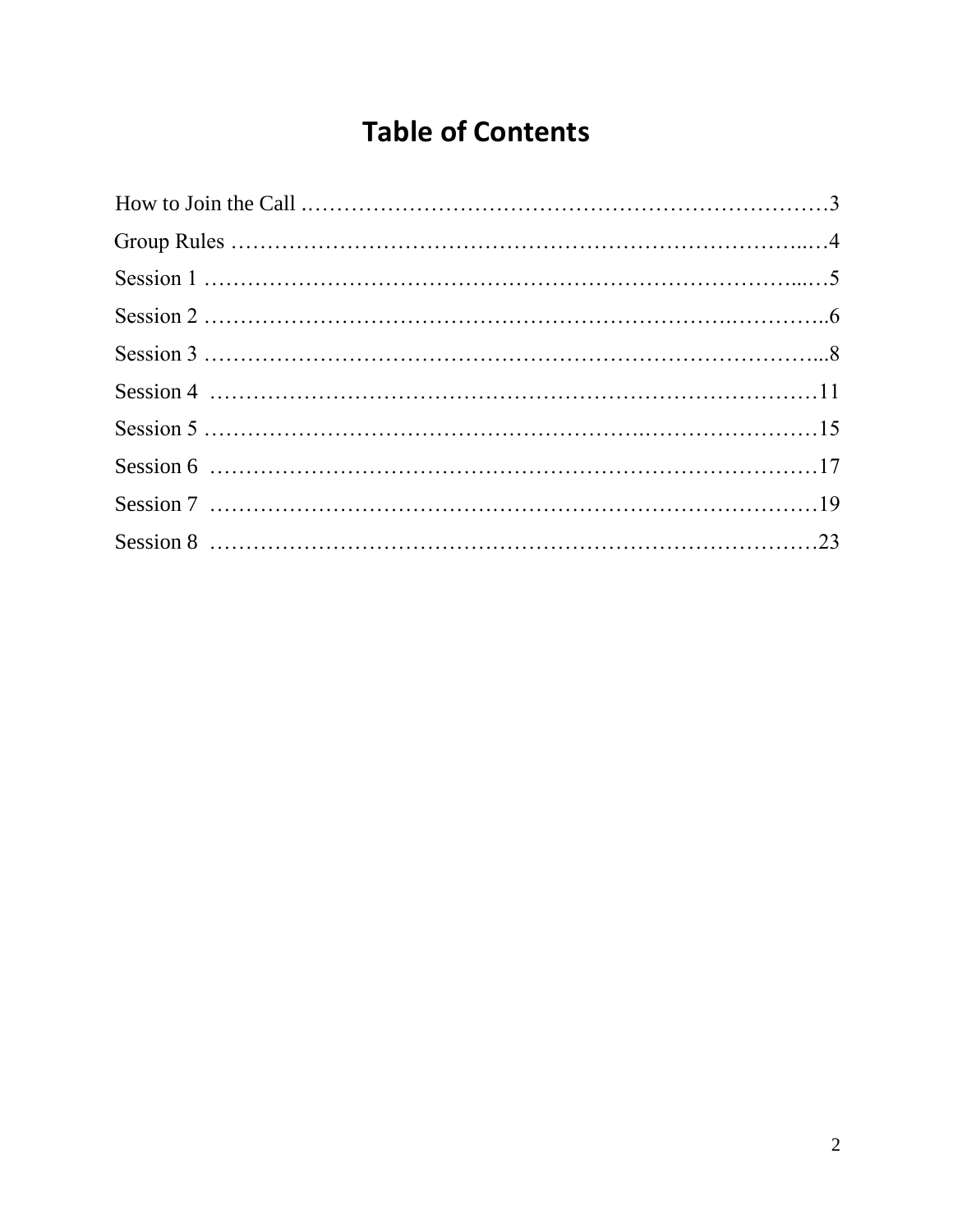**How to Join the Call:**



1) Dial **1-800-767-1750** and follow the voice prompts.

2) When asked, enter the Participant Code (remember the "#" sign at end). You will then be connected to the conference call and will hear "someone has entered the conference."

3) Please say "Hello" and introduce yourself (make others aware you are present).

4) If you are disconnected for any reason during the call, repeat instructions above.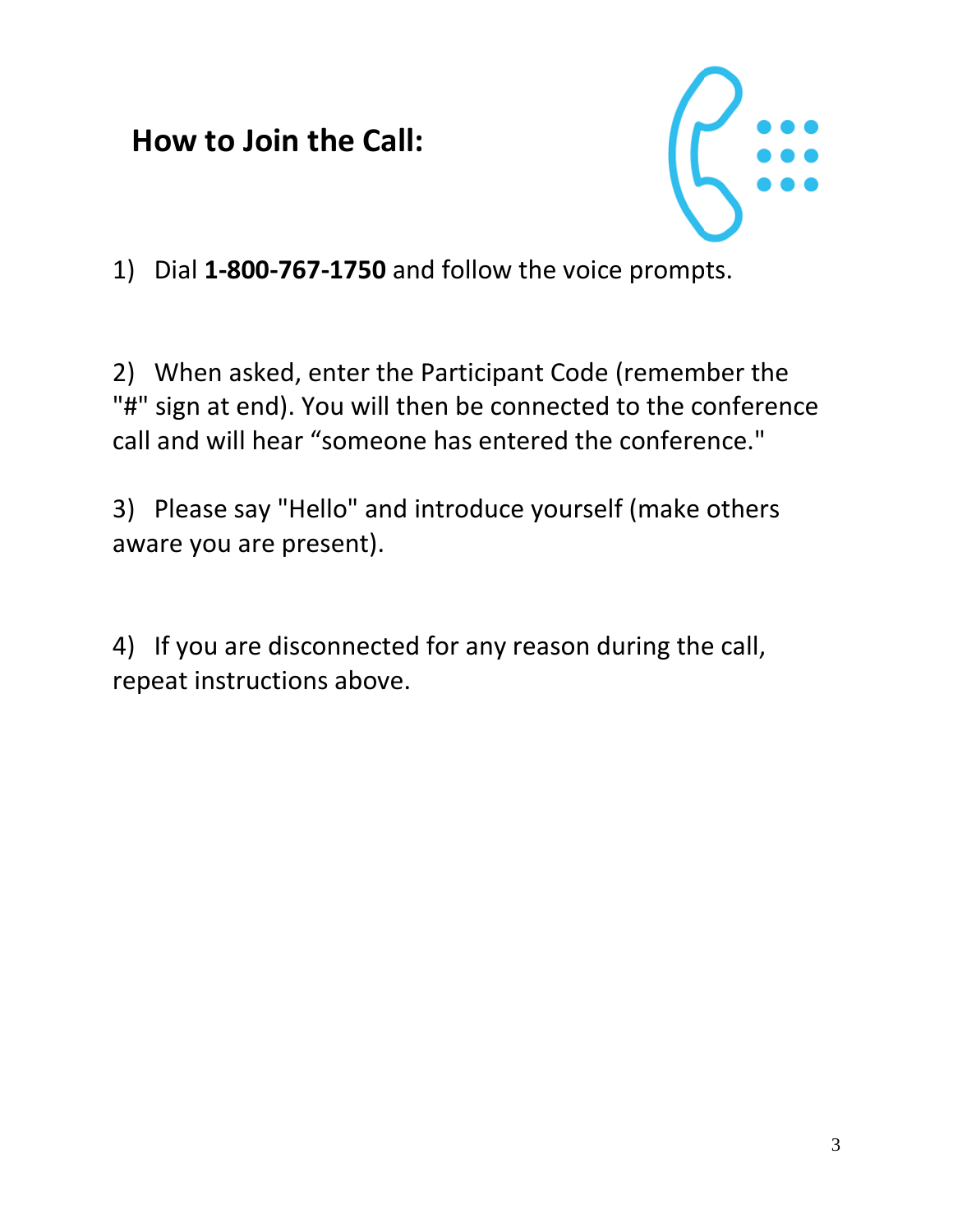# **Group Rules**

- 1. **TIME.** Group lasts for one hour. Sometimes we will need to move ahead even though it might be nice to keep talking.
- 2. **PRIVACY.** Anything personal mentioned in group should be treated as private and should not be repeated outside of group.



- 3. **SURROUNDINGS.** Please make sure others cannot see or hear your screen when you are in group.
- 4. **VOLUNTARY PARTICIPATION.** Participation in group is voluntary. You can decide to take part or not take part in any activity.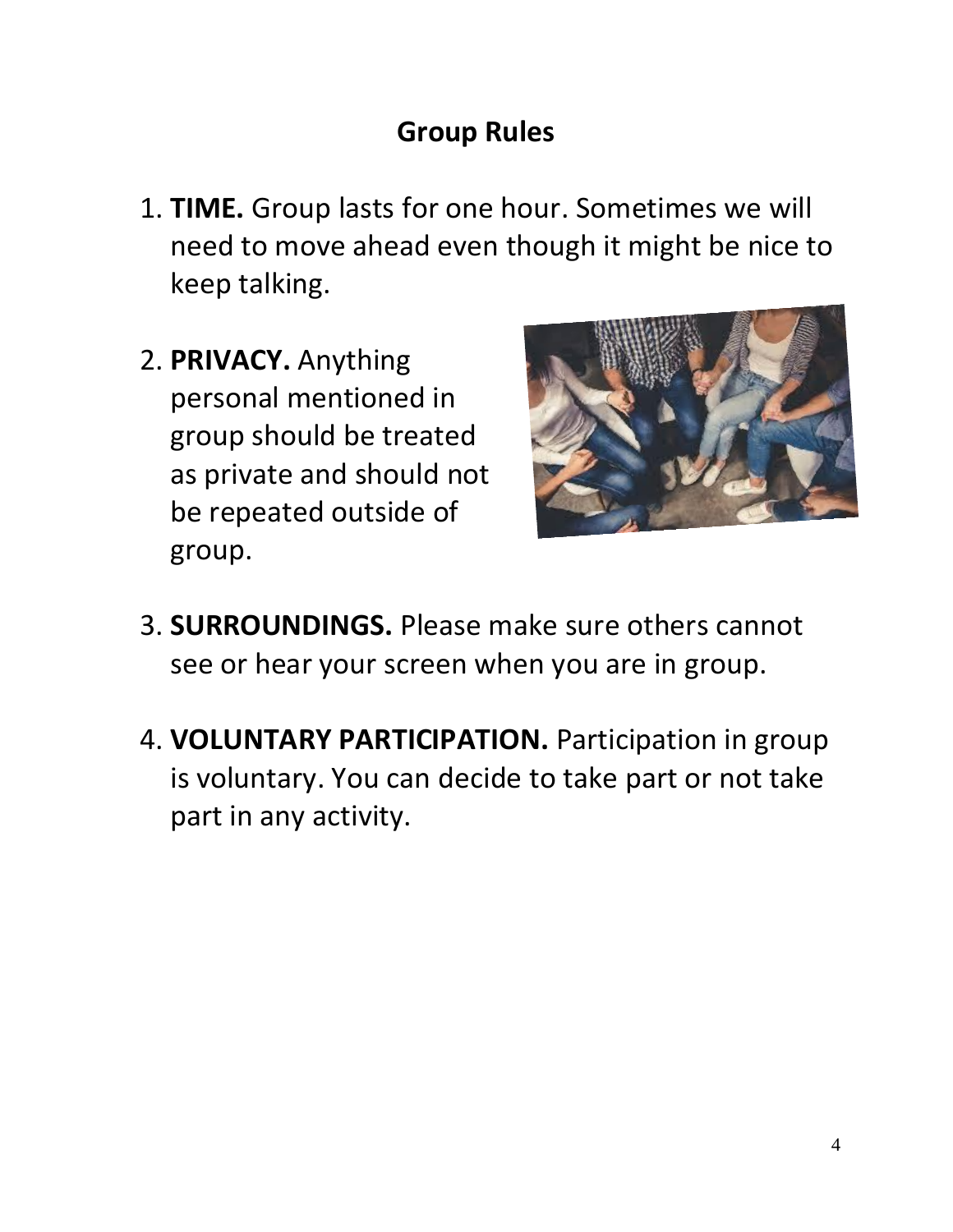# **SESSION 1: GROUP INTRODUCTION & COVID-19 FACTS VS. FICTION**

### **GOALS:**

- Establish introductions, review group rules, and share hopes and expectations for group
- Distinguish facts from misinformation about COVID-19
- Learn new acceptance-based skills to deal with pandemic-related stress and isolation

### **SKILL BUILDING: FACE COVID**

*"How to respond effectively to the Corona crisis" by Dr Russ Harris, author of The Happiness Trap* 

- $F =$  Focus on what's in your control
- A = Acknowledge your thoughts & feelings
- C = Come back into your body
- $E =$  Engage in what you're doing
- C = Committed action
- $O =$ Opening up
- $V =$  Values
- I = Identify resources
- D = Disinfect & distance

### **What are your values?**



### **HOMEWORK:**

- Set a goal this week to check your references
	- Consider limiting your news diet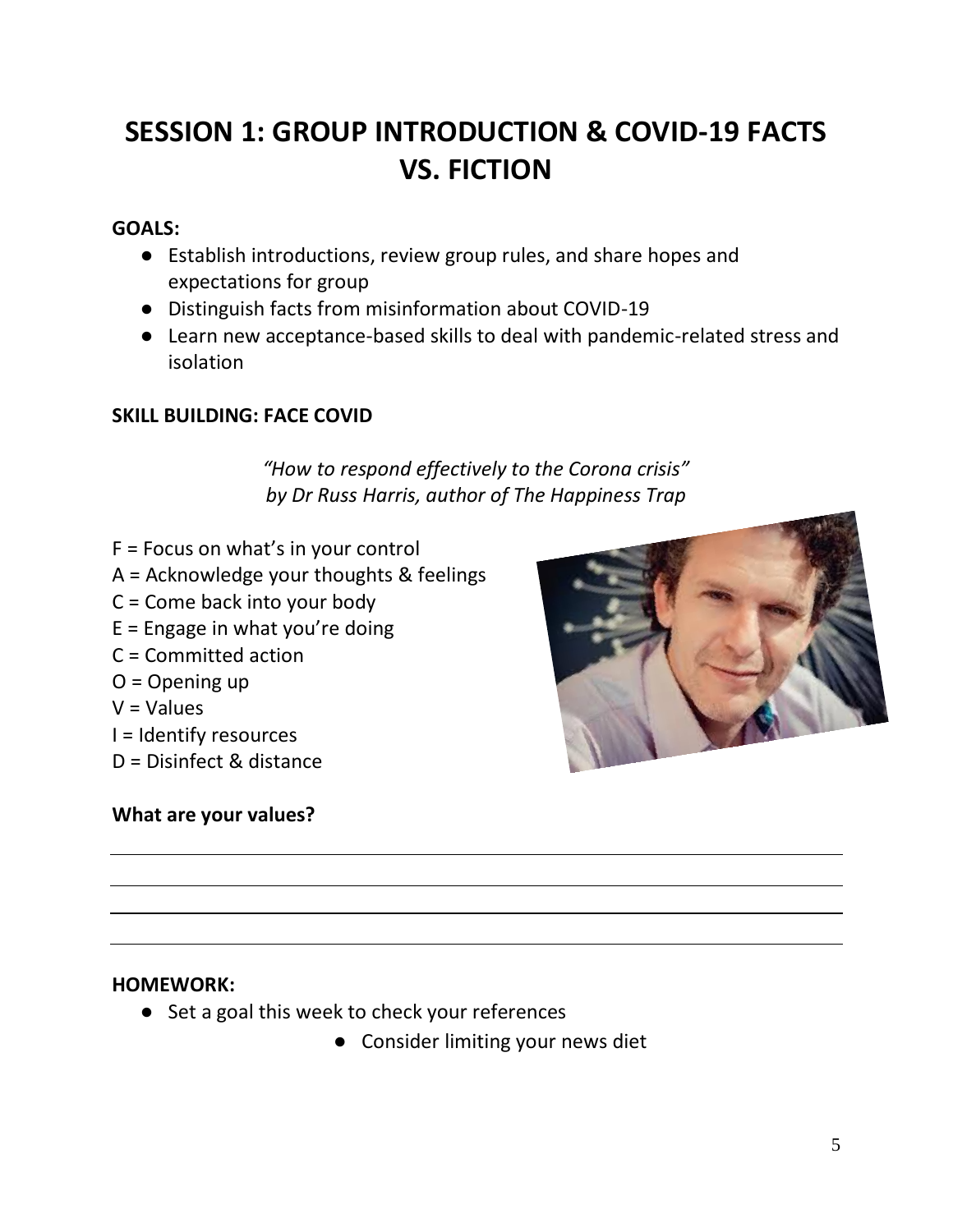# **Session 2: Noticing, Checking & Worry**

### **GOALS:**

- Learn to identify worry thoughts
- Learn new acceptance-based skills to deal with pandemic-related stress and isolation
- Identify pleasant activities that help them manage their worry

### **What is an automatic thought?**

Sometimes we feel anxiety or other unpleasant feelings, but we don't know why. The reason behind our unpleasant feelings might be a stressful thought. We refer to these as **Automatic Thoughts**. These are the first thoughts that jump to our minds in reaction to something.



### *Examples:*

- *If we make a mistake, our first thought might be, "I'm so stupid for making that mistake."*
- *If we are feeling lonely, we might have the Automatic Thought of, "I am always alone."*
- *If we are watching the news, we might think, "This is going to go on forever."*

### **SKILL BUILDING: How do we identify automatic thoughts?**

- 1. Take a moment to turn your attention inward.
- 2. Silently and kindly acknowledge whatever is 'showing up' inside you.
- 3. Realize that it is understandable to feel anxious and worried about what may happen.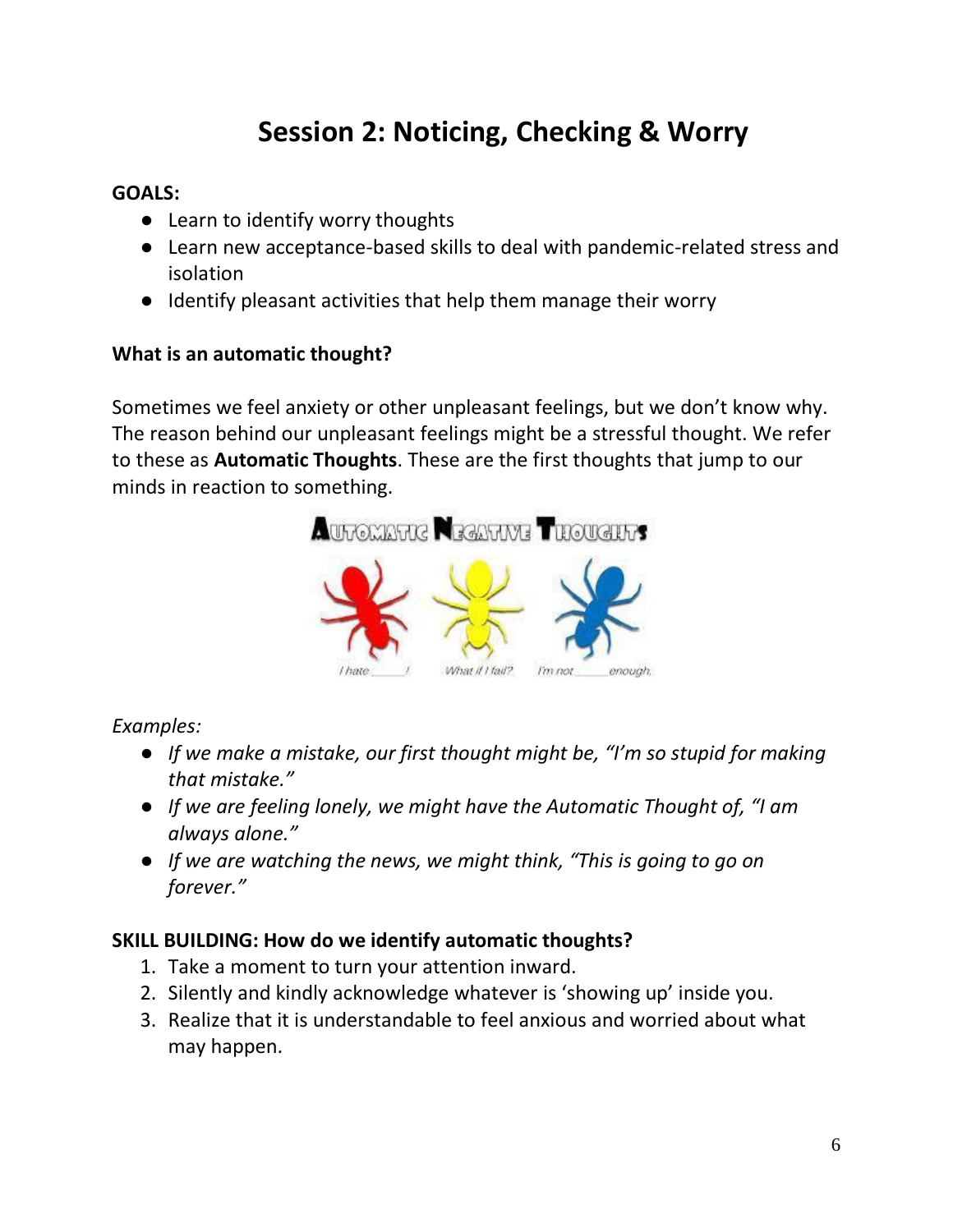What thoughts I am having right now?

What emotions I am noticing right now?

### **SKILL BUILDING: How can I cope with stress?**

Pleasant activities I do to manage stress:

Activities I used to do before COVID-19 that I can safely adapt:

### **HOMEWORK:**

● Engage in at least one pleasant activity per day to help manage your stress.

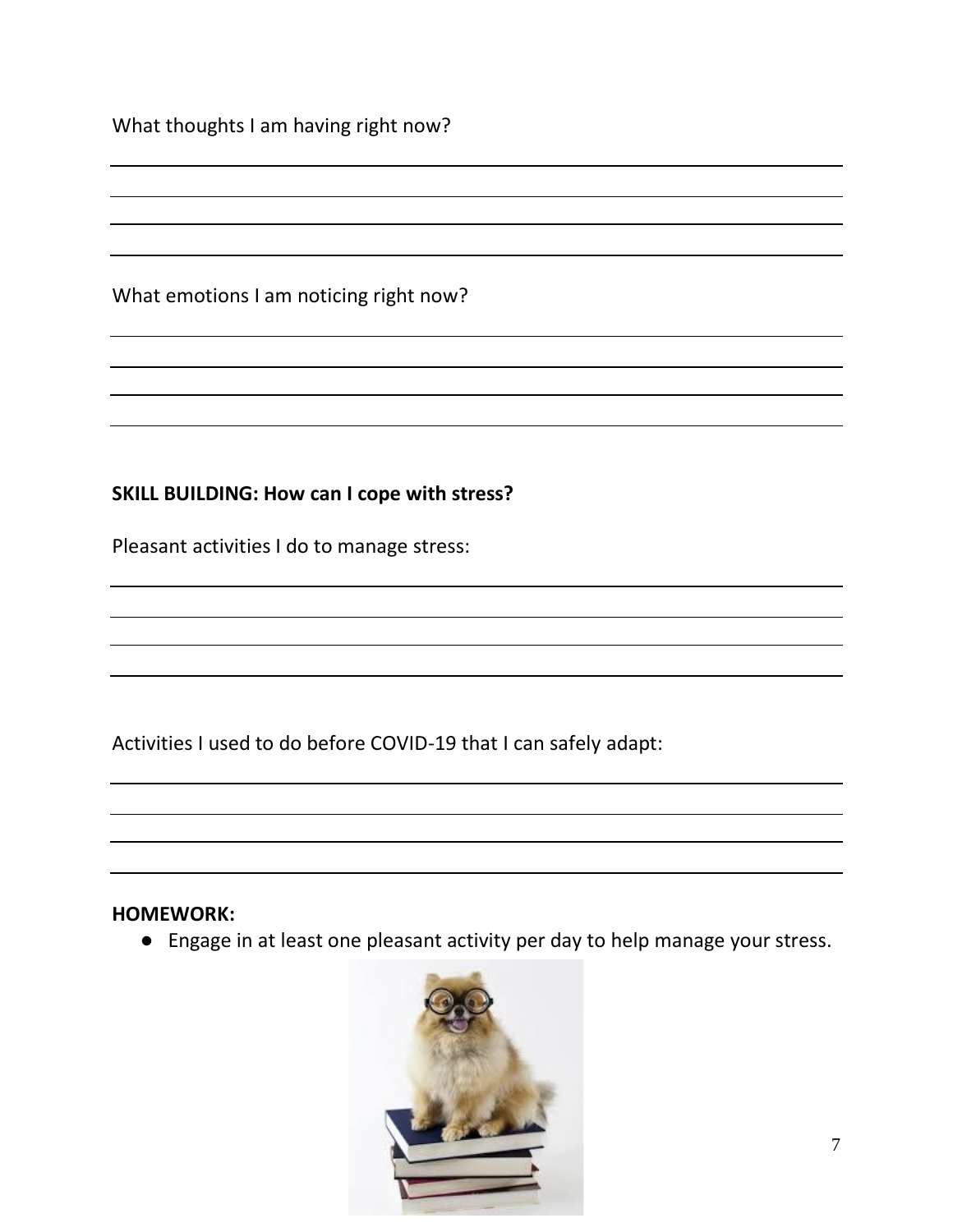# **Session 3: Challenging Automatic Thoughts**

### **GOALS:**

- Learn cognitive-behavioral based skills to manage worry thoughts
- Learn new acceptance-based skills to deal with pandemic-related stress and isolation
- Develop a positive-self statement or mantra to use in times of worry

### **What is an automatic thought?**

Sometimes we feel anxiety or other unpleasant feelings, but we don't know why. The reason behind our unpleasant feelings might be a stressful thought. We refer to these as **Automatic Thoughts**. These are the first thoughts that jump to our minds in reaction to something.

### **Why do we want to challenge automatic thoughts?**

You can shift negative self-statements to statements that allow you to function with less distress, worry, or fear.



### Additional reasons:

### **SKILL BUILDING: How do I challenge an unhelpful automatic thought?**

- 1. Ask yourself:
	- Am I thinking in an all-or-none way?
	- Does my thought include the word "should"? (Don't "should" on yourself!)
	- Do I believe "for sure" that something bad will happen?
	- Do I believe that things are my fault when they are really out of my control?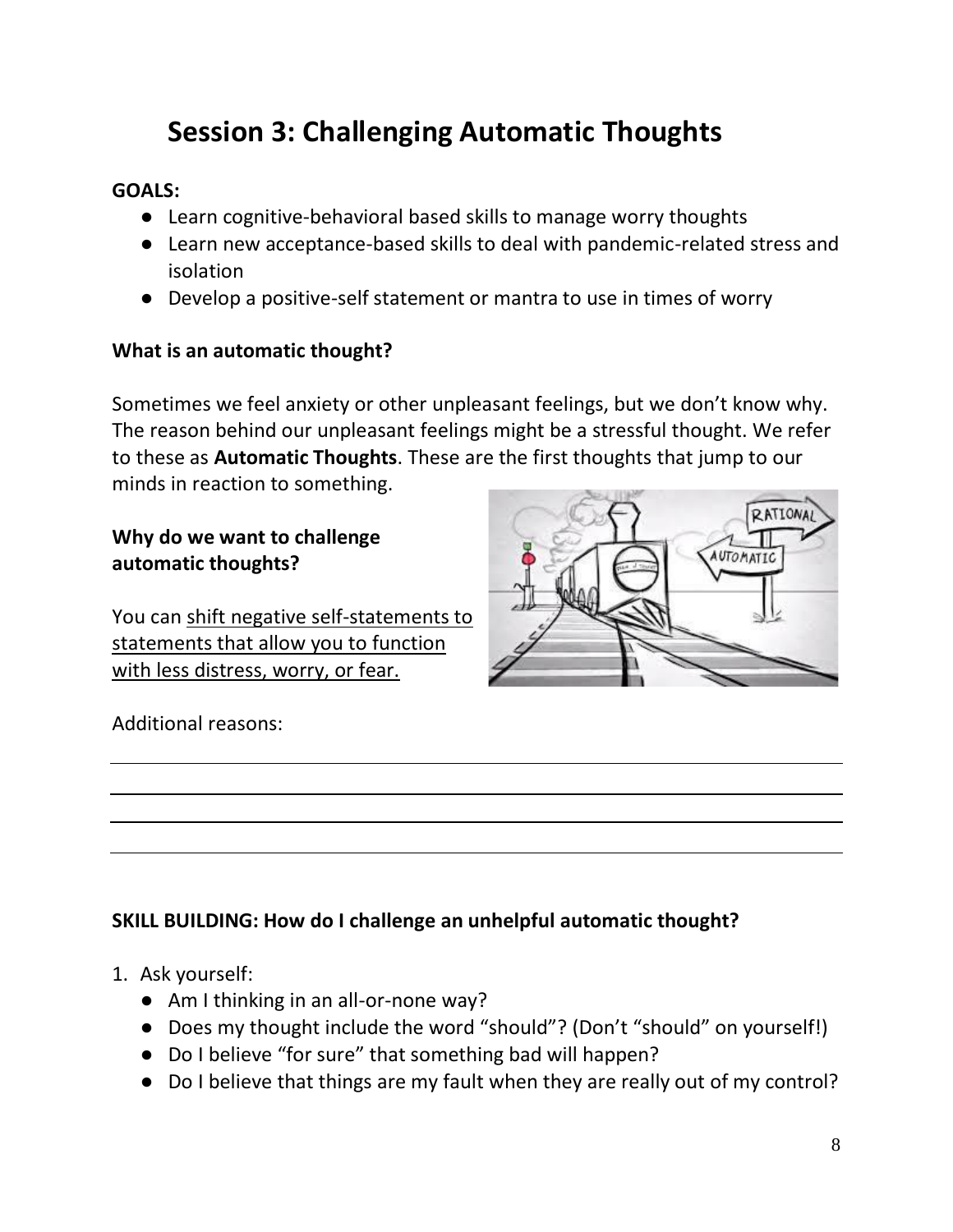- Am I making a big deal out of something that isn't a big deal?
- 2. Find another way of thinking about the situation that is more realistic. This is not just positive thinking; instead, it's more realistic thinking. Some examples could include:
	- I can develop a plan to deal with this situation.
	- Worry won't fix anything if it is not leading to action.
	- Keep the focus on the present. What is it I have to do?
	- Even if I make mistakes, it will be ok.

*Example Automatic Thought: "This is a terrible time," Example Alternative Thought: "this is a terrible time, but I can get through this."* 

| Give it a try:                                          | Rather than getting<br>discouraged, focus on what you |  |
|---------------------------------------------------------|-------------------------------------------------------|--|
| can accomplish or control.<br><b>Automatic Thought:</b> |                                                       |  |
|                                                         |                                                       |  |

Alternative Thought:

3. Pick **one or two** alternative thoughts that feel the most useful. Develop it into a **positive self-statement or mantra** to repeat when you find yourself feeling anxious, lonely, or for when you identify an unhelpful automatic thought.

*Example: "I have overcome a lot. I can develop a plan to deal with this situation."*

My coping statement: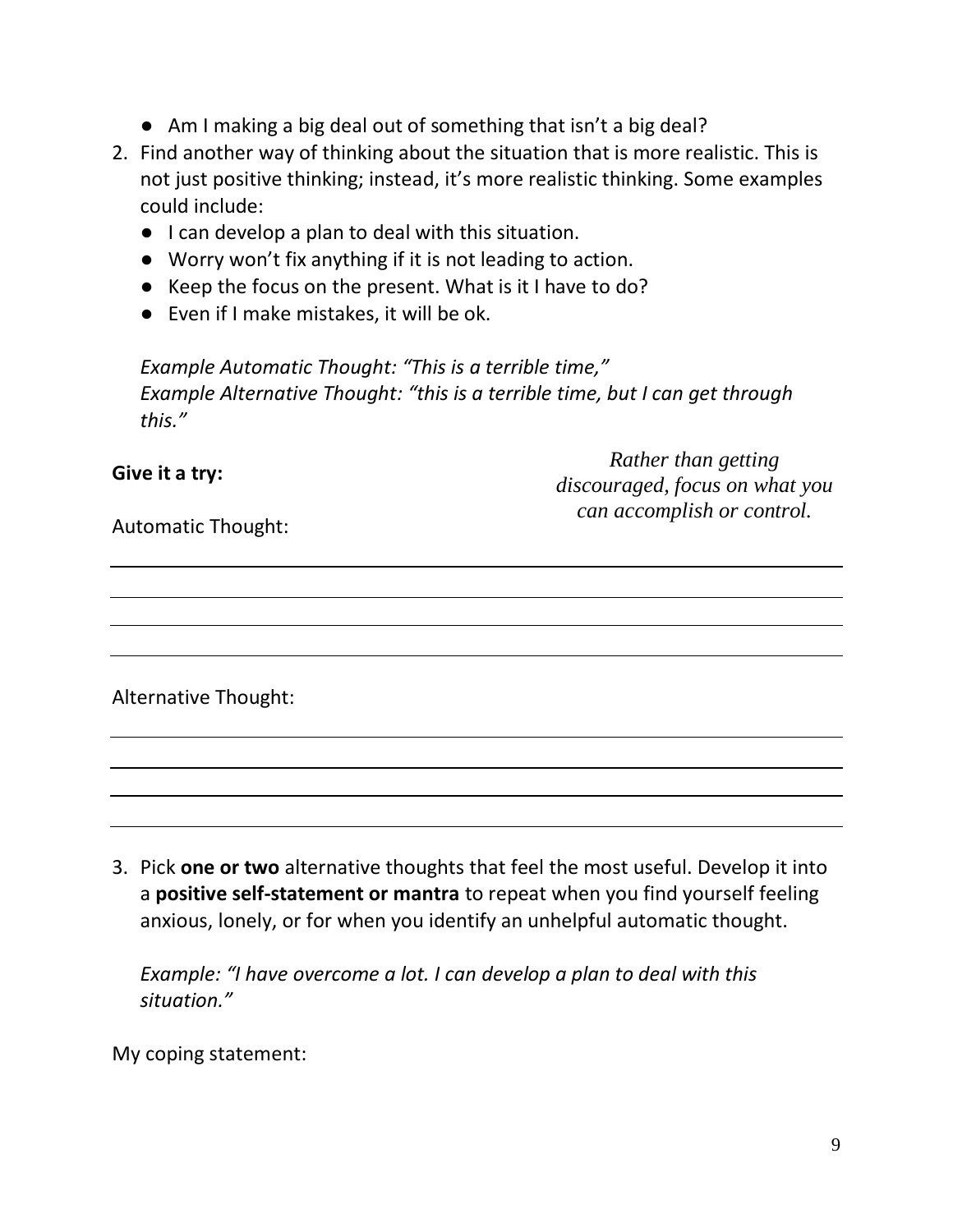### **HOMEWORK:**

● Try out a new pleasant activity for relaxation and enjoyment.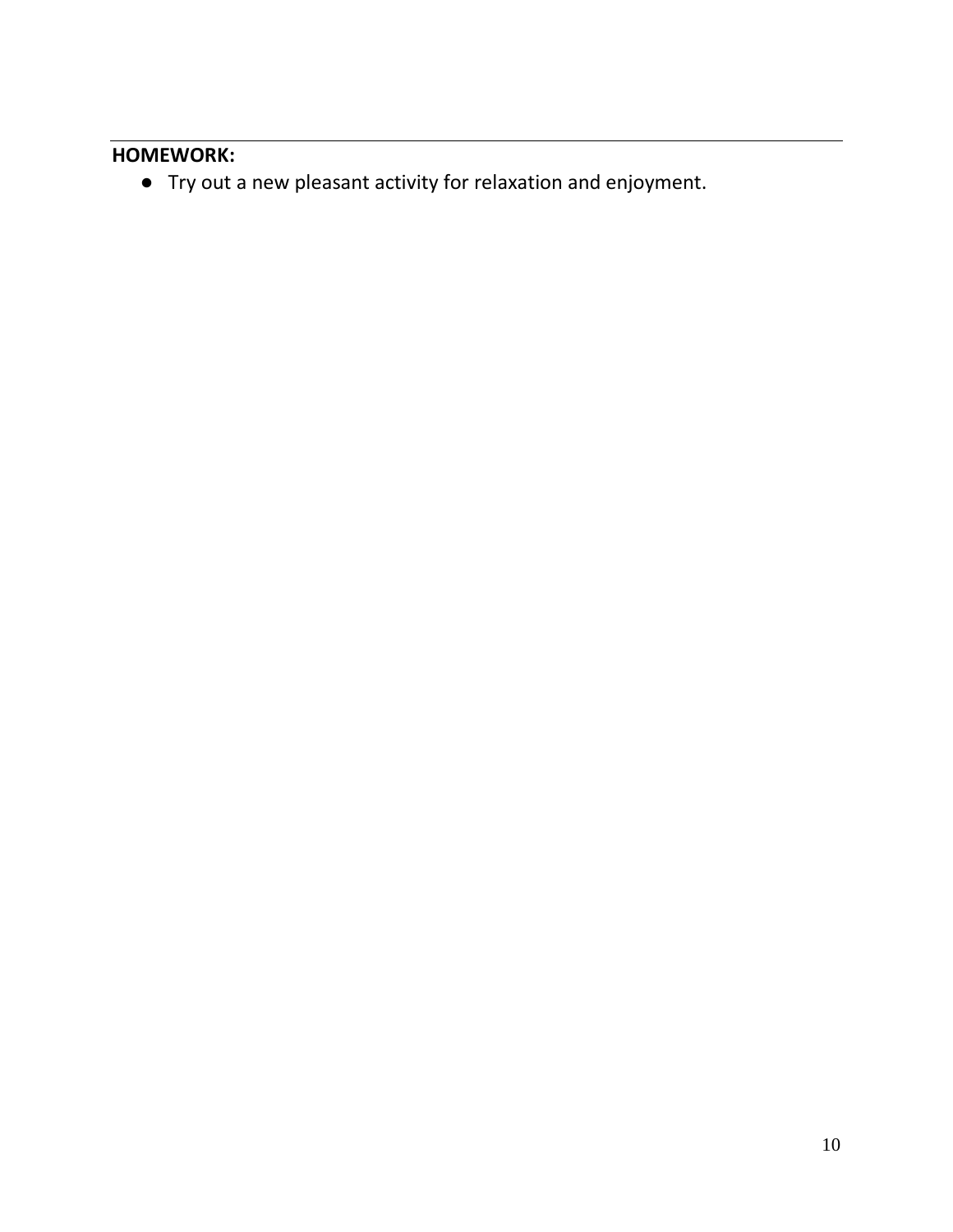# **SESSION 4: Anxiety: Approach vs. Avoidance**

### **GOALS**:

- Learn about the relationship between avoidance and anxiety
- Identify behavioral skills for managing anxiety
- Share worry thoughts and methods of managing stress with the group
- Learn new acceptance-based skills to deal with pandemic-related stress and isolation



These behaviors may temporarily make us feel better but the anxiety will come back. We need to APPROACH our anxiety in order to cope with it.

### **SKILL BUILDING: How can we manage out anxiety?**

*\*See following pages for exercises*

- Diaphragmatic Breathing
- Set a Worry Time

### **What activities help you feel present-minded?**

### **HOMEWORK:**

● Call an old friend on the phone.

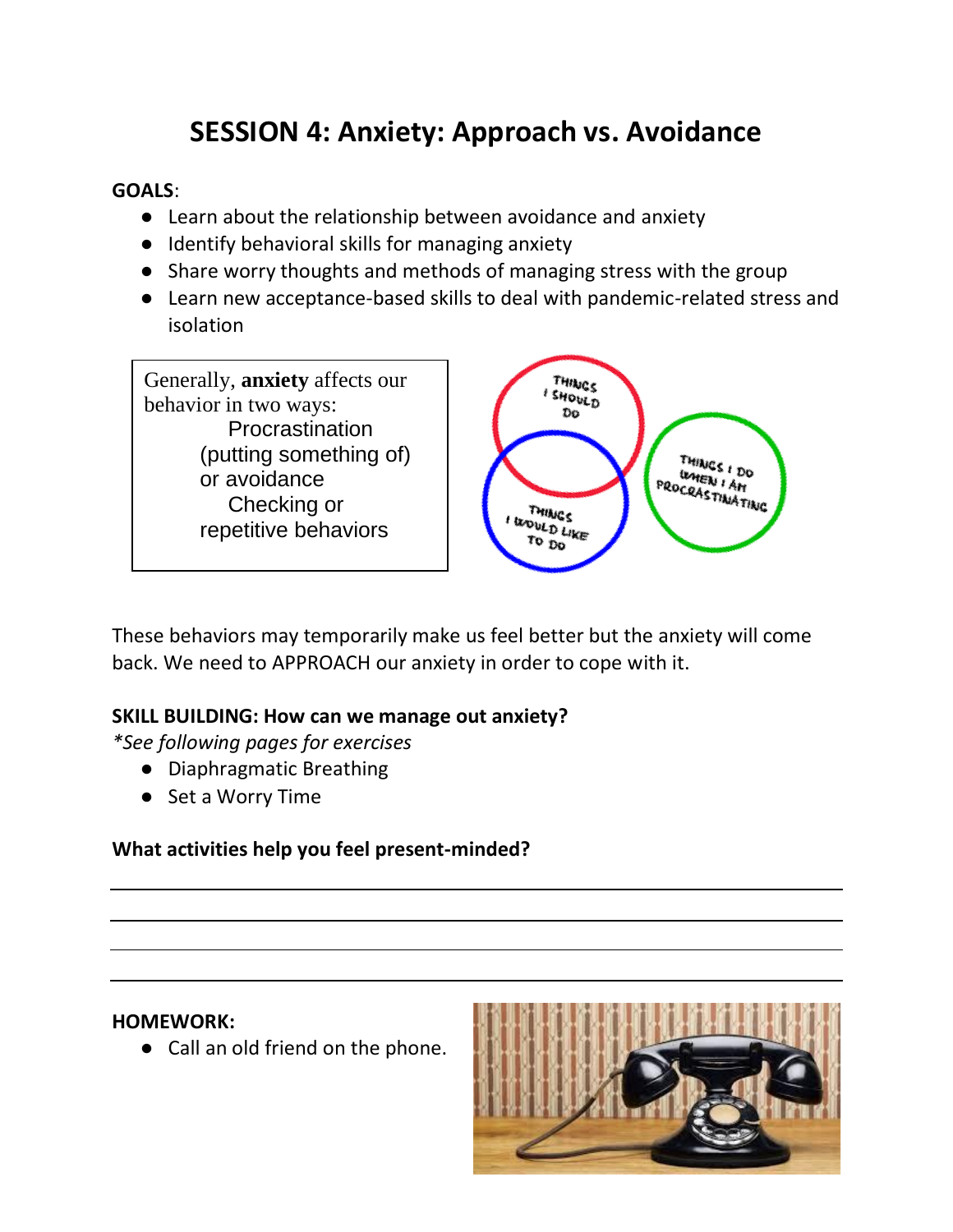# **Diaphragmatic Breathing**

### **My anxiety before the exercise was \_\_\_\_\_ on a scale of 1 to 10.**

Diaphragmatic breathing is a technique that is helpful in learning to prevent or decrease the physical component of anxiety. Often feelings of nervousness arise because we breathe too quickly and throw off the body's balance of oxygen and carbon dioxide, which results in strong feelings of anxiety, and even more breathing difficulty. This technique can restore the balance of oxygen and carbon dioxide and make us feel more relaxed.

To use the technique, try each of these and pick the one you like best:

- 1. Place your hand on your abdomen, just above your belly button, and one hand on your chest. Take slow breaths, and make your bottom hand move in and out while your top hand remains stationary, OR
- 2. Lie on your back with a book on your stomach. Try to make the book move up and down with breathing movements, OR
- 3. Lie on your stomach with your rib cage flush against the floor. In this position, it is virtually impossible to breathe except with the diaphragm.

After you have mastered the technique, try to slow your breathing down by inhaling for **four seconds, holding for four seconds, and exhaling for four seconds**. Please note that this is slow and deep breathing. Keep practicing diaphragmatic breathing for 15 minutes a day at a time that works best for you, such as when you wake up or before you go to bed.

**My anxiety after the exercise was \_\_\_\_\_ on a scale of 1 to 10.**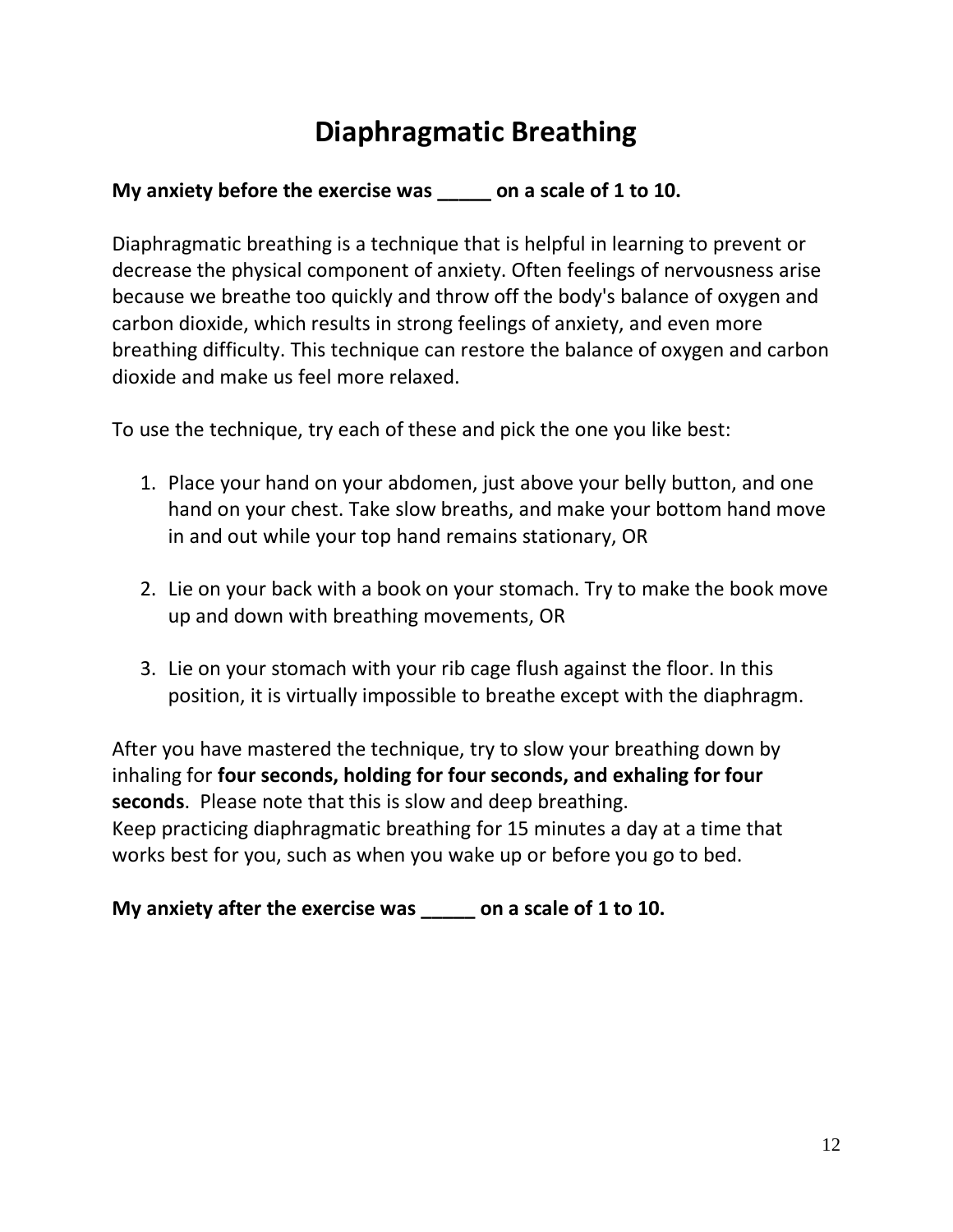# **Setting Aside Worry Time**

- 1. Schedule structured time in your day to worry.
- 2. Set a timer for 10 minutes and write every worry and thought that comes to mind.
- 3. Practice self-compassion and non-judgment with what worries come up for you.
- 4. When the timer stops, take a look at your list.
- 5. Identify which items are outside of your control and which ones you can problem-solve.
- 6. Let the worries outside of your control go.
- 7. Practice this once a day to help your worry become contained and productive.

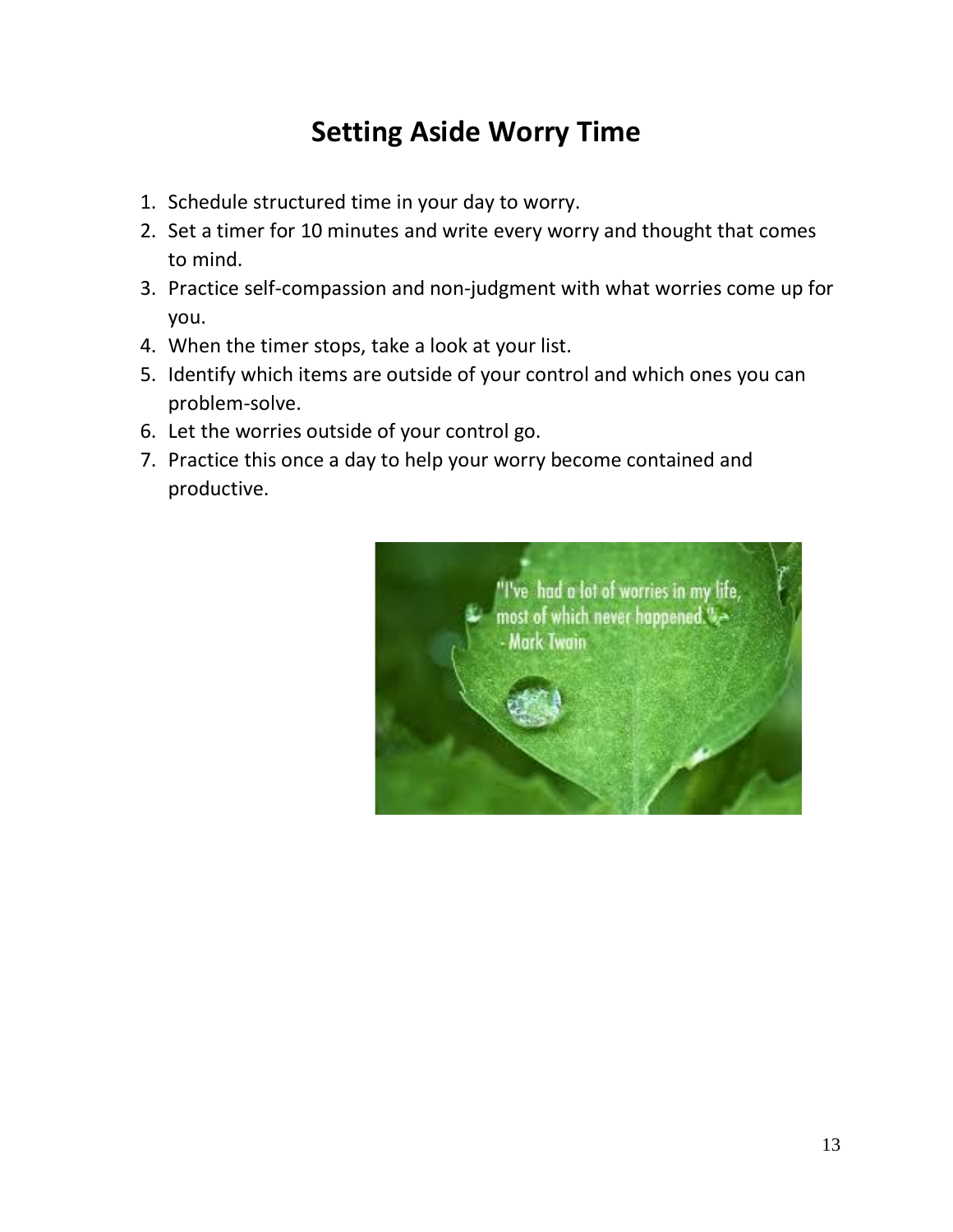# **Worrying on Purpose Log Sheet**

Date: \_\_\_\_\_\_\_\_\_\_\_\_\_

- 1. Rate anxiety just *before* doing the exercise, use the 0-8 scale to rate intensity of anxiety:
- 2. You worried about:

3. How long you spent worrying on purpose (at least 10 minutes)

- 4. How many times did you notice spontaneous worrying at other points in the day? \_\_\_\_\_\_\_\_\_\_\_\_
- 5. Were you able to postpone worry until the designated time?

Circle one: The Sestember 2012 No Part of the time

- 6. Now, rate your anxiety after doing the worrying on purpose, using the 0-8 scale: \_\_\_\_\_\_
- 7. How much effort did you have to expend to worry on purpose? Use the 0-8 scale.
- 8. What activity did you engage in afterward?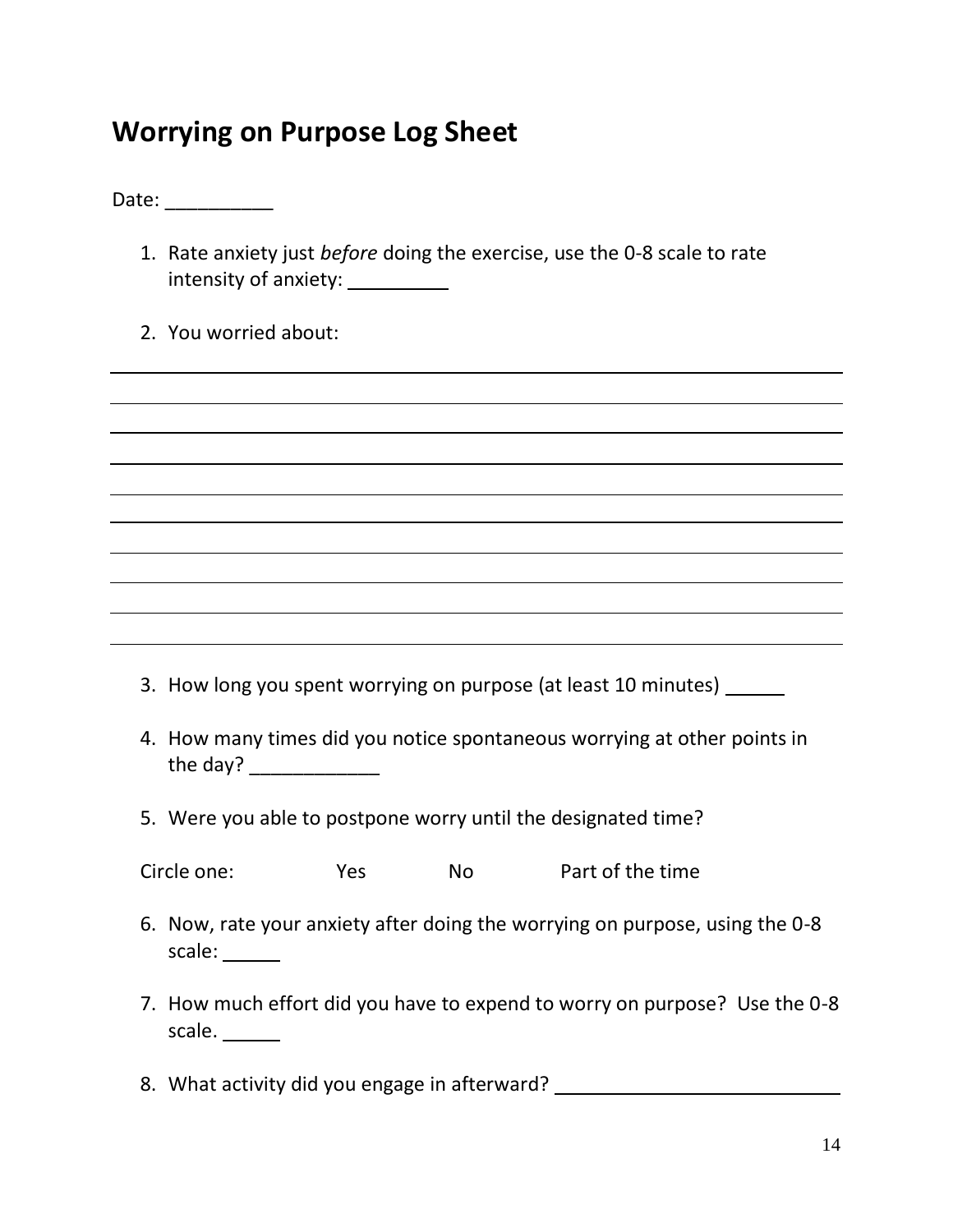# **SESSION 5: Attention & Mindfulness**

### **GOALS:**

- Practice new present-minded meditation exercise
- Learn new acceptance-based skills to deal with pandemic-related stress and isolation

### **What is anxiety to me?**

Anxiety is often thought of as your mind being "stuck" in the future--trying to plan and prepare for what might happen later. One behavioral strategy to decrease anxiety and worry is to focus on the **present**.

Ways to be present-minded:

- Engage in activities that take your full focus. Sometimes this is a fun or challenging activity, like working on a hobby you are trying to get better at.
- You can practice being present while doing anything, even sitting in your chair.

### **SKILL BUILDING: 5-4-3-2-1 Mindfulness Exercise**

- 1. Adjust your body so you are in a relaxed and comfortable position.
- 2. Take **three** slow deep breaths.
- 3. Pay attention to how your body is feeling in this moment.
- 4. Look around the room and name:
	- 5 things you can see.
	- 4 things you can feel.
	- 3 things you can hear.
	- 2 things you can smell.
	- 1 thing you can taste.

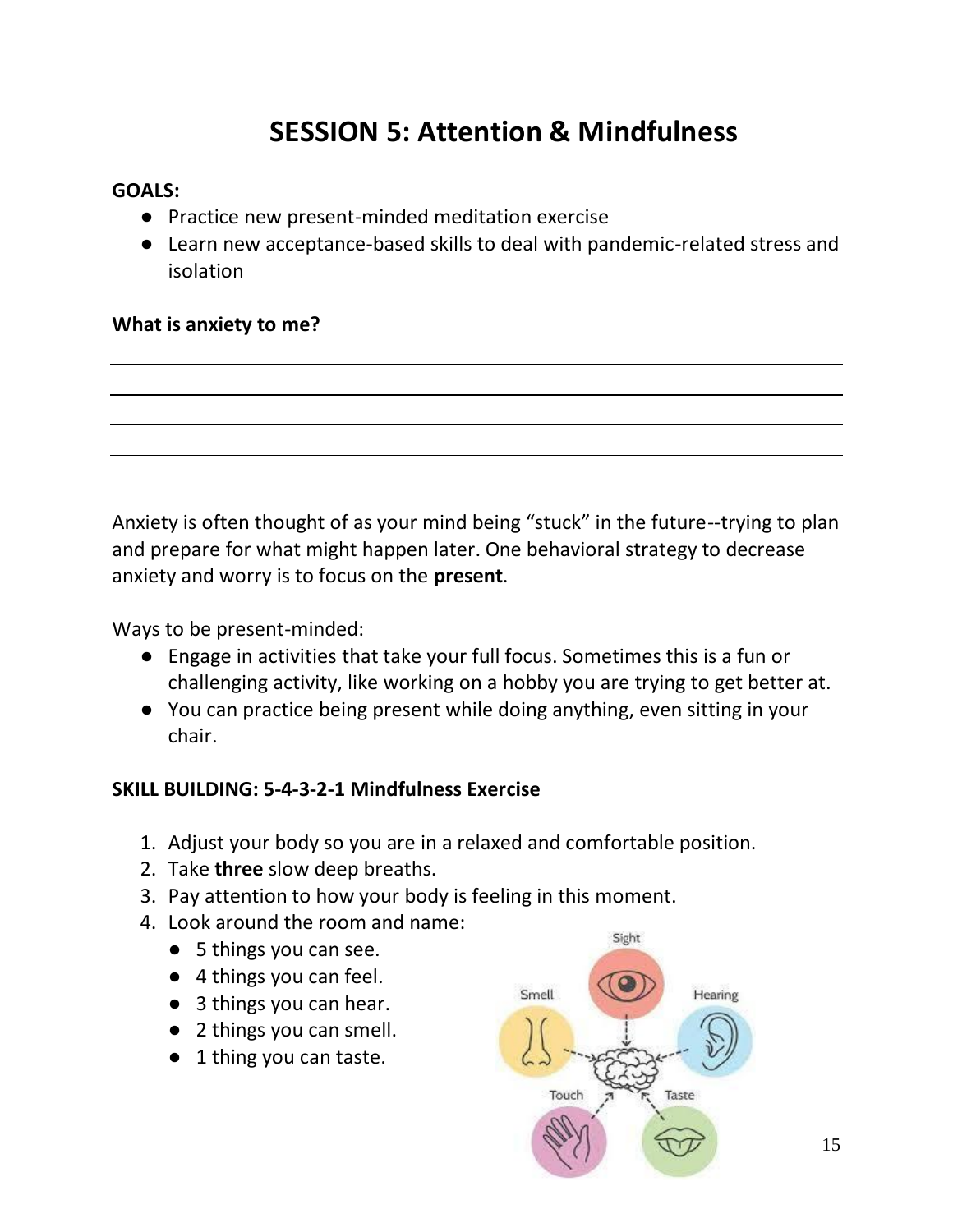I find peacefulness in the present moment by…

### **HOMEWORK:**

● Write a letter, compose a text, or engage in some other thoughtful communication with someone your life.

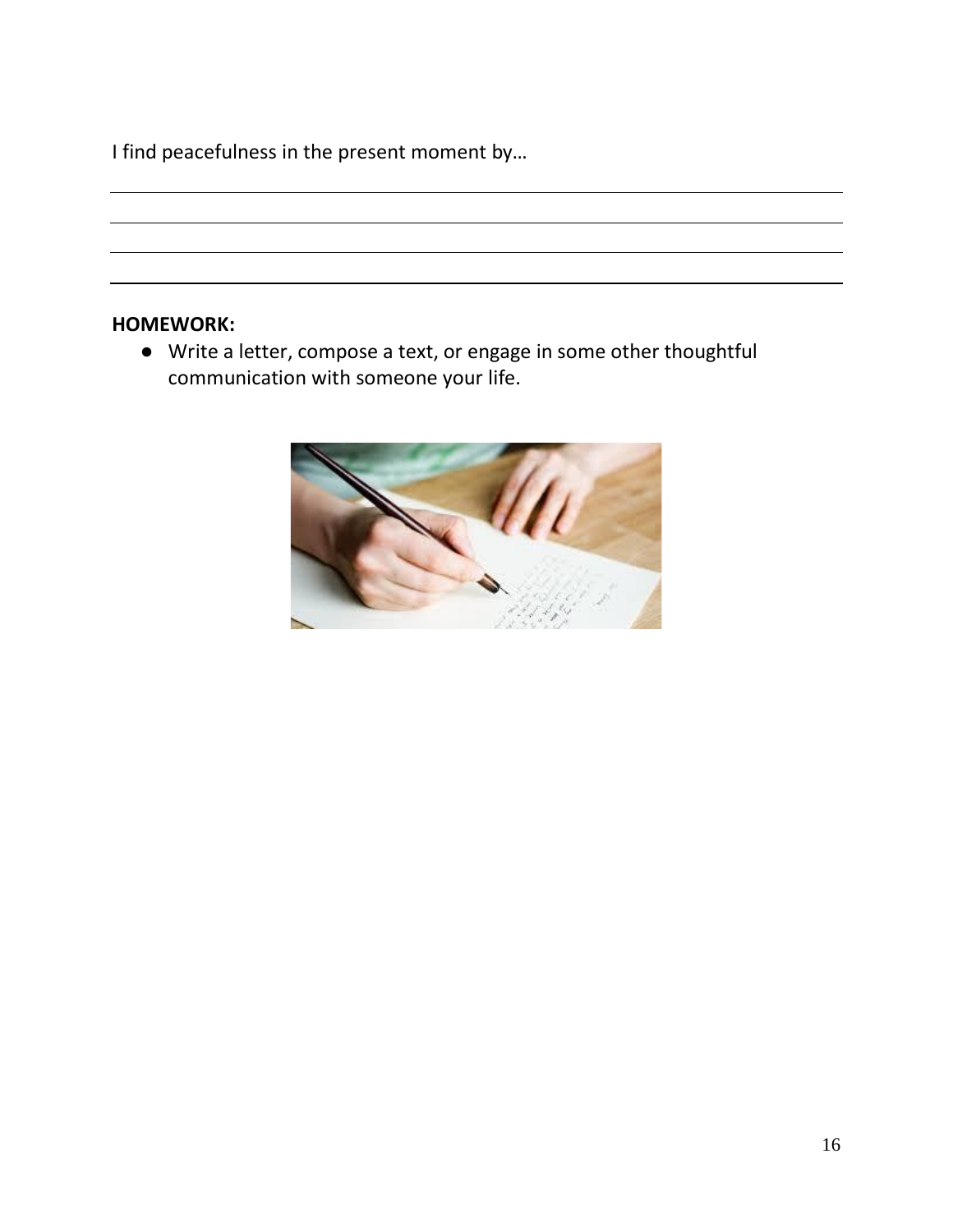# **SESSION 6: Dealing with Difficult Emotions**

### **GOALS:**

- Identify emotions and feeling words
- Identify unique triggers
- Practice talking about your feelings with someone else

A pandemic like we are all in now can bring up a lot of emotions in us. Anger, sadness, guilt, and fear are normal feelings we all experience. When people are in crisis or in danger, they often go into 'fight or flight' mode, where our body prepares to either engage with danger or run from it.

> *The emotional part of your brain takes over and the logical part of our brain can take a back seat.*

My body responds to 'fight or flight' mode by….

How do you feel in your body when you get angry?

How do you feel in your body when you get sad?

How do you feel in your body when you feel guilty or afraid?

### **SKILL BUILDING: Identifying Triggers**

- 1. Identify emotions you are feeling.
	- Focus your attention inward.
	- Ask yourself, how does my body feel
- 2. Look at your emotional triggers.
	- Outside: noise, images, news, and people or events around you.
	- Inside: pain, hunger, and fatigue.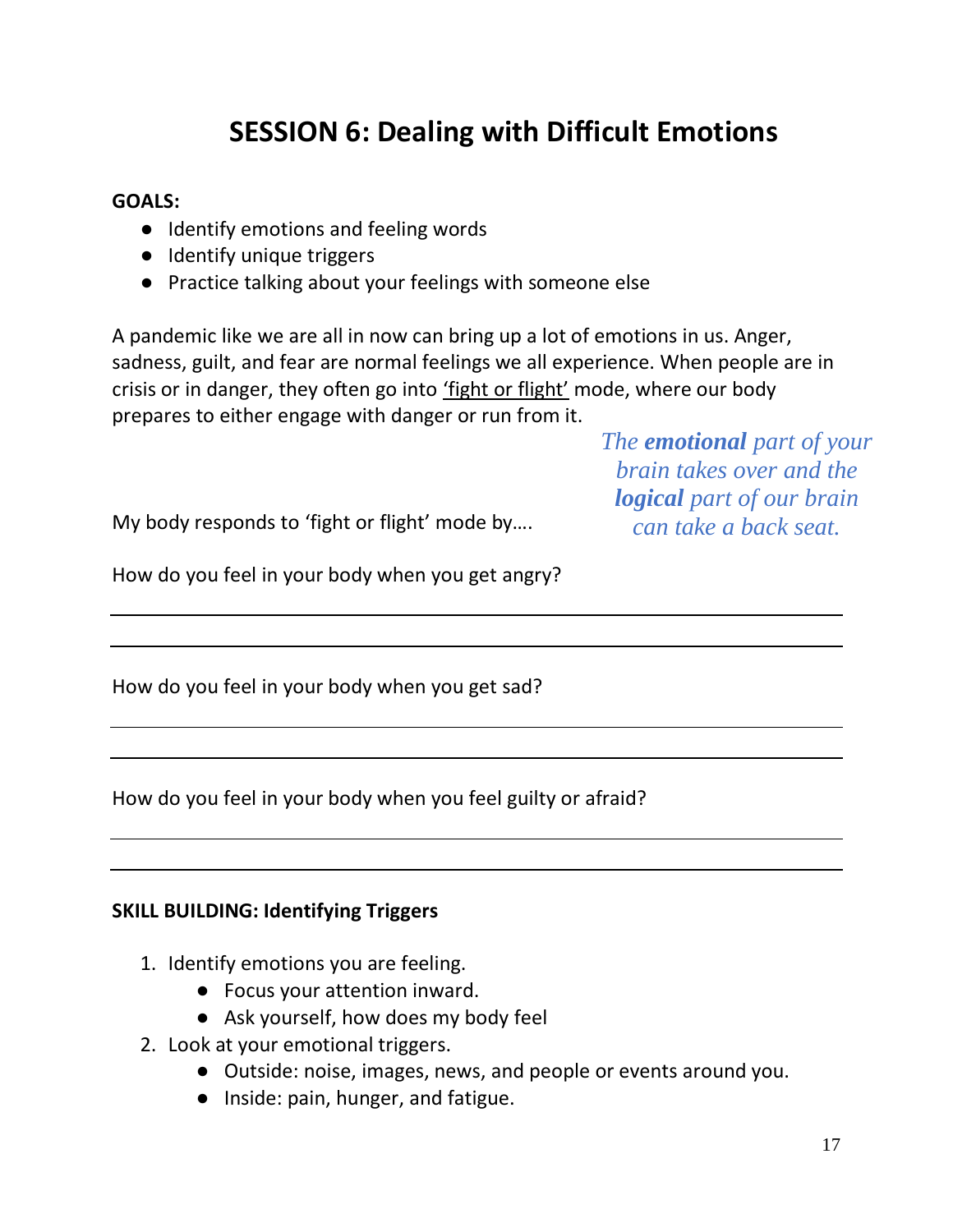### **My emotional triggers are:**



### **HOMEWORK:**

● Share something emotional with someone. Try to use a feeling word if you can. Be open to the feedback you get.

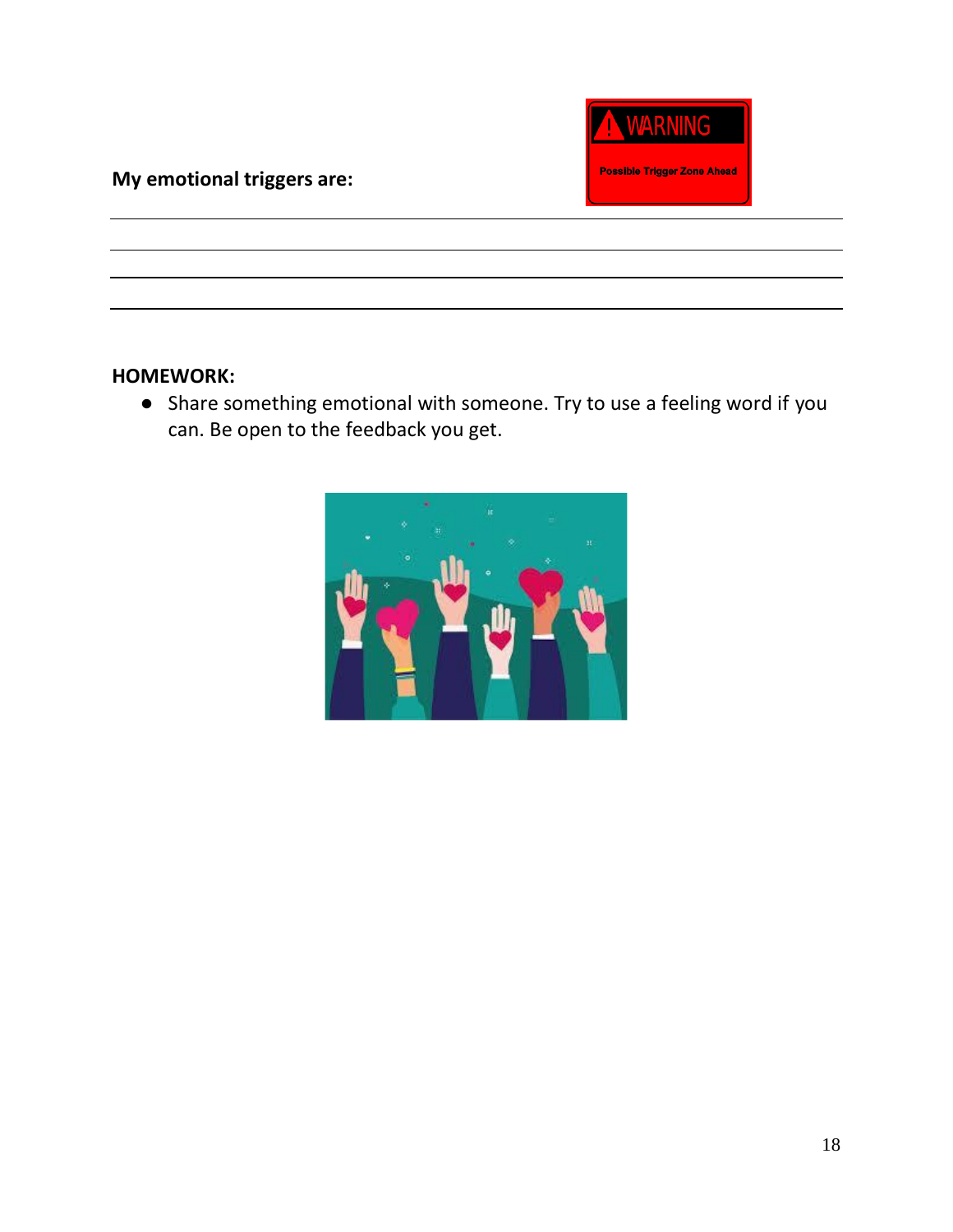# **SESSION 7: Emotional Barriers to Problem Solving**

### **GOALS:**

● Learn new acceptance-based skills to deal with pandemic-related stress and isolation

### **What are some of your emotional triggers?**

### **SKILL BUILDING: Emotion Regulation Skills**

- 1. Recognize the emotions you are experiencing.
- 2. Take a step-back or give yourself a time out before getting overwhelmed.
- 3. Do something to calm down.

### **Activities to Calm Yourself Down**

- 1. Counting to five
- 2. Taking a deep breath
- 3. Meditating
- 4. Stretching
- 5. Taking a walk
- 6. Visualization
- 7. \_\_\_\_\_\_\_\_\_\_\_\_
- 8.
- 9. \_\_\_\_\_\_\_\_\_\_\_\_
- 
- 10.\_\_\_\_\_\_\_\_\_\_\_\_



**How do I know if I need a 'time-out'?**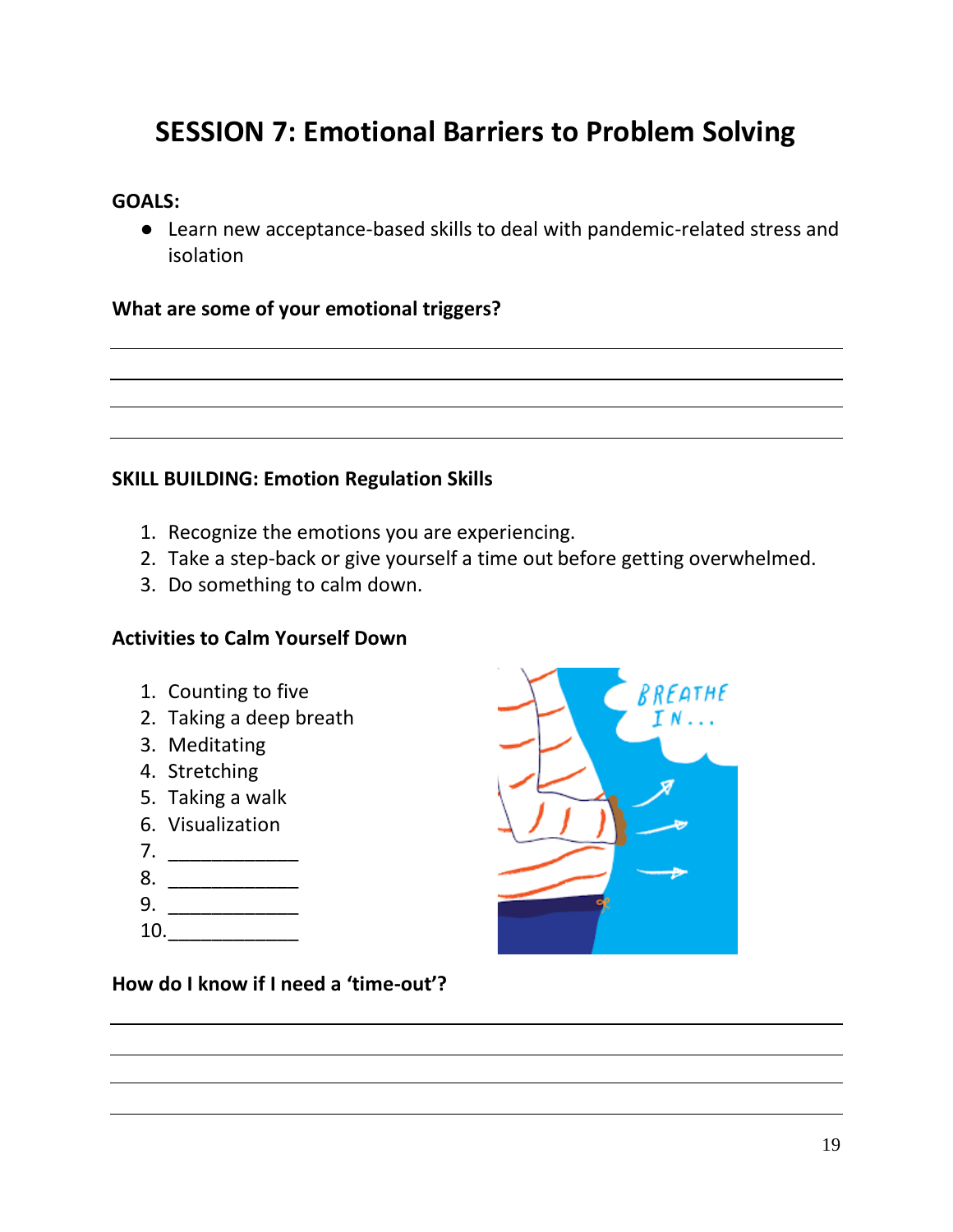### **HOMEWORK:**

● Do one thing to remember someone or something you've lost. It might be lighting a candle, taking a moment to think of a favorite memory, shedding a tear, or allowing yourself space to let go.

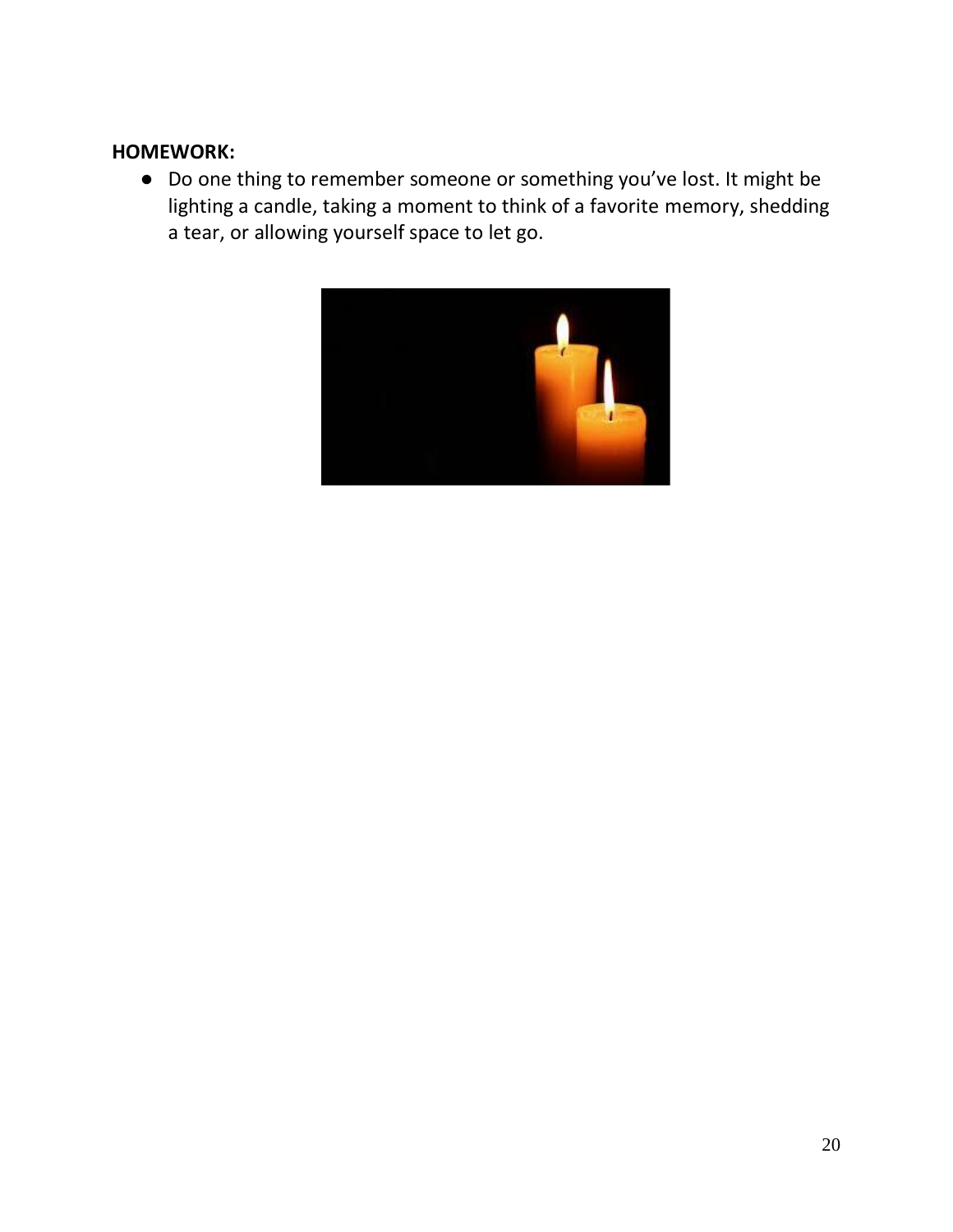### **Visualization**

### Sea Shore

Imagine you are at the sea shore on a beautiful day. It's the perfect time of day, and the perfect time of year for you to be there. Recall the feeling you get in your body when you are at the beach, or what it was like when you were there as a child. Let yourself explore that feeling.

Imagine the warmth of the sun on the top of your head and your shoulders. Allow this image to develop. Perhaps there's a pleasant breeze, which your feel on your face and arms. Imagine the refreshing, salty breeze off the water, and breathe. Maybe you can even taste the salt spray.

Look up and down the beach and notice the expanse of sand, the color and texture of it, the way it sparkles in the sunlight. Imagine that you are standing in the dry, soft, sand, and feel it beneath your feet and between your toes. Imagine taking a few steps, and feeling what it's like to walk in deep, warm, soft sand. Move closer to the water and walk in the cool, firm sand. Feel it take on the shape of your feet as you walk. Look behind you and see your footprints. Notice the waves gently rolling in and lapping the shore, gradually smoothing those footprints out, rhythmically washing them away as the waves roll back out.

Look at the edge of the water and notice the color. Notice that color meeting the sand, and the waves gently lapping on the shore, rolling in, breaking softly, and going back out, over and over, endlessly. Hear the, deep, calming, rhythmic sound of the waves breaking on the beach. Look out to the horizon, and notice the waves as far back as you can see, rolling toward the shore, breaking, glittering in the sunlight. Notice the dancing light moving rhythmically across the whole surface of the water. Notice the place where the surf meets the sky, and see where the colors come together. Notice the light. Let yourself feel the expanse of the sky, and imagine breathing that in, filling yourself with that feeling of spaciousness, brightness and light.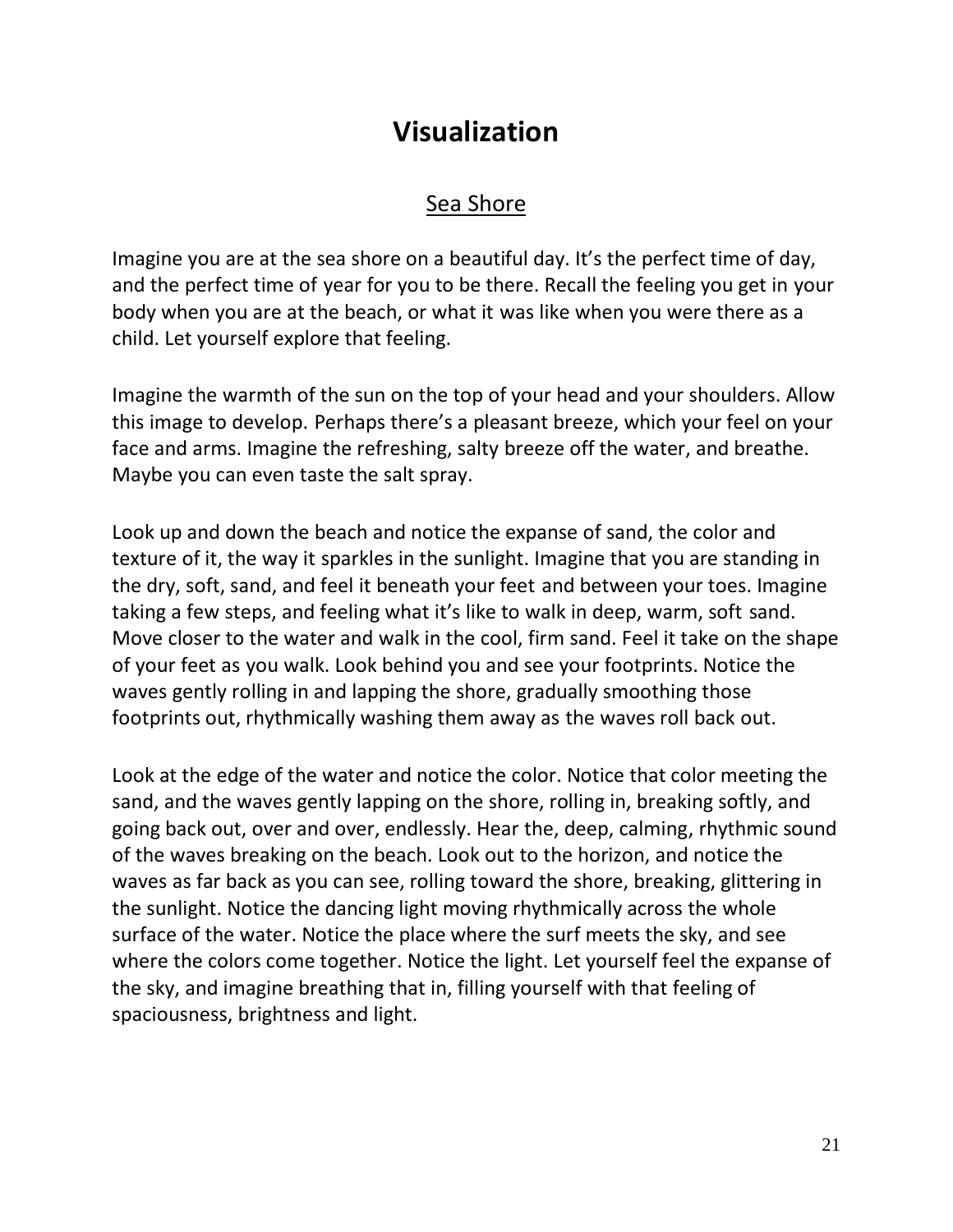If you like, you might imagine going into the water, and feeling gently carried on the waves, safe in the protected cove, warmed by the sun. Just rolling gently on the surf, carried safely on the buoyant waves.

When you come out of the water, find the clean, dry, soft towel you have placed there. Imagine lying down on the towel, feeling the warm sand beneath mold itself to your body. Notice how the warm, firm surface supports your whole body, and allow yourself to relax deeply into it, letting the warmth and comfort fill your body and mind.

When you have finished your guided meditation, take a few minutes to sit quietly, noticing what you are experiencing in your body, what your thoughts and emotions are like.